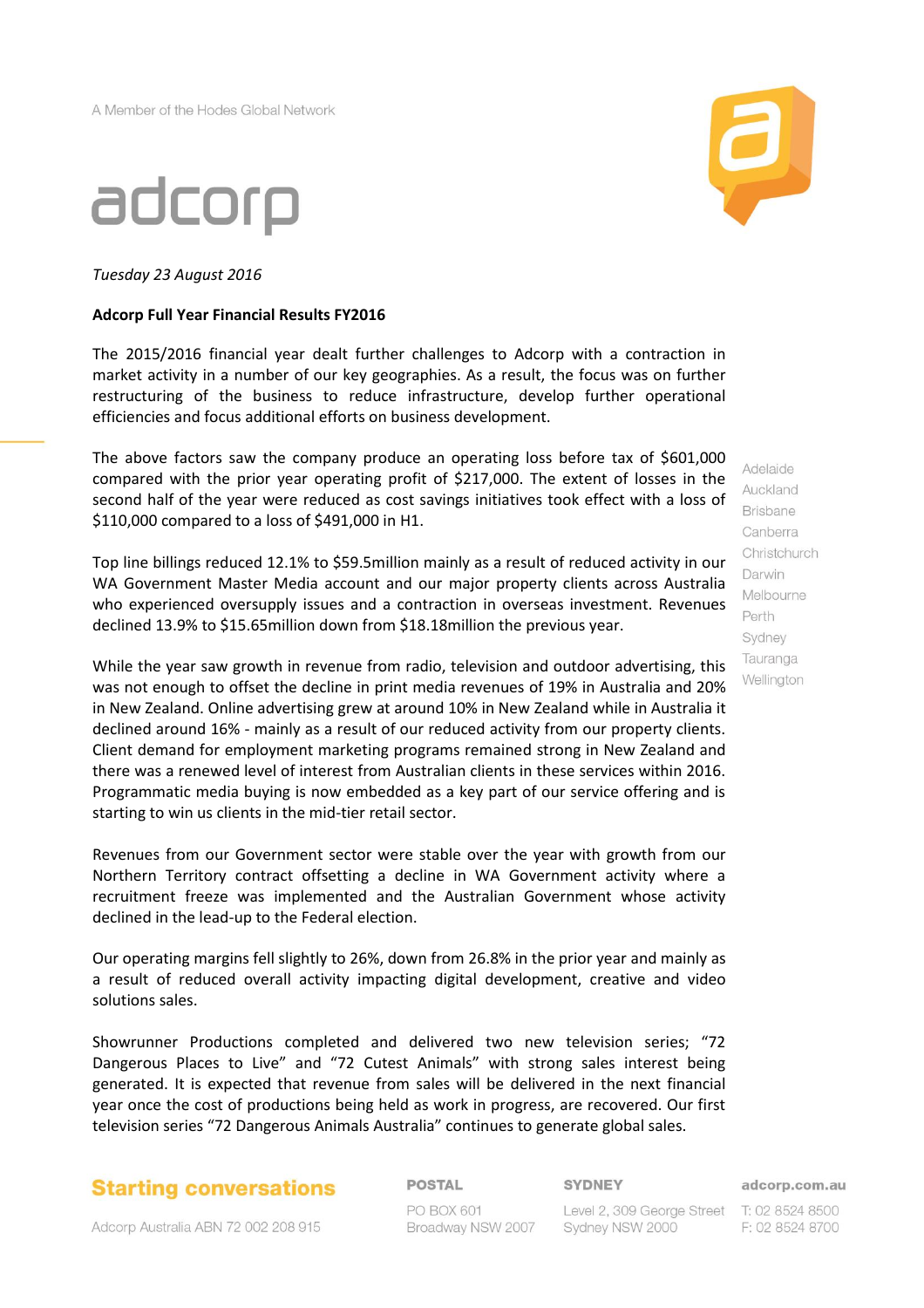# adcorp

Further restructuring during the year delivered a 9.5% reduction in expenses down to \$16.25million mainly as a result of reduced office and communications costs where we delivered savings of 18.5% over the previous year. Further savings from these initiatives will benefit the next financial period. While labour costs only reduced by a small margin, the focus was on hiring skilled and experienced business development staff that were tasked with revenue generation.

Within the year, Adcorp undertook a capital raising program through a Rights Issue that generated cash of approximately \$3.46million to fund working capital and allow the company to make strategic investments in aligned and growing businesses. This saw a net increase in cash of \$2.8million compared to the prior year's decrease of \$5.28million. Adcorp has maintained the availability of a finance facility to fund working capital if required.

On July 22 2016, Adcorp announced it had taken a strategic investment in the video startup business Shootsta; that facilitated clients managing their own video production through the provision of a filming kit and cloud-based editing solution. Adcorp will continue to look for investment opportunities that consolidate our existing business and deliver new and profitable revenue streams.

The Board has determined that no dividends will be payable to shareholders for the financial year to June 2016 with this position being reviewed when the business can demonstrate profitability.

The Directors wish to thank our staff for their dedication and efforts in supporting a number of necessary changes to the business structure and operating systems designed to improve efficiencies and focus additional resources on revenue growth that are designed to return the company to profitability.

~ends~

For further information, please contact: David Morrison Chief Executive Officer Adcorp Australia Limited + 61 2 8524 8500 davidmorrison@adcorp.com.au

## **Starting conversations**

**POSTAL** 

## **SYDNEY**

adcorp.com.au

Adcorp Australia ABN 72 002 208 915

PO BOX 601 Broadway NSW 2007

Level 2, 309 George Street T: 02 8524 8500 Sydney NSW 2000

F: 02 8524 8700

Auckland **Brisbane** Canberra Christchurch Darwin Melbourne Perth Sydney Tauranga Wellington

Adelaide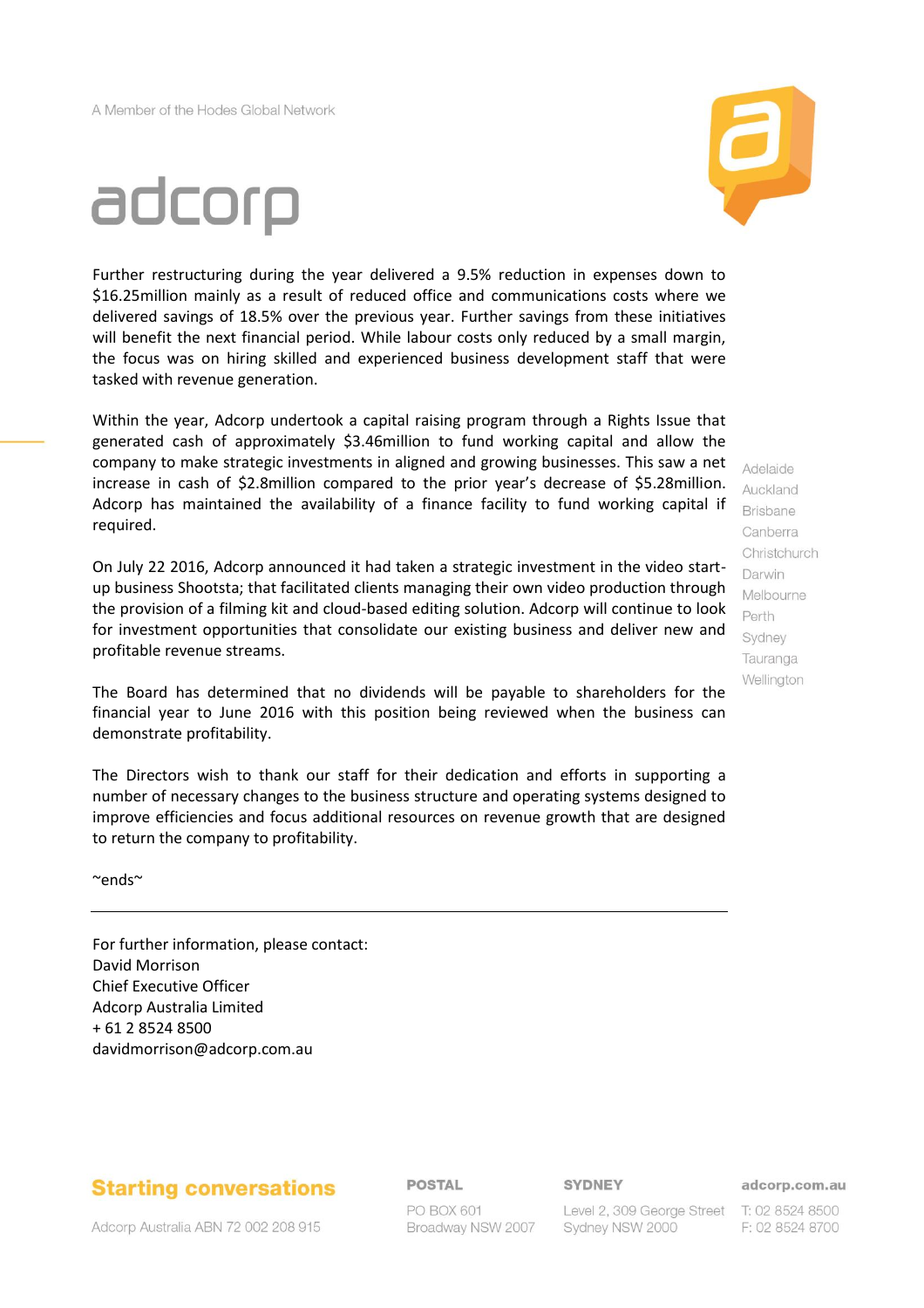## **Adcorp Australia Limited Appendix 4E Preliminary final report**

## **1. Company details**

| Name of entity:   | Adcorp Australia Limited        |
|-------------------|---------------------------------|
| ABN:              | 72 002 208 915                  |
| Reporting period: | For the year ended 30 June 2016 |
| Previous period:  | For the year ended 30 June 2015 |

#### **2. Results for announcement to the market**

|                                                                                                   |      |           | \$'000 |
|---------------------------------------------------------------------------------------------------|------|-----------|--------|
| Revenues from ordinary activities                                                                 | down | 13.9% to  | 15.650 |
| Loss from ordinary activities after tax attributable to the owners of Adcorp<br>Australia Limited | down | 562.4% to | (615)  |
| Loss for the year attributable to the owners of Adcorp Australia Limited                          | down | 562.4% to | (615)  |

#### Dividends

There were no dividends paid, recommended or declared during the current financial period.

#### **Comments**

The loss for the Consolidated Entity after providing for income tax and non-controlling interest amounted to \$615,000 (30 June 2015: profit of \$133,000).

For detailed commentary on results for the year, refer to the Full Year Results announcement preceding this Appendix 4E.

## **3. Net tangible assets**

|                                           | <b>Reporting</b><br>period<br><b>Cents</b> | <b>Previous</b><br>period<br><b>Cents</b> |
|-------------------------------------------|--------------------------------------------|-------------------------------------------|
| Net tangible assets per ordinary security | 1.14                                       | (1.36)                                    |
|                                           |                                            |                                           |

#### **4. Control gained over entities**

Not applicable.

#### **5. Loss of control over entities**

Not applicable.

## **6. Dividends**

Current period There were no dividends paid, recommended or declared during the current financial period.

Previous period There were no dividends paid, recommended or declared during the previous financial period.

#### **7. Dividend reinvestment plans**

Not applicable.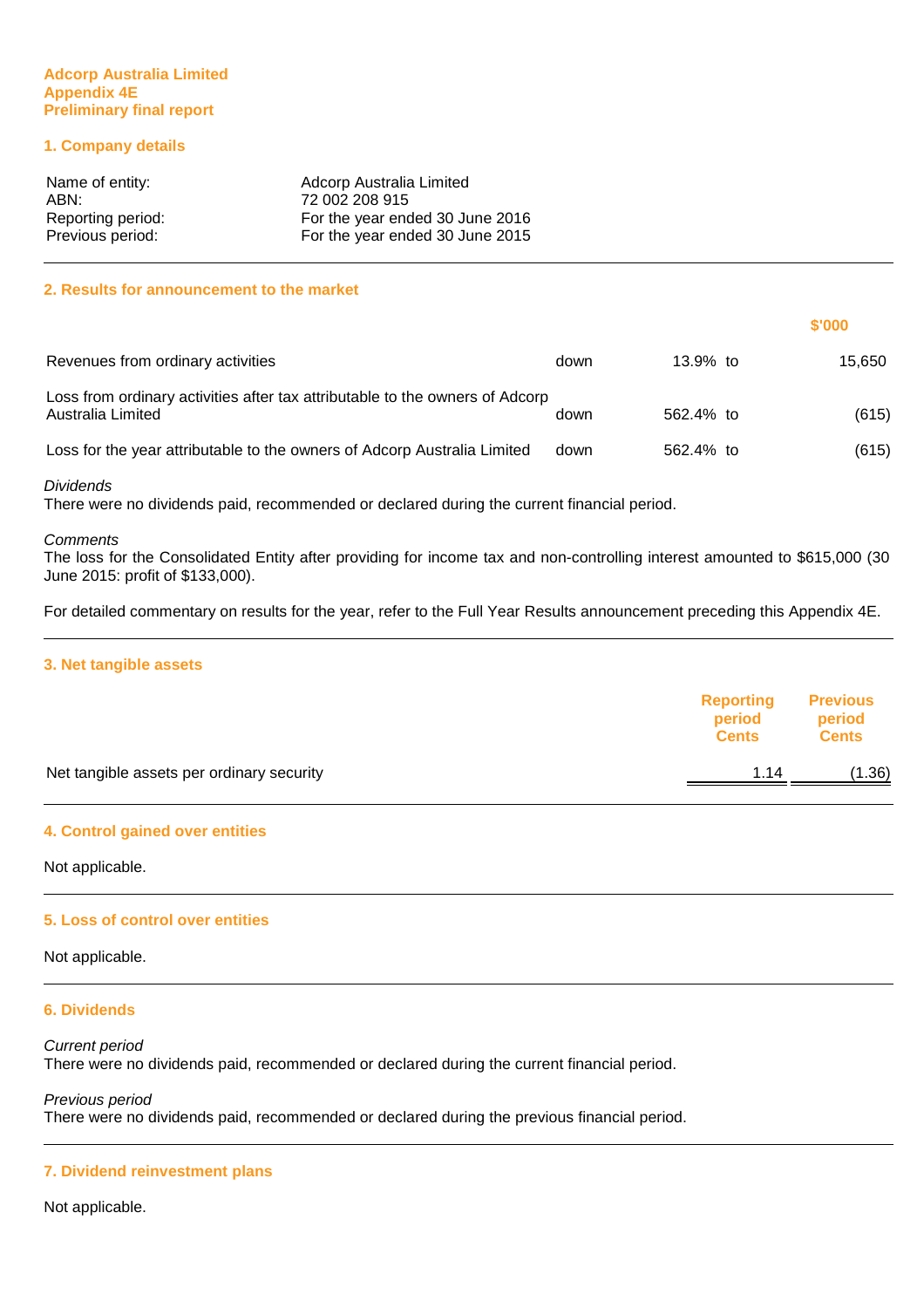#### **8. Details of associates and joint venture entities**

|                                                                                                                                                                 | <b>Reporting entity's</b><br>percentage holding |                                | <b>Contribution to profit/(loss)</b><br>(where material) |                                     |
|-----------------------------------------------------------------------------------------------------------------------------------------------------------------|-------------------------------------------------|--------------------------------|----------------------------------------------------------|-------------------------------------|
| Name of associate / joint venture                                                                                                                               | <b>Reporting</b><br>period<br>%                 | <b>Previous</b><br>period<br>% | <b>Reporting</b><br>period<br>\$'000                     | <b>Previous</b><br>period<br>\$'000 |
| HR by the Hour Pty Ltd (Joint Venture)<br>Limelight Group Pty. Ltd. (Associate)                                                                                 | 50.00%                                          | 40.00%                         |                                                          |                                     |
| Group's aggregate share of associates and joint venture<br>entities' profit/(loss) (where material)<br>Profit/(loss) from ordinary activities before income tax |                                                 |                                |                                                          |                                     |
| Income tax on operating activities                                                                                                                              |                                                 |                                |                                                          |                                     |

HR by the Hour Pty Ltd ('HRBTH') is a 50% owned joint venture entered into on 14 January 2016. HRBTH provides Recruitment and HR related services. As at 30 June 2016, a \$30,000 working capital loan has been paid to HRBTH. The joint venture will be accounted for under equity accounting method, however as at 30 June 2016 the share of profits in HRBTH is not material.

Limelight Group Pty. Ltd. entered into a Deed of Company Arrangement on 8 July 2014. A full and final dividend was paid to creditors and the Deed of Company Arrangement was wholly effectuated on 11 December 2015 when an application for the deregistration of Limelight Group Pty. Ltd. was lodged with the ASIC. The company was formally deregistered on 17 July 2016.

#### **9. Foreign entities**

Details of origin of accounting standards used in compiling the report:

Not applicable.

#### **10. Audit qualification or review**

Details of audit/review dispute or qualification (if any):

The financial statements have been audited and an unqualified opinion has been issued.

## **11. Attachments**

Details of attachments (if any):

The Annual Report of Adcorp Australia Limited for the year ended 30 June 2016 is attached.

**12. Signed**

Nicholas Kountouris Company Secretary and General Manager, Corporate Services **Sydney** 

Signed \_\_\_\_\_\_\_\_\_\_\_\_\_\_\_\_\_\_\_\_\_\_\_\_\_\_\_ Date: 23 August 2016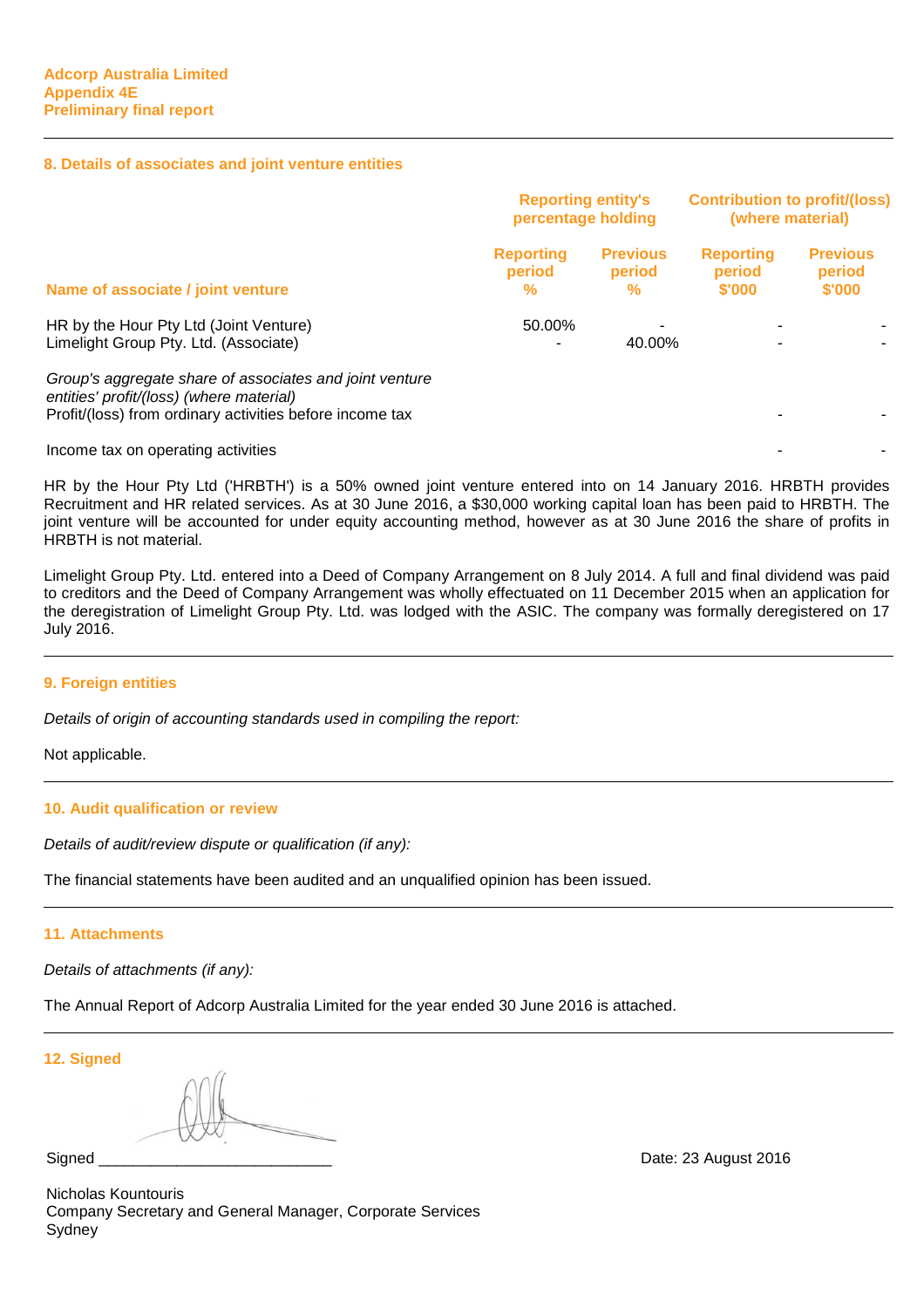## **Adcorp Australia Limited**

**ABN 72 002 208 915**

**Annual Report - 30 June 2016**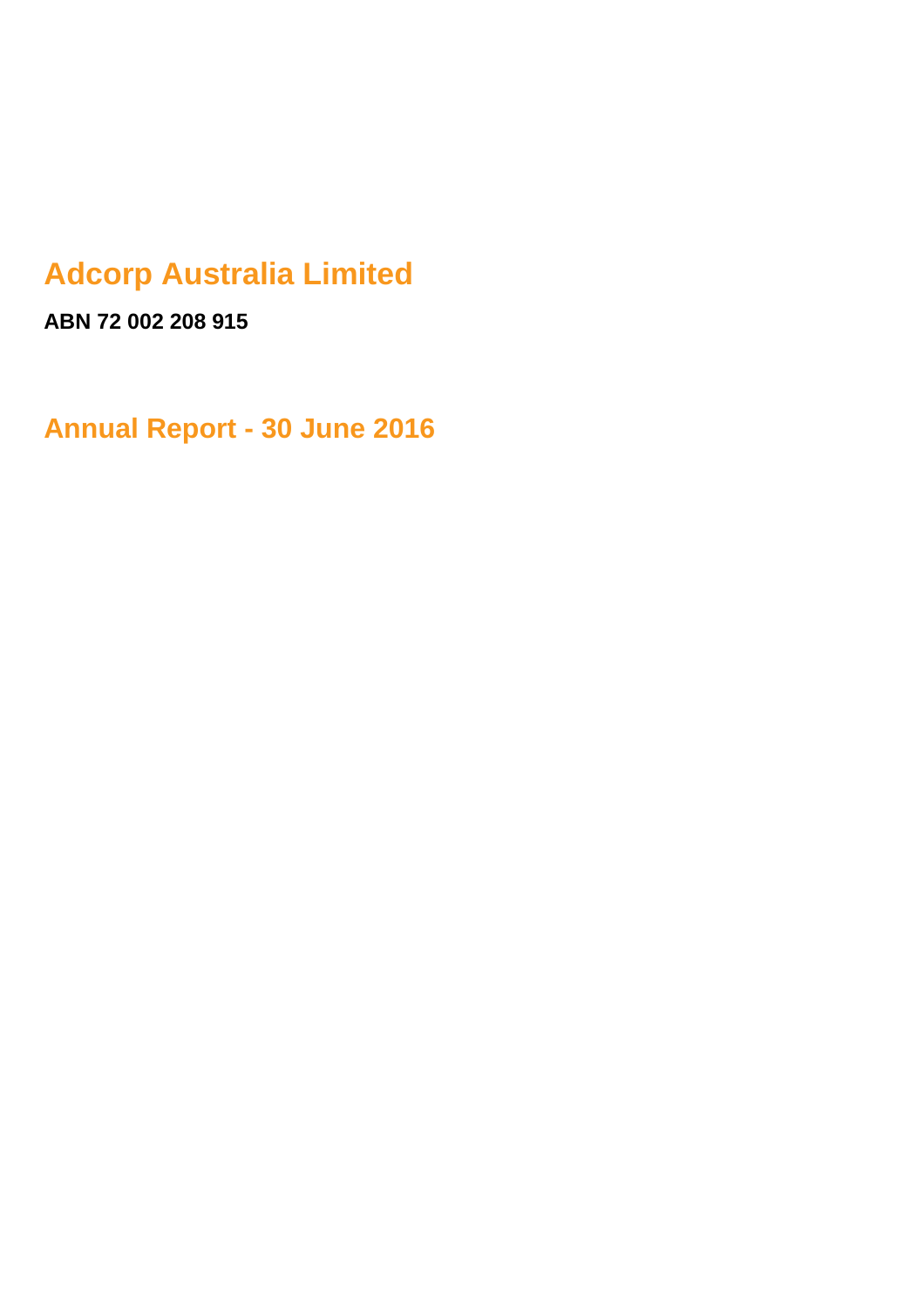#### **Adcorp Australia Limited Contents Contents 30 June 2016**

| 2  |
|----|
| 3  |
| 13 |
| 14 |
| 15 |
| 16 |
| 17 |
| 18 |
| 51 |
| 52 |
| 55 |
|    |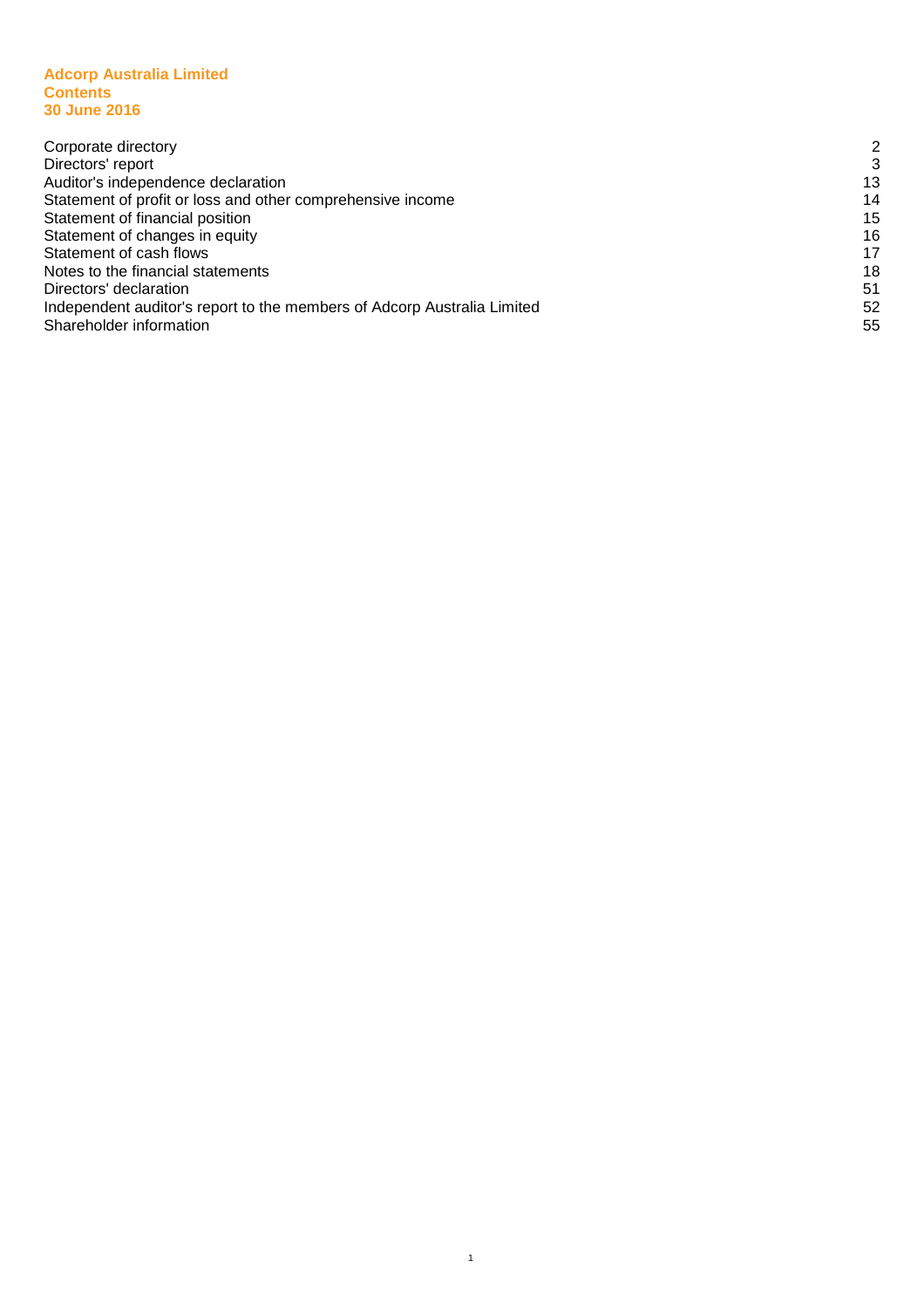## **Adcorp Australia Limited Corporate directory 30 June 2016**

| <b>Directors</b>                                     | lan Rodwell<br>David Morrison<br>Garry Lemair<br>Dean Capobianco                                                                                                                                                                                                                                                                                                                                                                                                |
|------------------------------------------------------|-----------------------------------------------------------------------------------------------------------------------------------------------------------------------------------------------------------------------------------------------------------------------------------------------------------------------------------------------------------------------------------------------------------------------------------------------------------------|
| Company secretary                                    | Nicholas Kountouris                                                                                                                                                                                                                                                                                                                                                                                                                                             |
| Registered office and principal<br>place of business | Level 2<br>309 George Street<br>Sydney NSW 2000<br>Tel: +61 2 8524 8500<br>Fax: +61 2 8524 8700                                                                                                                                                                                                                                                                                                                                                                 |
| Share register                                       | Computershare Investor Services Pty Limited<br>Level 4<br>60 Carrington Street<br>Sydney NSW 2000<br>Phone: 1300 787 272                                                                                                                                                                                                                                                                                                                                        |
| Auditor                                              | <b>Grant Thornton Audit Pty Ltd</b><br>Level 17<br>383 Kent Street<br>Sydney NSW 2000                                                                                                                                                                                                                                                                                                                                                                           |
| Stock exchange listing                               | Adcorp Australia Limited shares are listed on the Australian Securities Exchange<br>(ASX code: AAU)                                                                                                                                                                                                                                                                                                                                                             |
| Website                                              | www.adcorp.com.au                                                                                                                                                                                                                                                                                                                                                                                                                                               |
| Corporate governance statement                       | The Company's directors and management are committed to conducting the<br>Consolidated Entity's business in an ethical manner and in accordance with the<br>highest standards of corporate governance. The Company has adopted and<br>substantially complies with the ASX Corporate Governance Principles and<br>Recommendations (3rd Edition) ('Recommendations') to the extent appropriate to the<br>size and nature of the Consolidated Entity's operations. |
|                                                      | The Company has prepared a Corporate Governance Statement which sets out the<br>corporate governance practices that were in operation throughout the financial year,<br>identifies any Recommendations that have not been followed, and provides reasons<br>for not following such Recommendations.                                                                                                                                                             |
|                                                      | The Company's Corporate Governance Statement and policies, which is approved at<br>the same time as the Annual Report, can be found on its website:<br>www.adcorp.com.au/investors                                                                                                                                                                                                                                                                              |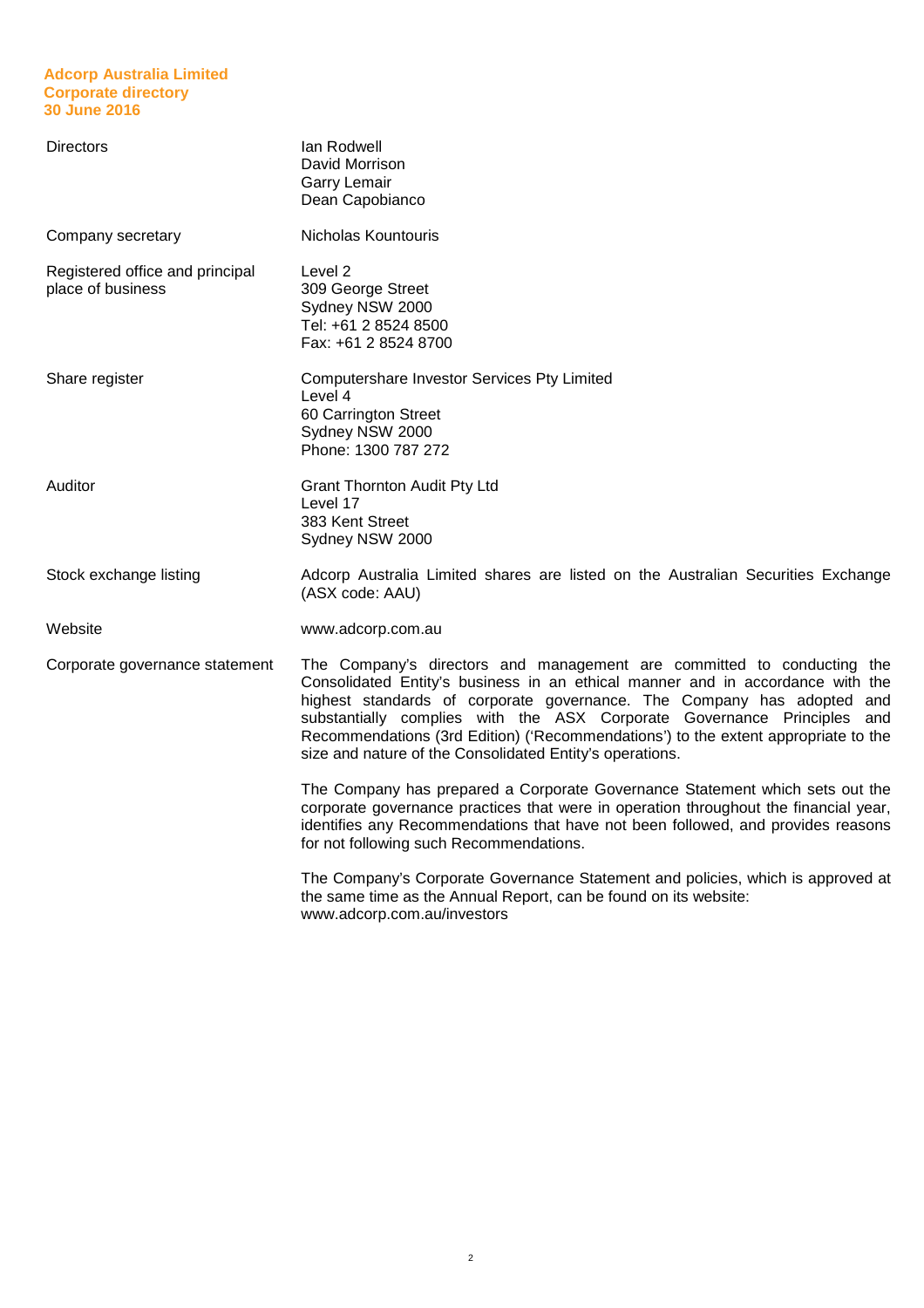The Directors present their report, together with the financial statements, on the Consolidated Entity (referred to hereafter as the 'Consolidated Entity' or 'Adcorp') consisting of Adcorp Australia Limited (referred to hereafter as the 'Company' or 'parent entity') and the entities it controlled at the end of, or during, the year ended 30 June 2016.

#### **Directors**

The following persons were Directors of Adcorp Australia Limited during the whole of the financial year and up to the date of this report, unless otherwise stated:

Ian Rodwell David Morrison Garry Lemair Dean Capobianco

#### **Principal activities**

During the financial year the principal continuing activities of the Consolidated Entity consisted of:

- Advertising agency services specialising in human resources, real estate, government, motor vehicle, education and retail;
- Website design, development and database support services;
- Digital marketing services and consulting, including supply of web-based products, and strategic employment solutions; and
- Video production and marketing solutions.

#### **Dividends**

There were no dividends paid, recommended or declared during the current or previous financial year.

#### **Review of operations**

The business continued to experience a decline in client marketing expenditure budgets throughout the year bought about by economic conditions and in particular, uncertainty around the property sector in key geographies.

The loss for the Consolidated Entity after providing for income tax and non-controlling interest amounted to \$615,000 (30 June 2015: profit of \$133,000).

Print media revenues declined approximately 19% in the industries Adcorp operates in and a slowdown of general business activity leading up to the 2016 Federal election has resulted in reduced billings year on year from \$67,730,000 to \$59,509,000 (12.1%). The second half year showed a reduced rate of Billings decline compared to the same period in the prior year due to executing growth strategies for our largest accounts.

The billings decline was mirrored in Net Operating Revenues excluding rental income and interest of \$15,492,000 against the prior year number \$18,130,000 (14.6%). Despite a slight improvement in the mix of higher margin marketing services revenue (Creative, Client Services and Digital Strategy) from focused actions targeting this business, current year revenue margin of 26.0% was slightly down on last year's 26.8%. This was mainly due to the higher margins able to be achieved from the print media advertising business in the prior year.

In terms of Adcorp's sectors of focus, employment marketing continued to be challenging particularly in our former strongholds of mining recruitment mainly out of Western Australia and Queensland, whereas in New Zealand the opportunities remained strong. Property marketing grew to represent around 47% of our billings although this sector performed quite differently within various Australian states due to supply and economic factors. Our focus on small-tomedium retail organisations have seen this new area contribute around 4% of billings within the last 12 months. Government sector performance has been mixed with various recruitment freezes (WA) and the implementation of the caretaker period prior to the Federal election causing volumes to fall.

The cost base was reviewed during the year with an emphasis on reducing infrastructure costs. This activity resulted in a reduction of Administration, Office and Communication costs year on year from \$5,094,000 to \$4,212,000 (17.3%). This was primarily achieved by headcount reduction from process improvement, occupying reduced office space from addressing idle area, retiring excess capital equipment for reduced depreciation and renegotiating IT contracts for lower operating costs.

Savings achieved in Client Services labour costs and Marketing expenditure over the prior year from \$12,823,000 to \$12,015,000 (6.3%) were partially offset by conducting marketing programs and recruiting personnel with enhanced capability to attain and deliver greater marketing services revenue in the retail and property sectors.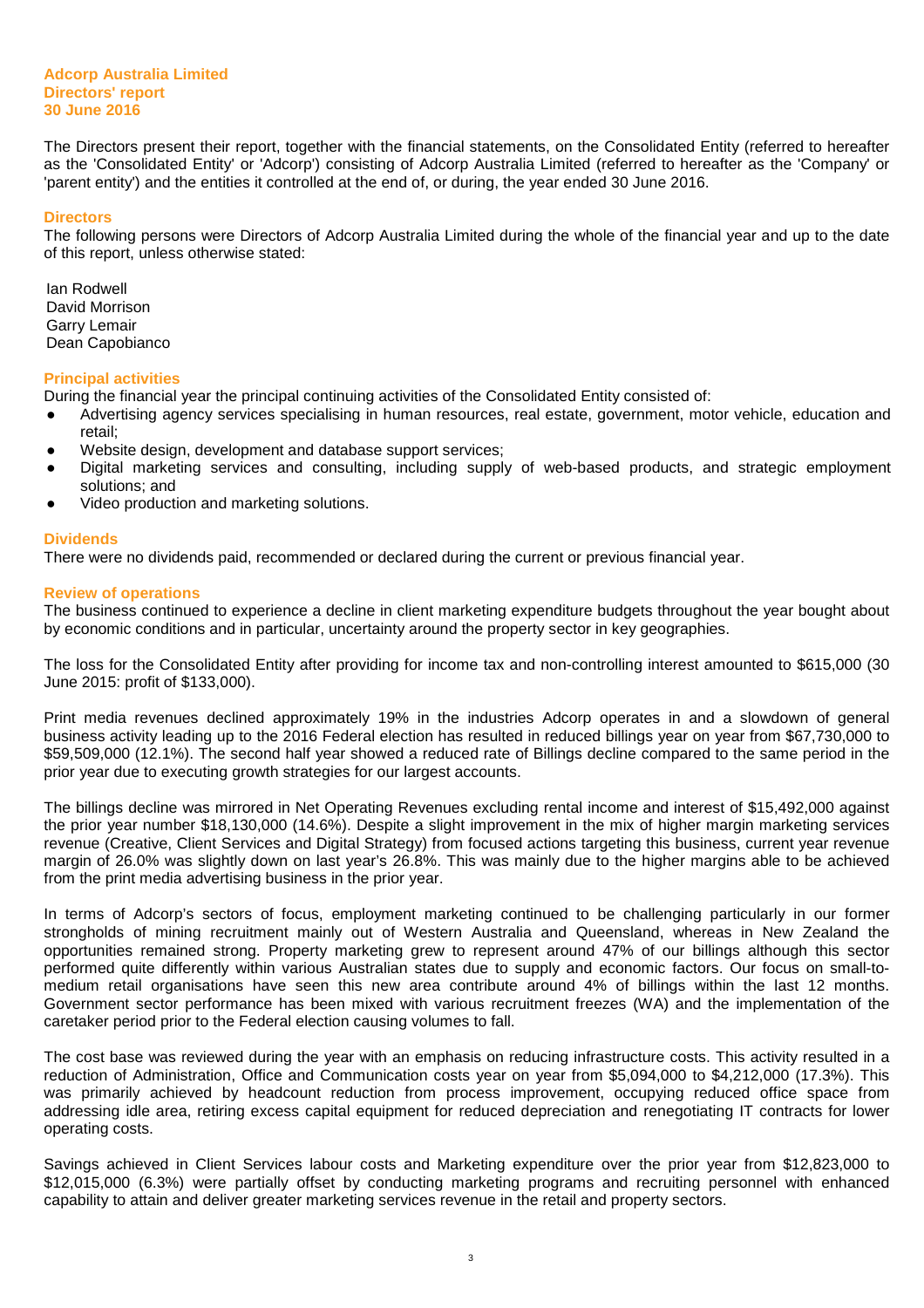The Company's cash balance as at 30 June 2016 of \$4,639,000 improved over the prior year's balance for the same period of \$1,827,000. This was a result of cash inflows of \$3,459,000 from a capital rights raising issue and cashflow from operations of \$776,000. These amounts were offset somewhat by cash outflows for capital expenditure of \$540,000, mainly in office consolidation activity and \$501,000 for repayment of the prior period finance facility.

A trade debtor financial facility is currently in place and will be maintained to any working capital requirements which may arise in the future and to fund any investment opportunities which may be considered to assist in the future growth of the business.

We are confident that continued focus on business development capability and providing innovative service offerings in existing Adcorp market sectors will provide the basis for growth in the coming year.

The board has determined that no dividends will be payable to shareholders for the financial year to 30 June 2016 and will review this position once the Company demonstrates sustained profit and cashflow growth.

The attached financial statements detail the performance and financial position of the Consolidated Entity for the year ended 30 June 2016.

#### **Significant changes in the state of affairs**

On 7 November 2015, the Company did a rights issue raising \$3,762,000 (less transactions costs of \$303,000) and issuing 121,353,204 ordinary shares to strengthen the capital base of the Consolidated Entity.

There were no other significant changes in the state of affairs of the Consolidated Entity during the financial year.

#### **Matters subsequent to the end of the financial year**

On 22 July 2016, Adcorp purchased a 15% investment in Shootsta Holdings Pty Ltd ('Shootsta'), a company that empowers companies to create their own professional videos using a Shootsta kit, for \$1,000,000 in a mix of cash and in kind services. Adcorp will also take a seat on the Shootsta board as part of the transaction.

No other matter or circumstance has arisen since 30 June 2016 that has significantly affected, or may significantly affect the Consolidated Entity's operations, the results of those operations, or the Consolidated Entity's state of affairs in future financial years.

#### **Likely developments and expected results of operations**

The rate of decline in print media advertising has increased over the prior year, which was somewhat offset by growth in both TV and Radio advertising. The fundamental growth opportunities however remain in new digital and social media channels; particularly those optimised for mobile devices and with video capability. Personalisation of marketing messages in order to cut through the clutter of messages faced by consumers is also growing in use and effectiveness. Many clients still require education around these new opportunities in order to engage with their customers in a rapidly changing environment led by technology advancements; often requiring traffic-driving strategies to digital assets that provide positive user experiences and easy commercial transactions.

Adcorp continues to focus on bringing these opportunities and new channels to our clients, with the goal of delivering effective marketing and communications solutions that can be measured against campaign objectives.

We are expanding the development of content solutions both for clients and through mainstream entertainment media through our television division Showrunner Productions and we expect to grow its contribution to earnings over the next several years. Showrunner has now completed 4 series of television and is rapidly gaining a reputation for quality productions globally. The Company is also looking to expand the services we offer to key clients within Government and to continue to diversify our New Zealand business operation into new sectors.

The market and economic uncertainty remains challenging however our strategic focus on delivering marketing communications over digital platforms, continued infrastructure realignment and enhanced sales capability will start to deliver results that we need to build upon in order to achieve sustainable growth in our business and overall financial performance.

We would like to acknowledge and thank all of our staff for their dedication and support while we implemented significant change across the business to deliver operational efficiencies and a focus on business development. Adcorp's management team is committed to continue adapting to meet the challenges of a rapidly changing market within our heritage areas of business and to identify and prosecute revenue from new opportunities.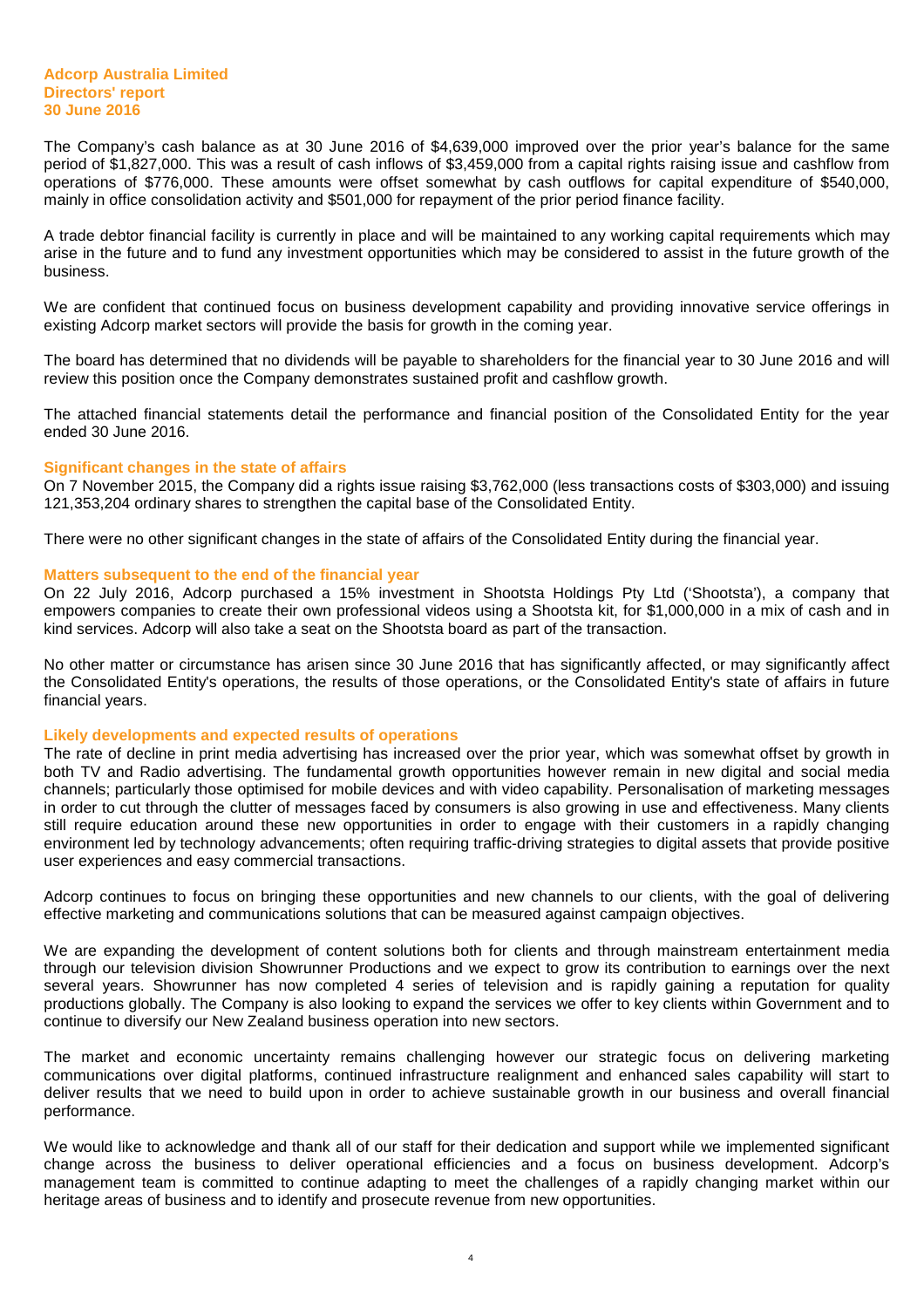#### **Environmental regulation**

The Consolidated Entity is not subject to any significant environmental regulation under Australian Commonwealth or State law.

| <b>Information on Directors</b><br>Name:<br>Title:<br>Qualifications:<br>Experience and expertise:<br>Other current directorships:<br>Former directorships (last 3 years):<br>Special responsibilities:<br>Interests in shares: | lan Rodwell<br>Non-Executive Chairman<br><b>B</b> Com<br>lan Rodwell is the founder of the Adcorp Group and held the position of Managing<br>Director from Adcorp's inception until his retirement in January 2004. In August 2014<br>lan Rodwell assumed the role of part time Executive Chairman in line with the<br>Executive Team focus on growth and business development as outlined in the<br>Review of Operations above. He is also a Director of the Diabetes Australia Research<br>Trust ('DART'), an organisation responsible for the raising of funds for diabetes<br>research and awarding of grants to medical researchers in Australia; Chairman of<br>Optalert Holdings Pty Ltd, a company developing an innovative technology product to<br>measure both alertness and drowsiness, as an aid to the global transport and mining<br>industries; Director of MND Australia, an organisation responsible for raising and<br>funding medical research to find the cause and cure for motor neurone disease.<br>None<br>None<br>None<br>135,312,960 ordinary shares |
|---------------------------------------------------------------------------------------------------------------------------------------------------------------------------------------------------------------------------------|---------------------------------------------------------------------------------------------------------------------------------------------------------------------------------------------------------------------------------------------------------------------------------------------------------------------------------------------------------------------------------------------------------------------------------------------------------------------------------------------------------------------------------------------------------------------------------------------------------------------------------------------------------------------------------------------------------------------------------------------------------------------------------------------------------------------------------------------------------------------------------------------------------------------------------------------------------------------------------------------------------------------------------------------------------------------------------|
| Name:<br>Title:<br>Qualifications:<br>Experience and expertise:<br>Other current directorships:                                                                                                                                 | David Morrison<br><b>Executive Director and Chief Executive Officer</b><br>B Bus (Hons)<br>David Morrison has over 19 years experience in the advertising and marketing<br>industry commencing with TMP Worldwide prior to joining Adcorp in 2003. In his 7<br>years managing the WA, SA and NT regions, David was responsible for diversifying<br>the services provided by the company and expanding into new sectors. This<br>diversification included the formation of Adcorp's in-house TV Production facility that<br>is based in Perth. David has also been instrumental in Adcorp's push into<br>Government advertising from both a strategic and operational perspective along with<br>the winning and retention of some of our largest corporate clients. David was<br>appointed by the Board to the role of Chief Executive Officer in March 2011 and also<br>sits on the Board of Volunteering WA and Volunteering Australia in a voluntary<br>capacity.<br>None                                                                                                     |
| Former directorships (last 3 years):<br>Special responsibilities:<br>Interests in shares:                                                                                                                                       | None<br>None<br>3,677,081 ordinary shares                                                                                                                                                                                                                                                                                                                                                                                                                                                                                                                                                                                                                                                                                                                                                                                                                                                                                                                                                                                                                                       |
| Name:<br>Title:<br>Qualifications:<br>Experience and expertise:                                                                                                                                                                 | Garry Lemair<br>Non-Executive Director<br><b>B Com, FAICD</b><br>Garry Lemair is an experienced executive with a strong track record in leadership,<br>having successfully worked with major global entities in a number of senior positions<br>and directorships in Australia, Asia Pacific, Europe, USA and Africa. Garry has held<br>senior roles with Citibank, Diners Club International, KFC-PepsiCo, Fluor Daniels and<br>Taubmans/Courtaulds. Garry is currently the Chairman of Web Profits a leading<br>online marketing company, Chairman of Telegate a voice over internet protocol<br>('VOIP') service provider and cloud telecommunication specialists and Chairman of an<br>executive search and recruitment company Grenada International.                                                                                                                                                                                                                                                                                                                      |
| Other current directorships:<br>Former directorships (last 3 years):<br>Special responsibilities:<br>Interests in shares:                                                                                                       | Non-Executive Director of InnovaDerma PLC (EU: MLIDP)<br>None<br>None<br>None                                                                                                                                                                                                                                                                                                                                                                                                                                                                                                                                                                                                                                                                                                                                                                                                                                                                                                                                                                                                   |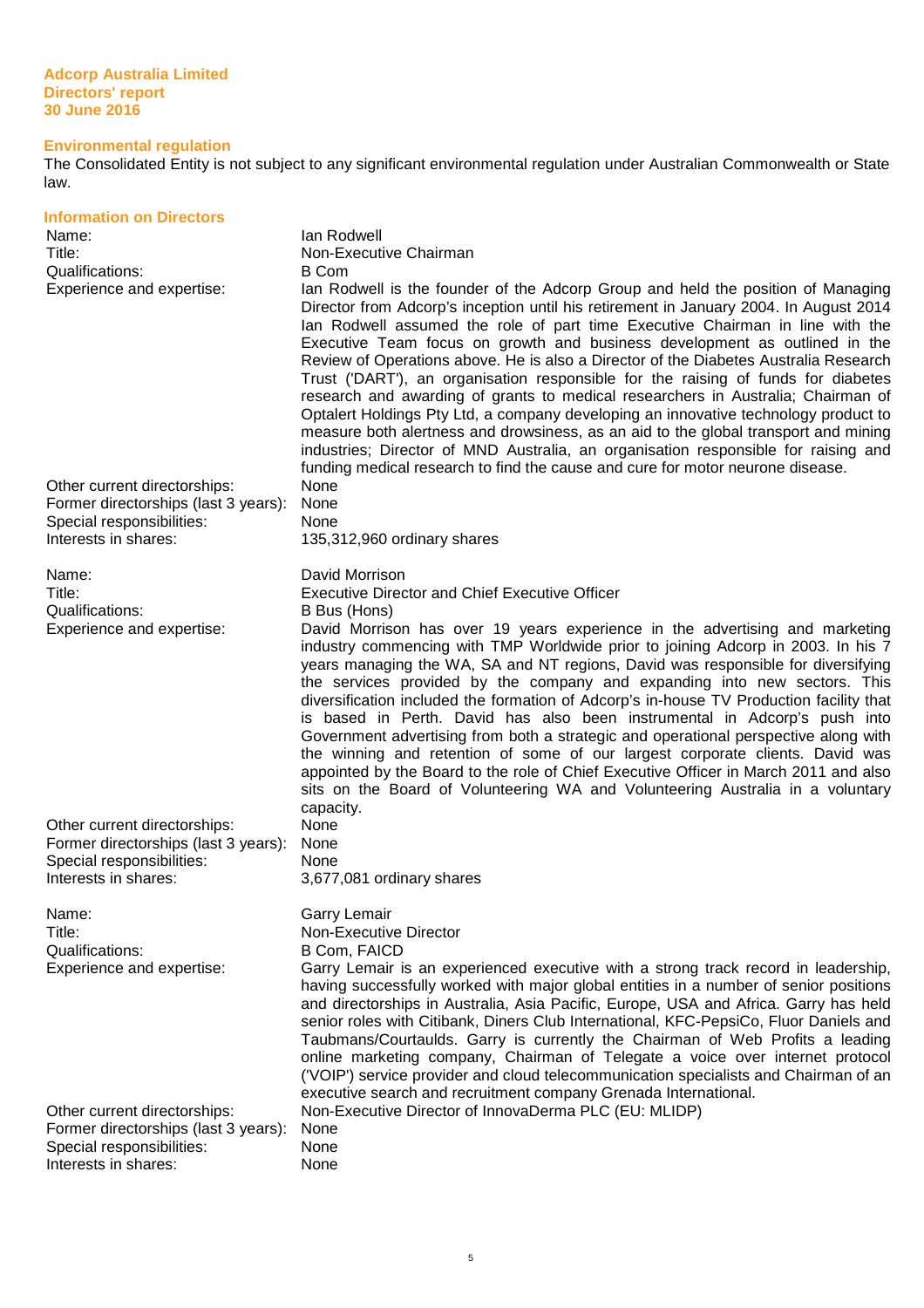| Name:                                | Dean Capobianco                                                                                                                                                                                                                                                                                                                                                                           |
|--------------------------------------|-------------------------------------------------------------------------------------------------------------------------------------------------------------------------------------------------------------------------------------------------------------------------------------------------------------------------------------------------------------------------------------------|
| Title:                               | Non-Executive Director                                                                                                                                                                                                                                                                                                                                                                    |
| Qualifications:                      | GC Bus.Admin                                                                                                                                                                                                                                                                                                                                                                              |
| Experience and expertise:            | Dean Capobianco has a wealth of experience in the online media environment having<br>held senior roles with Ninemsn, Yahoo! Search Marketing and most recently as<br>interim Chief Executive Officer with Careerone. Dean is a director of The Trading<br>Desk that is a licensee of China Search International; a paid search reseller for the<br>largest search engine in China, BAIDU. |
| Other current directorships:         | Managing Director of Acxiom Corporation (NASDAQ: ACXM) and Non-Executive<br>Director of InnovaDerma PLC (EU: MLIDP)                                                                                                                                                                                                                                                                       |
| Former directorships (last 3 years): | None                                                                                                                                                                                                                                                                                                                                                                                      |
| Special responsibilities:            | None                                                                                                                                                                                                                                                                                                                                                                                      |
| Interests in shares:                 | None                                                                                                                                                                                                                                                                                                                                                                                      |

'Other current directorships' quoted above are current directorships for listed entities only and excludes directorships in all other types of entities, unless otherwise stated.

'Former directorships (in the last 3 years)' quoted above are directorships held in the last 3 years for listed entities only and excludes directorships in all other types of entities, unless otherwise stated.

#### **Company secretary**

Nicholas Kountouris is an experienced executive with a career spanning over 25 years. Initially with Coopers and Lybrand (now PWC), Nicholas has spent over 20 years in a variety of senior commercial and finance roles within a variety of industries including, information technology, manufacturing and services.

Before joining Adcorp as General Manager, Corporate Services in January 2016, Nicholas worked for a number of large multinational companies which include Civica, NCR and Johnson and Johnson. Nicholas has a passion for making a difference in the organisations he works for and has been integral in achieving outcomes that have contributed to their success.

Nick holds a business degree and is a qualified CPA.

#### **Meetings of Directors**

The number of meetings of the Company's Board of Directors ('the Board') and of each Board committee held during the year ended 30 June 2016, and the number of meetings attended by each Director were:

|                     | <b>Full Board</b> |      | <b>Audit Committee</b> |      | Other    |      |
|---------------------|-------------------|------|------------------------|------|----------|------|
|                     | Attended          | Held | Attended               | Held | Attended | Held |
| lan Rodwell         | 9                 |      |                        |      |          |      |
| David Morrison      | 9                 |      |                        |      | -        |      |
| <b>Garry Lemair</b> | 9                 |      |                        |      |          |      |
| Dean Capobianco     |                   |      |                        |      |          |      |

Held: represents the number of meetings held during the time the Director held office or was a member of the relevant committee.

The Remuneration and Nomination Committee meetings are incorporated into Board meetings.

#### **Remuneration report (audited)**

The remuneration report, which has been audited, outlines the Director and other key management personnel (executives) remuneration arrangements for the Consolidated Entity, in accordance with the requirements of the Corporations Act 2001 and its Regulations.

Key management personnel are those persons having authority and responsibility for planning, directing and controlling the activities of the entity, directly or indirectly, including all Directors.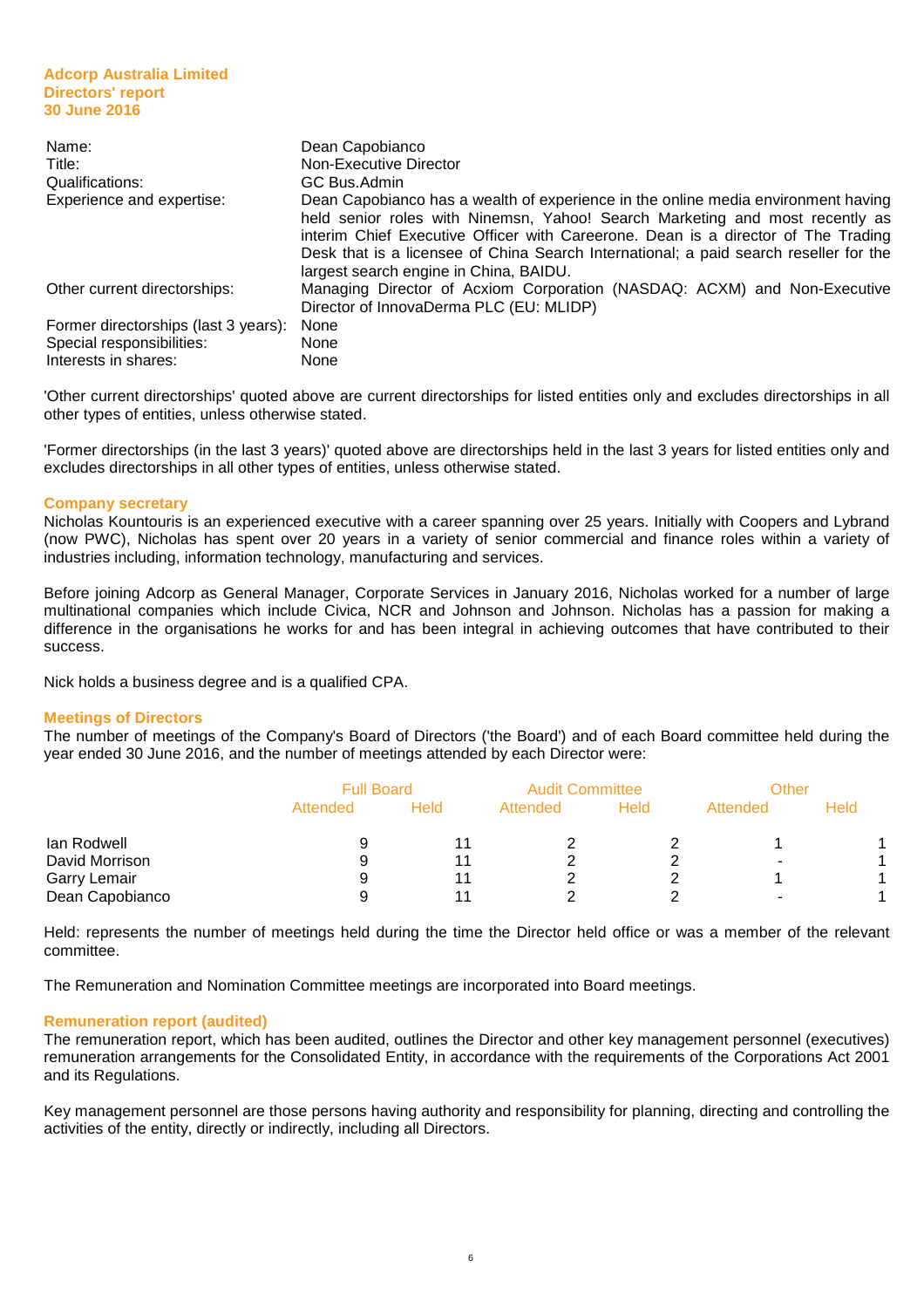The remuneration report is set out under the following main headings:

- Principles used to determine the nature and amount of remuneration
- Details of remuneration
- Service agreements
- Share-based compensation
- Additional disclosures relating to key management personnel

## **Principles used to determine the nature and amount of remuneration**

The Remuneration and Nomination Committee, which is currently undertaken by the full Board of Directors (the 'Board') is responsible for determining and reviewing compensation arrangements for the Directors, the Chief Executive Officer and the executive team. The Remuneration and Nomination Committee assesses the appropriateness of the nature and amount of emoluments of such officers on a periodic basis by reference to relevant employment market conditions with the overall objective of ensuring maximum stakeholder benefit from the retention of a high quality Board and executive team. Such officers are given the opportunity to receive their base emolument in a variety of forms including cash and fringe benefits such as motor vehicles and expense payment plans. It is intended that the manner of payment chosen will be optimal for the recipient without creating undue cost for the Consolidated Entity.

The performance of the Consolidated Entity is dependent upon the attraction, motivation and retention of highly skilled and experienced directors and executives.

To achieve this, the Consolidated Entity may embody some or all of the following principles into its remuneration framework:

- Provide competitive remuneration packages to attract highly skilled and experienced executives;
- Significant proportion of executive remuneration 'at risk', dependent upon meeting predetermined performance benchmarks;
- Performance benchmarks are aligned to the creation of shareholder value; and
- Participation in Adcorp Employee Option Plan to create long term incentives.

Additionally, the reward framework should seek to enhance executives' interests by:

- Rewards capability and experience;
- Reflects competitive reward for contribution to growth in shareholder wealth; and
- Provides a clear structure for earning rewards.

In accordance with best practice corporate governance, the structure of non-executive director and executive director remuneration is separate.

#### Non-executive directors remuneration

The constitution and the ASX Listing Rules specify that the aggregate remuneration of non-executive directors shall be determined from time to time by a general meeting. An amount not exceeding the amount determined is then allocated to the directors as agreed. The latest determination was at the Annual General Meeting held in October 2004 when the shareholders approved a maximum aggregate amount of \$250,000 per year. Non-executive directors are not entitled to performance-based bonuses.

#### Executive remuneration

The Consolidated Entity aims to remunerate and reward executives, based on their position and responsibility, with a level and mix of remuneration so as to:

- Reward executives for achievement of Company and Consolidated Entity, business unit and individual objectives against appropriate benchmarks;
- Align interest of executives with those of shareholders; and
- Ensure total remuneration is competitive by market standards.

Remuneration consists of the following key elements:

- Fixed remuneration;
- Variable short term incentive remuneration; and
- Variable long term incentive remuneration.

The combination of these comprises the executive's total remuneration.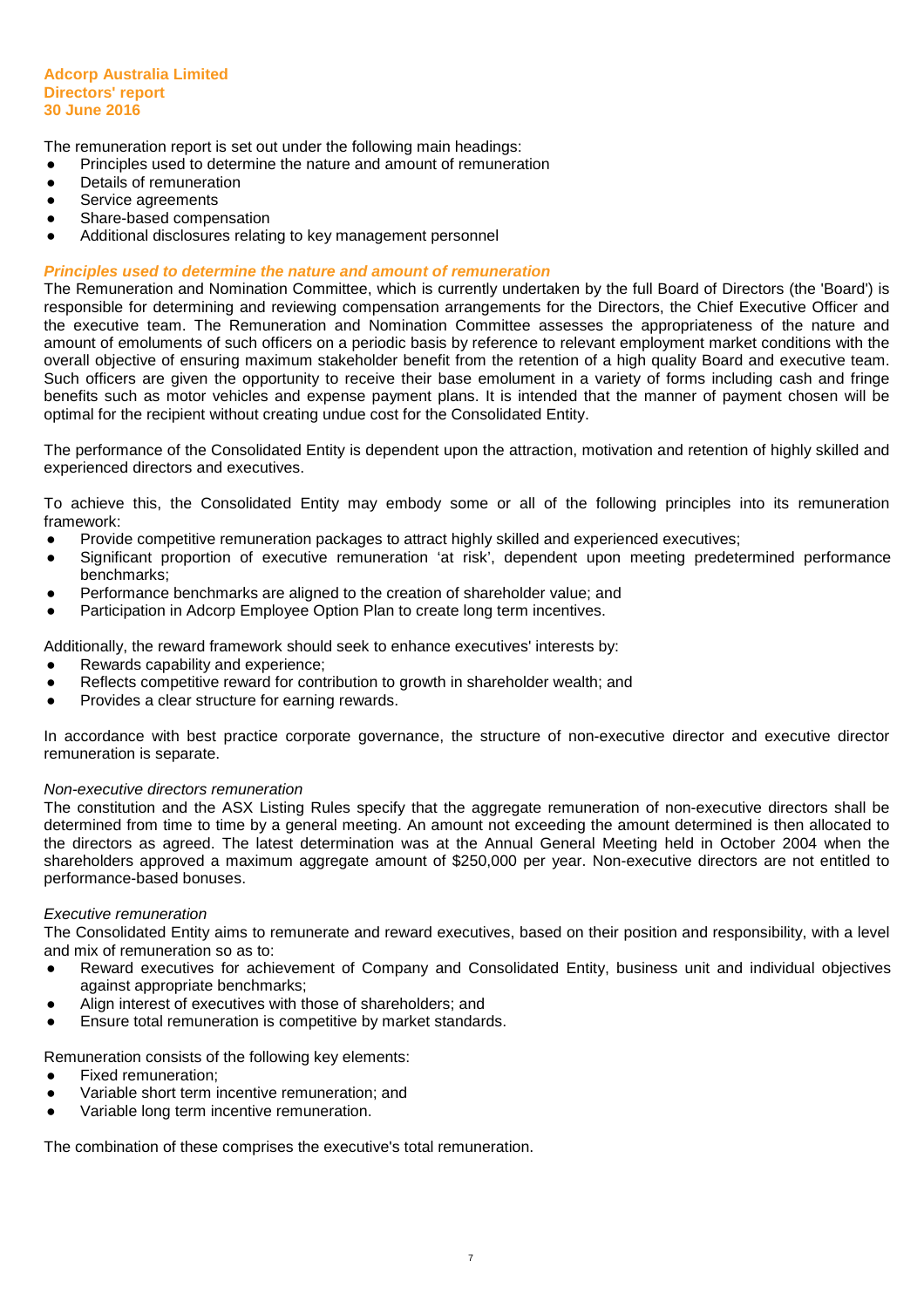Fixed remuneration, consisting of base salary, superannuation and non-monetary benefits, are reviewed annually by the Nomination and Remuneration Committee, based on individual and business unit performance, the overall performance of the Consolidated Entity and comparable market remunerations.

Executives can receive their fixed remuneration in the form of cash or other fringe benefits (for example motor vehicle benefits) where it does not create any additional costs to the Consolidated Entity and provides additional value to the executive.

The variable short-term incentives ('STI') are set covering financial and operational measures of performance. Measures include business unit and overall Consolidated Entity performances. The total potential STI available is set at a level so as to provide a sufficient incentive for the executive to achieve the operational targets of the Consolidated Entity and so that the cost to the Consolidated Entity is reasonable in the circumstances. Actual STI payments are made subject to the extent that specific targets set at the beginning of the financial year are met. Payments made are usually delivered as a cash bonus.

The variable long-term incentives ('LTI') are designed to reward executives in a manner which aligns this element of the remuneration with the creation of shareholder value. LTI grants to executives are delivered in the form of options. LTI grants are only made to executives who are able to influence the generation of shareholder wealth and thus have a direct impact on the Consolidated Entity's performance. No LTI grants were issued during the current financial year.

#### Consolidated Entity performance and link to remuneration

Executive fixed remuneration is not directly linked to the performance of the Company and Consolidated Entity. Bonus and incentive payments are at the discretion of the Board. Incentives have not been accrued to key management personnel during the financial year under review as the performance targets were not achieved.

#### Use of remuneration consultants

During the financial year ended 30 June 2016, the Company did not engage remuneration consultants to review its existing remuneration policies and provide recommendations on how to improve both the STI and LTI programs.

#### Voting and comments made at the Company's 2015 Annual General Meeting ('AGM')

At the last AGM 84.9% of the shareholders voted to adopt the remuneration report for the year ended 30 June 2015. The Company did not receive any specific feedback at the AGM regarding its remuneration practices.

#### **Details of remuneration**

The key management personnel of the Consolidated Entity consisted of the Directors of Adcorp Australia Limited and the following persons:

- Nicholas Kountouris Company Secretary and General Manager, Corporate Services (appointed on 15 January 2016)
- Craig McMenamin Former Chief Financial Officer and Company Secretary (resigned on 15 January 2016)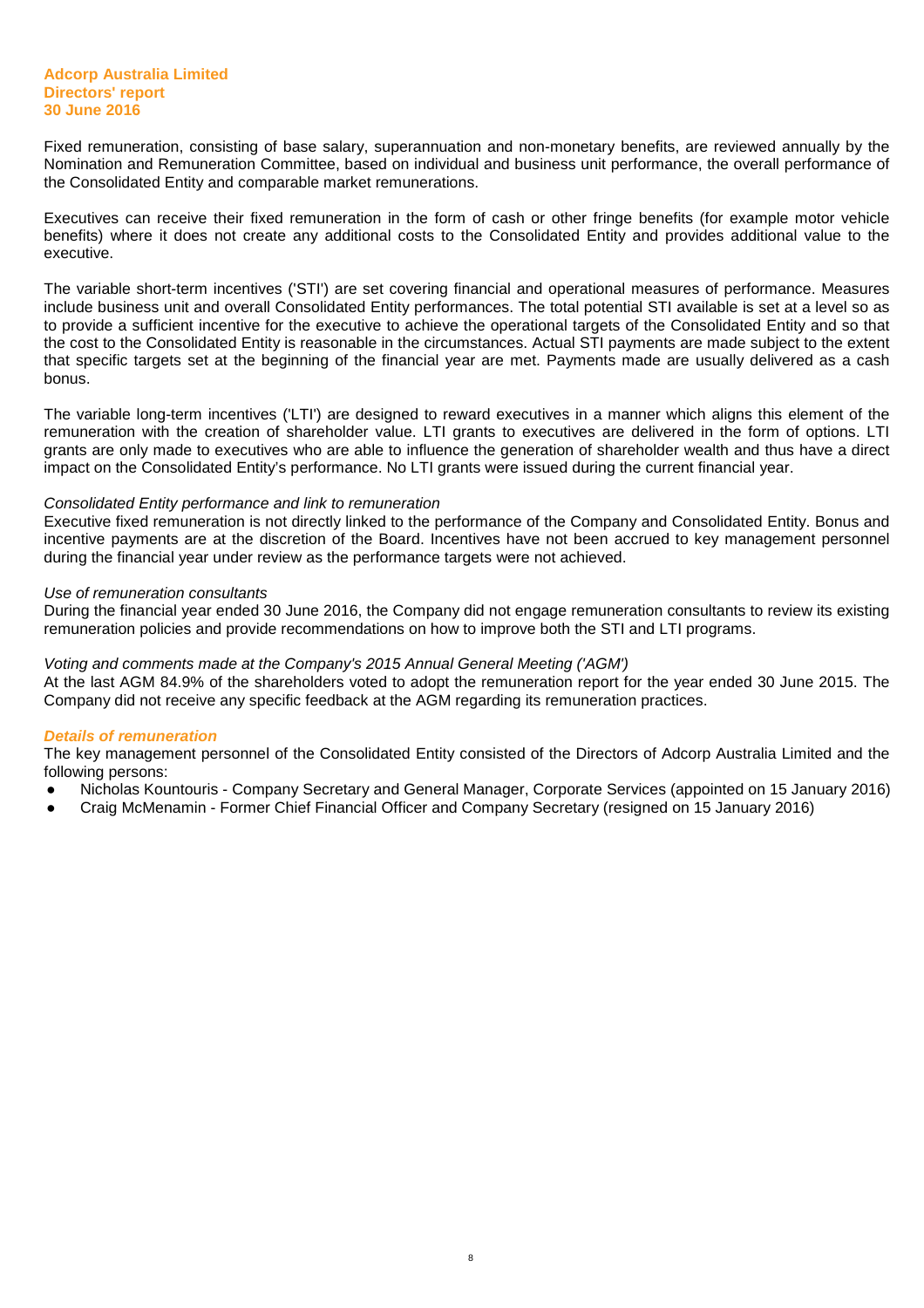Details of the remuneration of the Directors and key management personnel are set out in the following tables:

|                                                                         | Short-term benefits           |                    |                 | Post-<br>employment<br>benefits | Long-term<br>benefits   | Share-based<br>payments  |                    |
|-------------------------------------------------------------------------|-------------------------------|--------------------|-----------------|---------------------------------|-------------------------|--------------------------|--------------------|
| 2016                                                                    | Cash salary<br>and fees<br>\$ | <b>Bonus</b><br>\$ | Other ***<br>\$ | Super-<br>annuation<br>\$       | Leave<br>benefits<br>\$ | Equity-<br>settled<br>\$ | <b>Total</b><br>\$ |
| Non-Executive<br>Directors:<br><b>G</b> Lemair<br>D Capobianco          | 43,800<br>43,800              |                    |                 |                                 |                         |                          | 43,800<br>43,800   |
| Executive<br>Directors:<br>D Morrison                                   | 323,530                       |                    |                 | 19,308                          |                         |                          | 342,838            |
| Other Key<br>Management<br>Personnel:<br>N Kountouris*<br>C McMenamin** | 103,266<br>109,153            | ٠                  | 6,723           | 9,810<br>9,654                  |                         |                          | 113,076<br>125,530 |
|                                                                         | 623,549                       | ۰                  | 6,723           | 38,772                          |                         |                          | 669,044            |

\* Remuneration disclosed is for the period from 4 January 2016 to 15 July 2016 (paid in the year ended 30 June 2016)

\*\* Remuneration disclosed is for the period from 16 July 2015 to 15 January 2016 (paid in the year ended 30 June 2016)<br>\*\*\* Shert term henefite, other disclosed relates to Annual Legye paid an regionation

Short-term benefits - other disclosed relates to Annual Leave paid on resignation.

| 2015                                                     | Cash salary<br>and fees<br>\$ | <b>Short-term benefits</b><br><b>Bonus</b><br>\$ | Other<br>\$ | Post-<br>employment<br>benefits<br>Super-<br>annuation<br>\$ | Long-term<br><b>benefits</b><br>Leave<br><b>benefits</b><br>\$ | Share-based<br>payments<br>Equity-<br>settled<br>\$ | <b>Total</b><br>\$ |
|----------------------------------------------------------|-------------------------------|--------------------------------------------------|-------------|--------------------------------------------------------------|----------------------------------------------------------------|-----------------------------------------------------|--------------------|
|                                                          |                               |                                                  |             |                                                              |                                                                |                                                     |                    |
| Non-Executive<br>Directors:<br>G Lemair<br>D Capobianco* | 43,800<br>43,800              | ٠                                                | 54,050      |                                                              |                                                                |                                                     | 43,800<br>97,850   |
| Executive<br>Directors:<br>D Morrison                    | 331,617                       |                                                  |             | 18,783                                                       |                                                                |                                                     | 350,400            |
| Other Key<br>Management<br>Personnel:                    |                               |                                                  |             |                                                              |                                                                |                                                     |                    |
| C McMenamin                                              | 227,401                       | ۰                                                |             | 18,783                                                       |                                                                |                                                     | 246,184            |
|                                                          | 646,618                       |                                                  | 54,050      | 37,566                                                       |                                                                |                                                     | 738,234            |

\* Dean Capobianco received \$54,050 fees for consulting services above his duties as a Director.

There is no remuneration disclosed for Ian Rodwell in either 2016 or 2015 as he waived his Directors fees from 1 July 2013.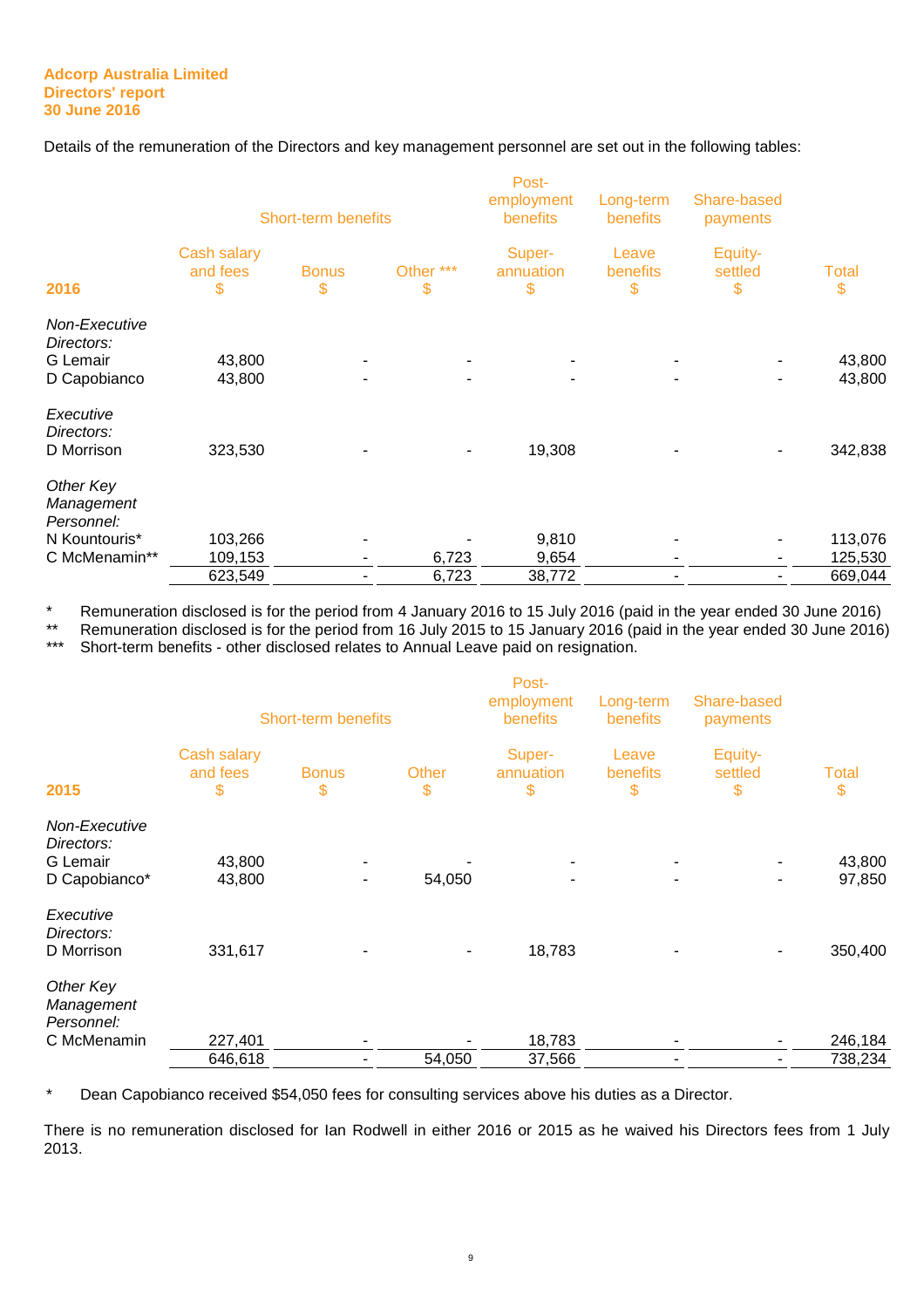The proportion of remuneration linked to performance and the fixed proportion are as follows:

|                                                                          | <b>Fixed remuneration</b> |              | At risk - STI |      | At risk - LTI |      |
|--------------------------------------------------------------------------|---------------------------|--------------|---------------|------|---------------|------|
| <b>Name</b>                                                              | 2016                      | 2015         | 2016          | 2015 | 2016          | 2015 |
| <b>Non-Executive Directors:</b><br>G Lemair<br>D Capobianco              | 100%<br>100%              | 100%<br>100% | ۰             | -    |               |      |
| <b>Executive Directors:</b><br>D Morrison                                | 100%                      | 100%         |               |      |               |      |
| <b>Other Key Management</b><br>Personnel:<br>N Kountouris<br>C McMenamin | 100%<br>100%              | 100%         |               |      |               |      |
|                                                                          |                           |              |               |      |               |      |

## **Service agreements**

Remuneration and other terms of employment for key management personnel are formalised in service agreements. Details of these agreements are as follows:

| Name:                | David Morrison                                                                                                                                                                  |
|----------------------|---------------------------------------------------------------------------------------------------------------------------------------------------------------------------------|
| Title:               | <b>Executive Director and Chief Executive Officer</b>                                                                                                                           |
| Agreement commenced: | 21 March 2011                                                                                                                                                                   |
| Term of agreement:   | No fixed period                                                                                                                                                                 |
| Details:             | Remuneration package of \$340,000 with discretionary indexed CPI increase annually<br>plus short term incentives based on financial performance of the Company for the<br>vear. |

Executives' employment contracts require employees to provide three months' notice or the Consolidated Entity to provide a standard three months' notice. Other than the terms outlined, the employment contracts of key management personnel are consistent with normal employment contracts of the Consolidated Entity.

In addition, all executives are entitled to annual bonuses payable upon the achievement of annual profitability measures and other KPI's including achievement of new business targets.

Key management personnel have no entitlement to termination payments in the event of removal for misconduct.

#### **Share-based compensation**

#### Issue of shares

There were no shares issued to Directors and other key management personnel as part of compensation during the year ended 30 June 2016.

#### **Options**

There were no options over ordinary shares issued to Directors and other key management personnel as part of compensation that were outstanding as at 30 June 2016.

There were no options over ordinary shares granted to, or vested in, directors and other key management personnel as part of compensation during the year ended 30 June 2016.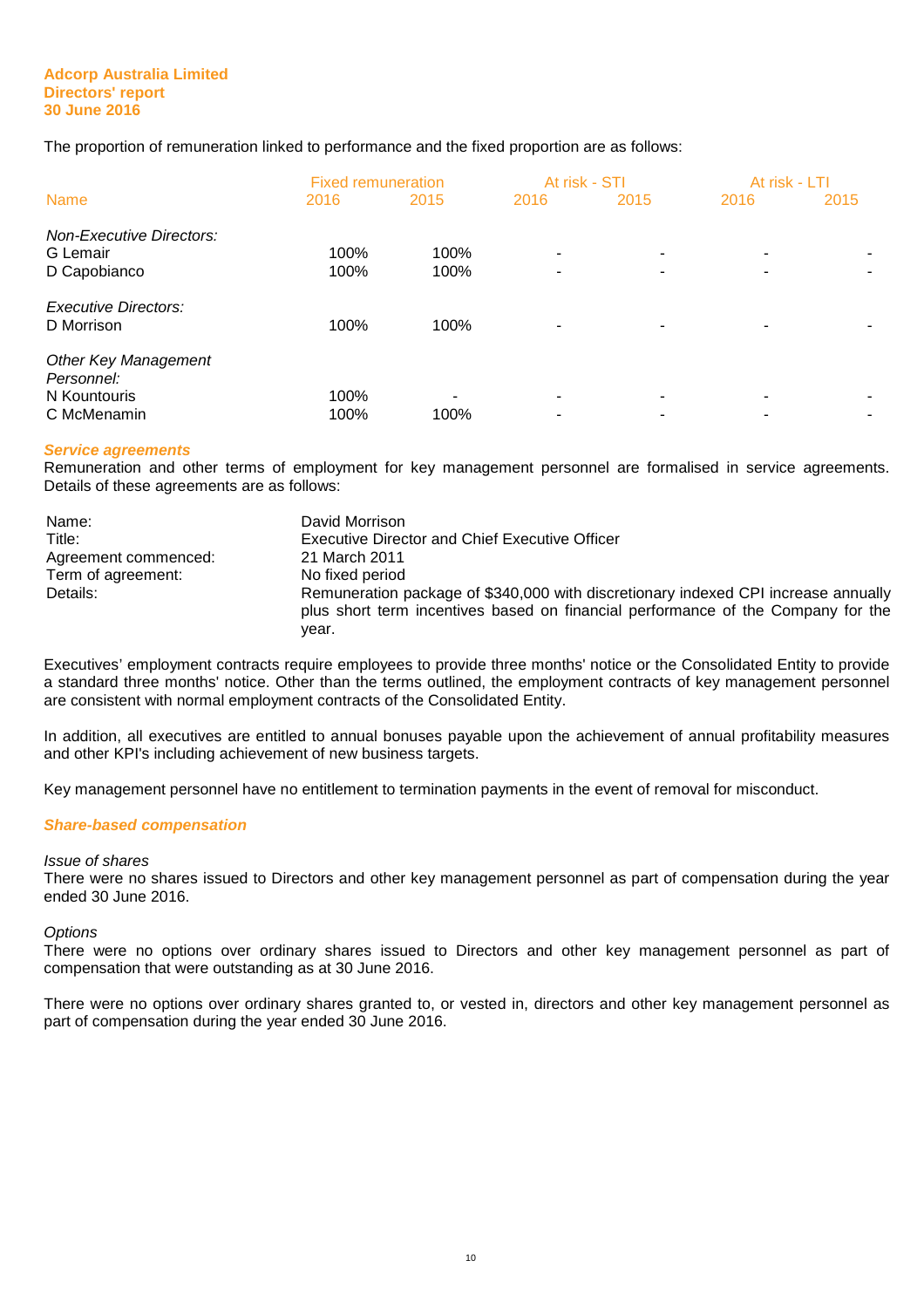#### **Additional disclosures relating to key management personnel**

#### **Shareholding**

The number of shares in the Company held during the financial year by each Director and other members of key management personnel of the Consolidated Entity, including their personally related parties, is set out below:

|                 | <b>Balance at</b><br>the start of<br>the vear | Received<br>as part of<br>remuneration | <b>Additions</b> | Disposals/<br>other * | <b>Balance at</b><br>the end of<br>the year |
|-----------------|-----------------------------------------------|----------------------------------------|------------------|-----------------------|---------------------------------------------|
| Ordinary shares |                                               |                                        |                  |                       |                                             |
| lan Rodwell     | 23,022,362                                    | $\sim$                                 | 112,290,598      |                       | 135,312,960                                 |
| David Morrison  | 1,223,671                                     |                                        | 2,453,410        |                       | 3,677,081                                   |
| Craig McMenamin | 2,900                                         |                                        |                  | (2.900)               |                                             |
|                 | 24,248,933                                    | $\sim$ 100 $\pm$                       | 114.744.008      | (2,900)               | 138,990,041                                 |
|                 |                                               |                                        |                  |                       |                                             |

\* Disposals/other represents no longer a key management personnel, not necessarily a disposal of holding.

**This concludes the remuneration report, which has been audited.** 

#### **Shares under option**

There were no unissued ordinary shares of the Company under option outstanding at the date of this report.

## **Shares issued on the exercise of options**

There were no ordinary shares of the Company issued on the exercise of options during the year ended 30 June 2016 and up to the date of this report.

#### **Indemnity and insurance of officers**

The Company has indemnified the Directors of the Company for costs incurred, in their capacity as a Director, for which they may be held personally liable, except where there is a lack of good faith.

The Company paid an insurance premium of \$23,280 in respect of a contract insuring each of the Directors of the Company named earlier in this report, and each Director and secretary of the Consolidated Entity, against all liabilities and expenses arising as a result of work performed in their respective capacities, to the extent permitted by law.

#### **Indemnity and insurance of auditor**

The company has not, during or since the financial year, indemnified or agreed to indemnify the auditor of the company or any related entity against a liability incurred by the auditor.

During the financial year, the Company has not paid a premium in respect of a contract to insure the auditor of the Company or any related entity.

#### **Proceedings on behalf of the Company**

No person has applied to the Court under section 237 of the Corporations Act 2001 for leave to bring proceedings on behalf of the Company, or to intervene in any proceedings to which the Company is a party for the purpose of taking responsibility on behalf of the Company for all or part of those proceedings.

#### **Non-audit services**

Details of the amounts paid or payable to the auditor for non-audit services provided during the financial year by the auditor are outlined in note 33 to the financial statements.

The Directors are satisfied that the provision of non-audit services during the financial year, by the auditor (or by another person or firm on the auditor's behalf), is compatible with the general standard of independence for auditors imposed by the Corporations Act 2001.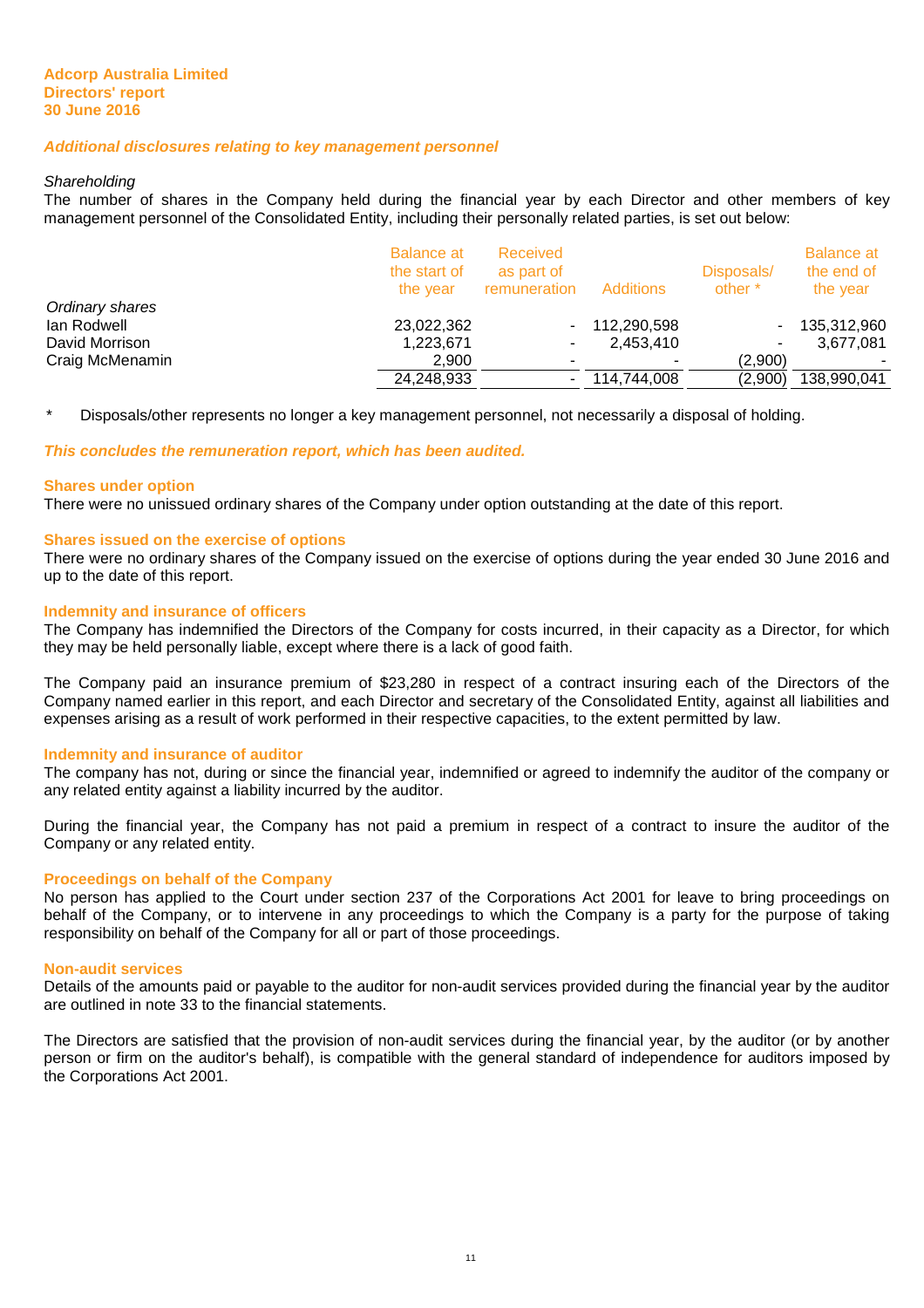The Directors are of the opinion that the services as disclosed in note 33 to the financial statements do not compromise the external auditor's independence requirements of the Corporations Act 2001 for the following reasons:

- all non-audit services have been reviewed and approved to ensure that they do not impact the integrity and objectivity of the auditor; and
- none of the services undermine the general principles relating to auditor independence as set out in APES 110 Code of Ethics for Professional Accountants issued by the Accounting Professional and Ethical Standards Board, including reviewing or auditing the auditor's own work, acting in a management or decision-making capacity for the Company, acting as advocate for the Company or jointly sharing economic risks and rewards.

#### **Officers of the Company who are former partners of Grant Thornton Audit Pty Ltd**

There are no officers of the Company who are former partners of Grant Thornton Audit Pty Ltd.

#### **Rounding of amounts**

The Company is of a kind referred to in ASIC Corporations (Rounding in Financial/Directors' Reports) Instrument 2016/191, issued by the Australian Securities and Investments Commission, relating to 'rounding-off'. Amounts in this report have been rounded off in accordance with the Corporations Instruments to the nearest thousand dollars, or in certain cases, the nearest dollar.

#### **Auditor's independence declaration**

A copy of the Auditor's independence declaration as required under section 307C of the Corporations Act 2001 is set out immediately after this Directors' report.

#### **Auditor**

Grant Thornton Audit Pty Ltd continues in office in accordance with section 327 of the Corporations Act 2001.

This report is made in accordance with a resolution of Directors, pursuant to section 298(2)(a) of the Corporations Act 2001.

On behalf of the Directors

Dail Nom

\_\_\_\_\_\_\_\_\_\_\_\_\_\_\_\_\_\_\_\_\_\_\_\_\_\_\_ David Morrison Director and Chief Executive Officer

23 August 2016 Sydney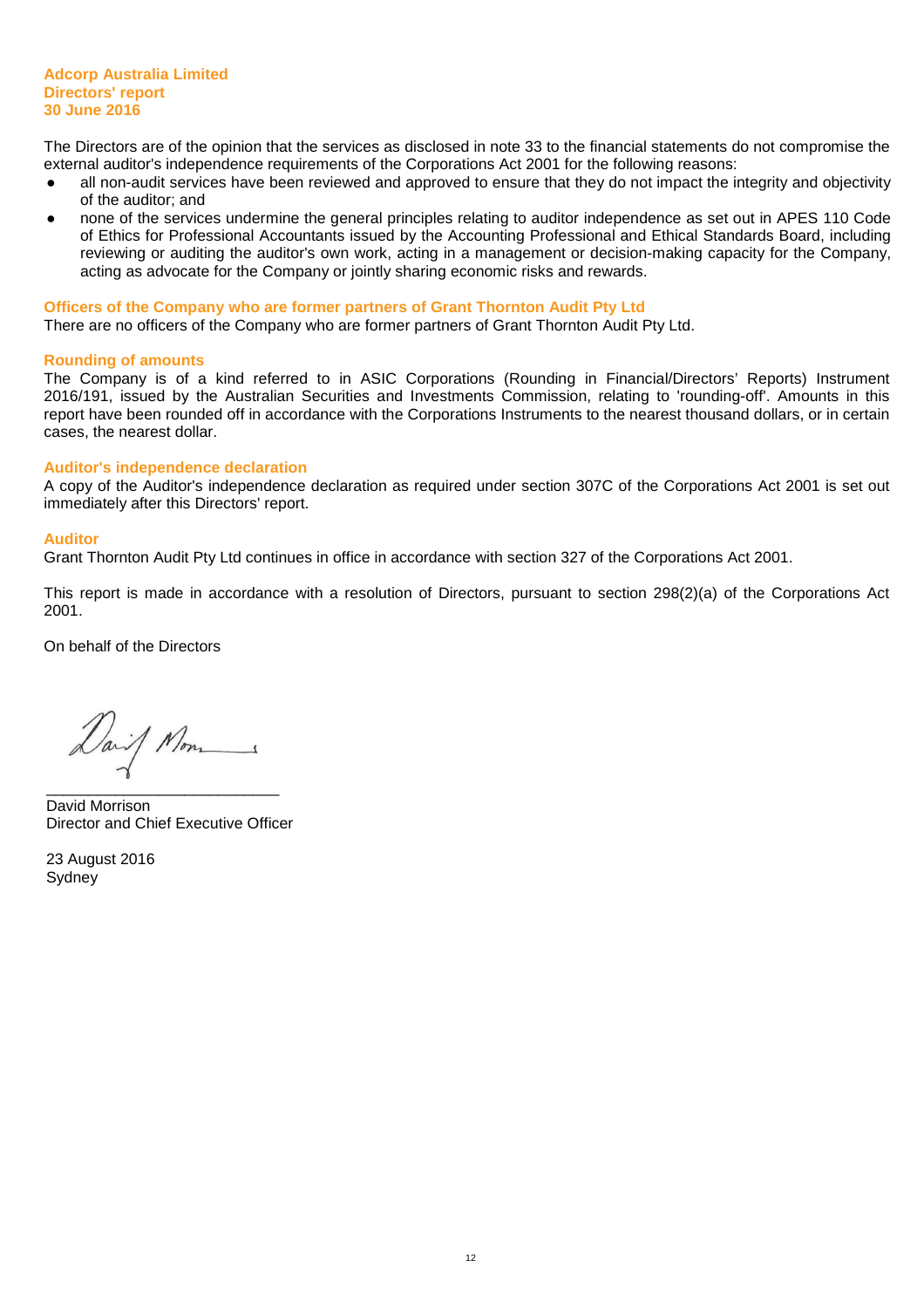

Level 17, 383 Kent Street Sydney NSW 2000

Correspondence to: Locked Bag Q800 QVB Post Office Sydney NSW 1230

**T** +61 2 8297 2400 **F** +61 2 9299 4445 **E** info.nsw@au.gt.com **W** www.grantthornton.com.au

## Auditor's Independence Declaration To the Directors of Adcorp Australia Limited

In accordance with the requirements of section 307C of the Corporations Act 2001, as lead auditor for the audit of Adcorp Australia Limited for the year ended 30 June 2016, I declare that, to the best of my knowledge and belief, there have been:

- a no contraventions of the auditor independence requirements of the Corporations Act 2001 in relation to the audit; and
- b no contraventions of any applicable code of professional conduct in relation to the audit.

Grant Thornton

GRANT THORNTON AUDIT PTY LTD Chartered Accountants

P J Woodley Partner - Audit & Assurance

Sydney, 23 August 2016

Grant Thornton Audit Pty Ltd ACN 130 913 594 a subsidiary or related entity of Grant Thornton Australia Ltd ABN 41 127 556 389

'Grant Thornton' refers to the brand under which the Grant Thornton member firms provide assurance, tax and advisory services to their clients and/or refers to one or more member firms, as the context requires. Grant Thornton Australia Ltd is a member firm of Grant Thomton International Ltd (GTIL). GTIL and the member firms are not a worldwide partnership. GTIL and each member firm<br>is a separate legal entity. Se are not liable for one another's acts or omissions. In the Australian context only, the use of the term 'Grant Thornton' may refer to Grant Thornton Australia Limited ABN 41 127 556 389 and its<br>Australian subsidiaries and

Liability limited by a scheme approved under Professional Standards Legislation. Liability is limited in those States where a current scheme applies.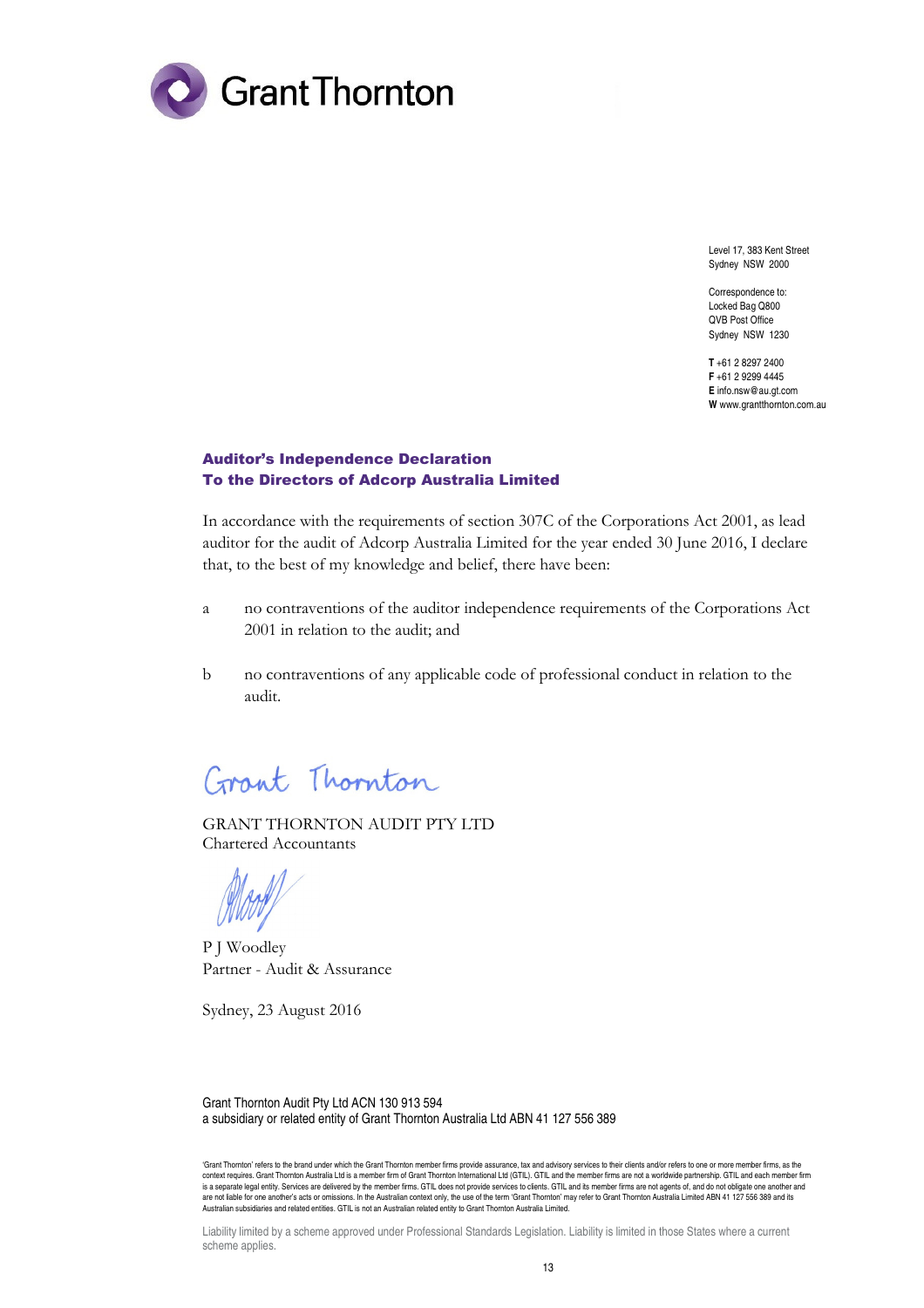#### **Adcorp Australia Limited Statement of profit or loss and other comprehensive income For the year ended 30 June 2016**

|                                                                                                                                                                           |             | <b>Consolidated</b>                                   |                                                  |
|---------------------------------------------------------------------------------------------------------------------------------------------------------------------------|-------------|-------------------------------------------------------|--------------------------------------------------|
|                                                                                                                                                                           | <b>Note</b> | 2016<br>\$'000                                        | 2015<br>\$'000                                   |
| <b>Revenue</b>                                                                                                                                                            | 5           | 15,650                                                | 18,183                                           |
| <b>Expenses</b><br>Client service expenses<br>Administrative expenses<br>Marketing expenses<br>Office and communication expenses<br>Impairment of assets<br>Finance costs | 6<br>6      | (11, 189)<br>(946)<br>(826)<br>(3,266)<br>(4)<br>(20) | (11, 950)<br>(1,089)<br>(873)<br>(4,005)<br>(49) |
| Profit/(loss) before income tax (expense)/benefit                                                                                                                         |             | (601)                                                 | 217                                              |
| Income tax (expense)/benefit                                                                                                                                              | 7           | 9                                                     | (58)                                             |
| Profit/(loss) after income tax (expense)/benefit for the year                                                                                                             |             | (592)                                                 | 159                                              |
| Other comprehensive income                                                                                                                                                |             |                                                       |                                                  |
| Items that may be reclassified subsequently to profit or loss<br>Foreign currency translation                                                                             |             | 66                                                    | (80)                                             |
| Other comprehensive income for the year, net of tax                                                                                                                       |             | 66                                                    | (80)                                             |
| Total comprehensive income for the year                                                                                                                                   |             | (526)                                                 | 79                                               |
| Profit/(loss) for the year is attributable to:<br>Non-controlling interest<br>Owners of Adcorp Australia Limited                                                          | 27          | 23<br>(615)<br>(592)                                  | 26<br>133<br>159                                 |
| Total comprehensive income for the year is attributable to:<br>Non-controlling interest<br>Owners of Adcorp Australia Limited                                             |             | 23<br>(549)<br>(526)                                  | 26<br>53<br><u>79</u>                            |
|                                                                                                                                                                           |             | <b>Cents</b>                                          | <b>Cents</b>                                     |
| Basic earnings per share<br>Diluted earnings per share                                                                                                                    | 42<br>42    | (0.48)<br>(0.48)                                      | 0.22<br>0.22                                     |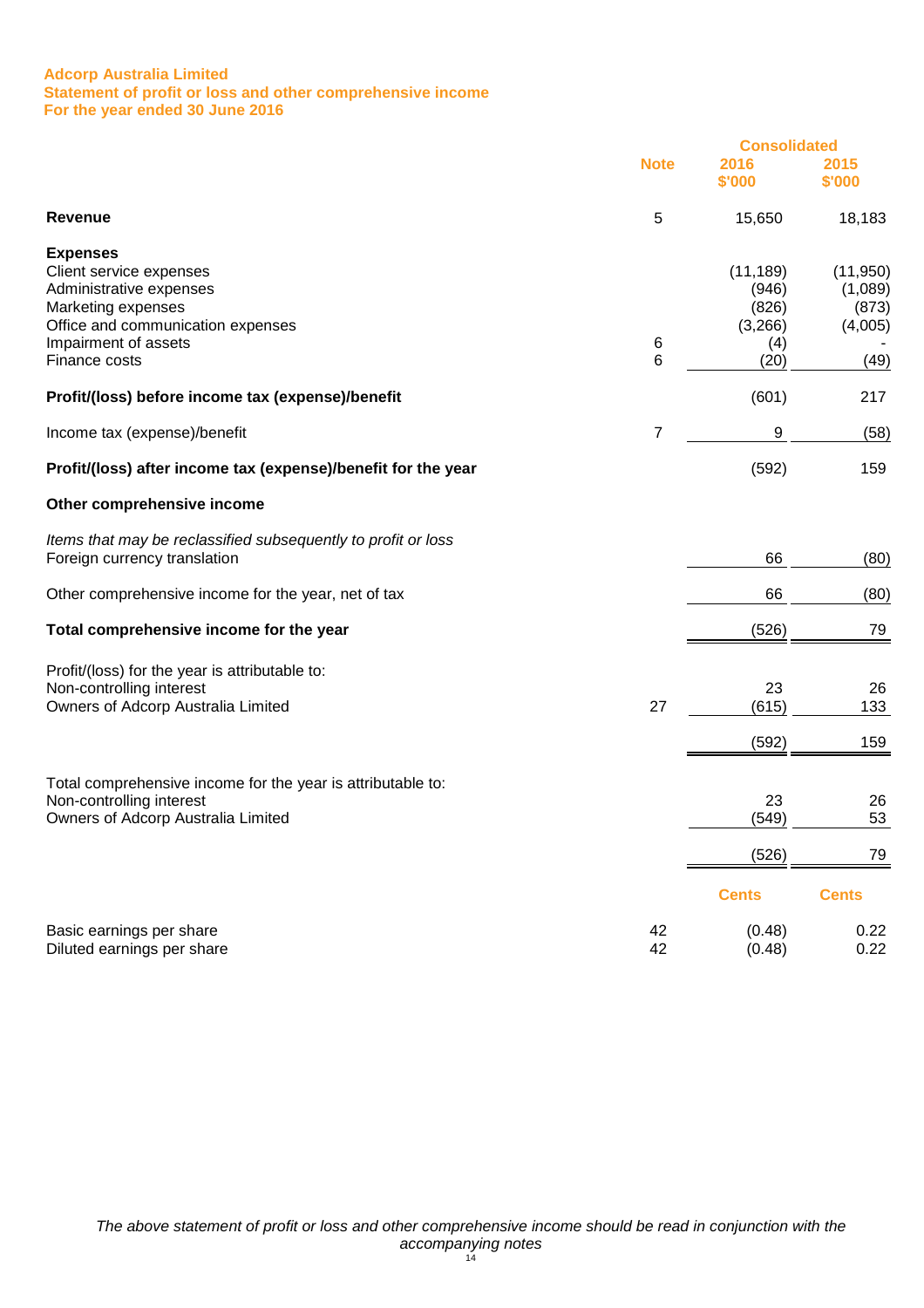#### **Adcorp Australia Limited Statement of financial position As at 30 June 2016**

|                                                                            |             | <b>Consolidated</b> |                |
|----------------------------------------------------------------------------|-------------|---------------------|----------------|
|                                                                            | <b>Note</b> | 2016<br>\$'000      | 2015<br>\$'000 |
| <b>Assets</b>                                                              |             |                     |                |
| <b>Current assets</b>                                                      |             |                     |                |
| Cash and cash equivalents                                                  | 8           | 4,639               | 1,827          |
| Trade and other receivables                                                | 9           | 7,470               | 8,200          |
| Inventories                                                                | 10          | 617                 |                |
| Income tax refund due                                                      | 11          | 31                  | 60             |
| Other financial assets                                                     | 12          | 382                 |                |
| Other current assets                                                       | 13          | 424                 | 477            |
| <b>Total current assets</b>                                                |             | 13,563              | 10,564         |
| <b>Non-current assets</b>                                                  |             |                     |                |
| Property, plant and equipment                                              | 15          | 725                 | 683            |
| Intangibles                                                                | 16          | 65                  | 44             |
| Deferred tax                                                               | 17          | 1,199               | 1,050          |
| Total non-current assets                                                   |             | 1,989               | 1,777          |
| <b>Total assets</b>                                                        |             | 15,552              | 12,341         |
| <b>Liabilities</b>                                                         |             |                     |                |
| <b>Current liabilities</b>                                                 |             |                     |                |
| Trade and other payables                                                   | 18          | 11,740              | 10,983         |
| <b>Borrowings</b>                                                          | 19          |                     | 501            |
| Income tax                                                                 | 20          | 52                  | 31             |
| Provisions                                                                 | 21          | 780                 | 978            |
| <b>Total current liabilities</b>                                           |             | 12,572              | 12,493         |
| <b>Non-current liabilities</b>                                             |             |                     |                |
| Payables                                                                   | 22          | 57                  |                |
| Deferred tax                                                               | 23          | 305                 | 196            |
| Provisions                                                                 | 24          | 469                 | 436            |
| Total non-current liabilities                                              |             | 831                 | 632            |
| <b>Total liabilities</b>                                                   |             | 13,403              | 13,125         |
| Net assets/(liabilities)                                                   |             | 2,149               | (784)          |
| <b>Equity</b>                                                              |             |                     |                |
| Issued capital                                                             | 25          | 32,353              | 28,894         |
| Purchased controlling interest reserve                                     |             | (113)               | (113)          |
| Foreign currency reserve                                                   |             | (345)               | (411)          |
| <b>Accumulated losses</b>                                                  | 27          | (29, 771)           | (29, 156)      |
| Equity/(deficiency) attributable to the owners of Adcorp Australia Limited |             | 2,124               | (786)          |
| Non-controlling interest                                                   | 28          | 25                  | 2              |
| <b>Total equity/(deficiency)</b>                                           |             | 2,149               | (784)          |
|                                                                            |             |                     |                |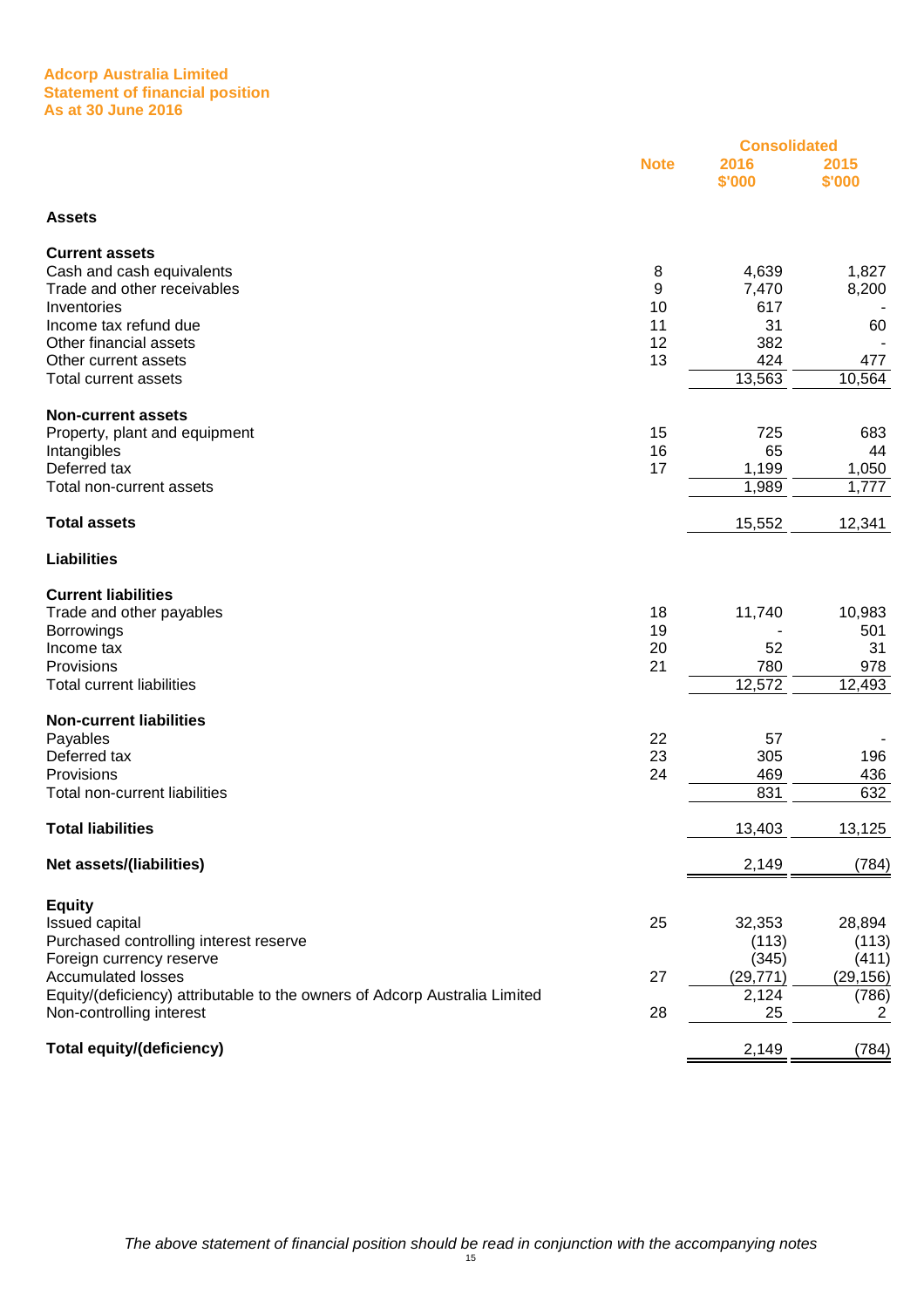## **Adcorp Australia Limited Statement of changes in equity For the year ended 30 June 2016**

| <b>Consolidated</b>                                                                                                        | <b>Issued</b><br>capital<br>\$'000 | <b>Purchased</b><br>controlling<br><b>interest</b><br>reserve<br>\$'000 | <b>Foreign</b><br>currency<br>reserve<br>\$'000 | <b>Accumulated</b><br><b>losses</b><br>\$'000 | Non-<br>controlling<br><b>interest</b><br>\$'000 | <b>Total</b><br>deficiency in<br>equity<br>\$'000 |
|----------------------------------------------------------------------------------------------------------------------------|------------------------------------|-------------------------------------------------------------------------|-------------------------------------------------|-----------------------------------------------|--------------------------------------------------|---------------------------------------------------|
| Balance at 1 July 2014                                                                                                     | 28,894                             | (113)                                                                   | (331)                                           | (29, 289)                                     | (24)                                             | (863)                                             |
| Profit after income tax expense<br>for the year<br>Other comprehensive income<br>for the year, net of tax                  |                                    |                                                                         | (80)                                            | 133                                           | 26                                               | 159<br>(80)                                       |
|                                                                                                                            |                                    |                                                                         |                                                 |                                               |                                                  |                                                   |
| Total comprehensive income for<br>the year                                                                                 |                                    |                                                                         | (80)                                            | 133                                           | 26                                               | 79                                                |
| Balance at 30 June 2015                                                                                                    | 28,894                             | (113)                                                                   | (411)                                           | (29, 156)                                     | 2                                                | (784)                                             |
| <b>Consolidated</b>                                                                                                        | <b>Issued</b><br>capital<br>\$'000 | <b>Purchased</b><br>controlling<br><b>interest</b><br>reserve<br>\$'000 | <b>Foreign</b><br>currency<br>reserve<br>\$'000 | <b>Accumulated</b><br><b>losses</b><br>\$'000 | Non-<br>controlling<br><b>interest</b><br>\$'000 | <b>Total equity</b><br>\$'000                     |
| Balance at 1 July 2015                                                                                                     | 28,894                             | (113)                                                                   | (411)                                           | (29, 156)                                     | 2                                                | (784)                                             |
| Profit/(loss) after income tax<br>benefit for the year<br>Other comprehensive income<br>for the year, net of tax           |                                    |                                                                         | 66                                              | (615)                                         | 23                                               | (592)<br>66                                       |
| Total comprehensive income for<br>the year                                                                                 |                                    |                                                                         | 66                                              | (615)                                         | 23                                               | (526)                                             |
| Transactions with owners in<br>their capacity as owners:<br>Contributions of equity, net of<br>transaction costs (note 25) | 3,459                              |                                                                         |                                                 |                                               |                                                  | 3,459                                             |
| Balance at 30 June 2016                                                                                                    | 32,353                             | (113)                                                                   | (345)                                           | (29, 771)                                     | 25                                               | 2,149                                             |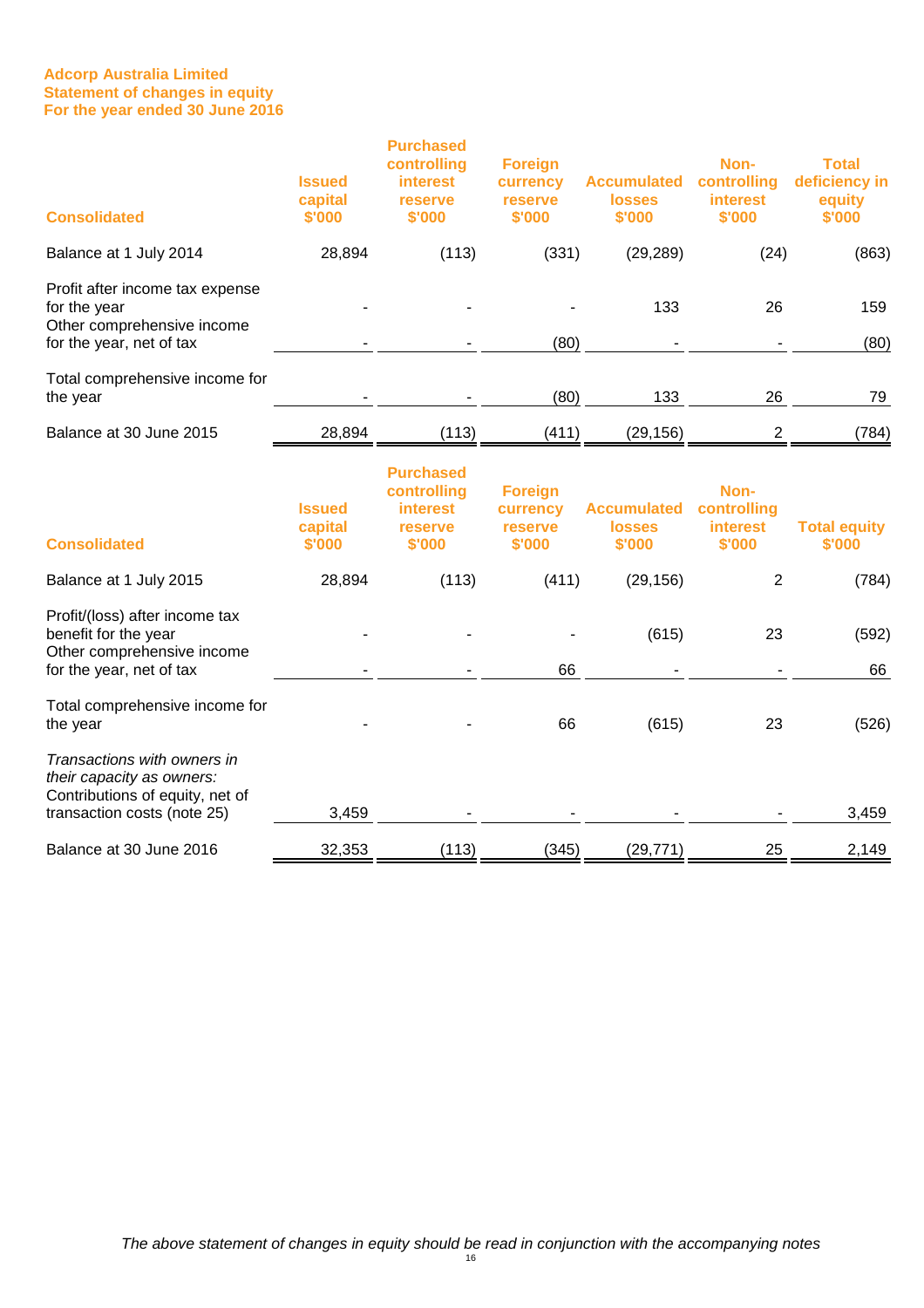#### **Adcorp Australia Limited Statement of cash flows For the year ended 30 June 2016**

|                                                                  |             | <b>Consolidated</b> |                |  |
|------------------------------------------------------------------|-------------|---------------------|----------------|--|
|                                                                  | <b>Note</b> | 2016<br>\$'000      | 2015<br>\$'000 |  |
| Cash flows from operating activities                             |             |                     |                |  |
| Receipts from customers (inclusive of GST)                       |             | 66,603              | 75,780         |  |
| Payments to suppliers and employees (inclusive of GST)           |             | (65, 861)           | (81,217)       |  |
|                                                                  |             | 742                 | (5, 437)       |  |
| Interest received                                                |             | 35                  | 53             |  |
| Interest and other finance costs paid                            |             | (20)                | (49)           |  |
| Income taxes refunded                                            |             | 19                  |                |  |
| Income taxes paid                                                |             |                     | (48)           |  |
| Net cash from/(used in) operating activities                     | 40          | 776                 | (5, 481)       |  |
| Cash flows from investing activities                             |             |                     |                |  |
| Payments for property, plant and equipment                       |             | (292)               | (78)           |  |
| Payments for intangibles                                         |             | (259)               | (221)          |  |
| Proceeds from disposal of property, plant and equipment          |             | 11                  | 4              |  |
| Net cash used in investing activities                            |             | (540)               | (295)          |  |
| <b>Cash flows from financing activities</b>                      |             |                     |                |  |
| Proceeds from issue of shares, net of transaction costs          | 25          | 3,459               |                |  |
| Payments for invoice financing                                   |             | (50, 548)           | (13, 428)      |  |
| Proceeds from invoice financing                                  |             | 49,665              | 13,929         |  |
| Net cash from financing activities                               |             | 2,576               | 501            |  |
| Net increase/(decrease) in cash and cash equivalents             |             | 2,812               | (5,275)        |  |
| Cash and cash equivalents at the beginning of the financial year |             | 1,827               | 7,102          |  |
| Cash and cash equivalents at the end of the financial year       | 8           | 4,639               | 1,827          |  |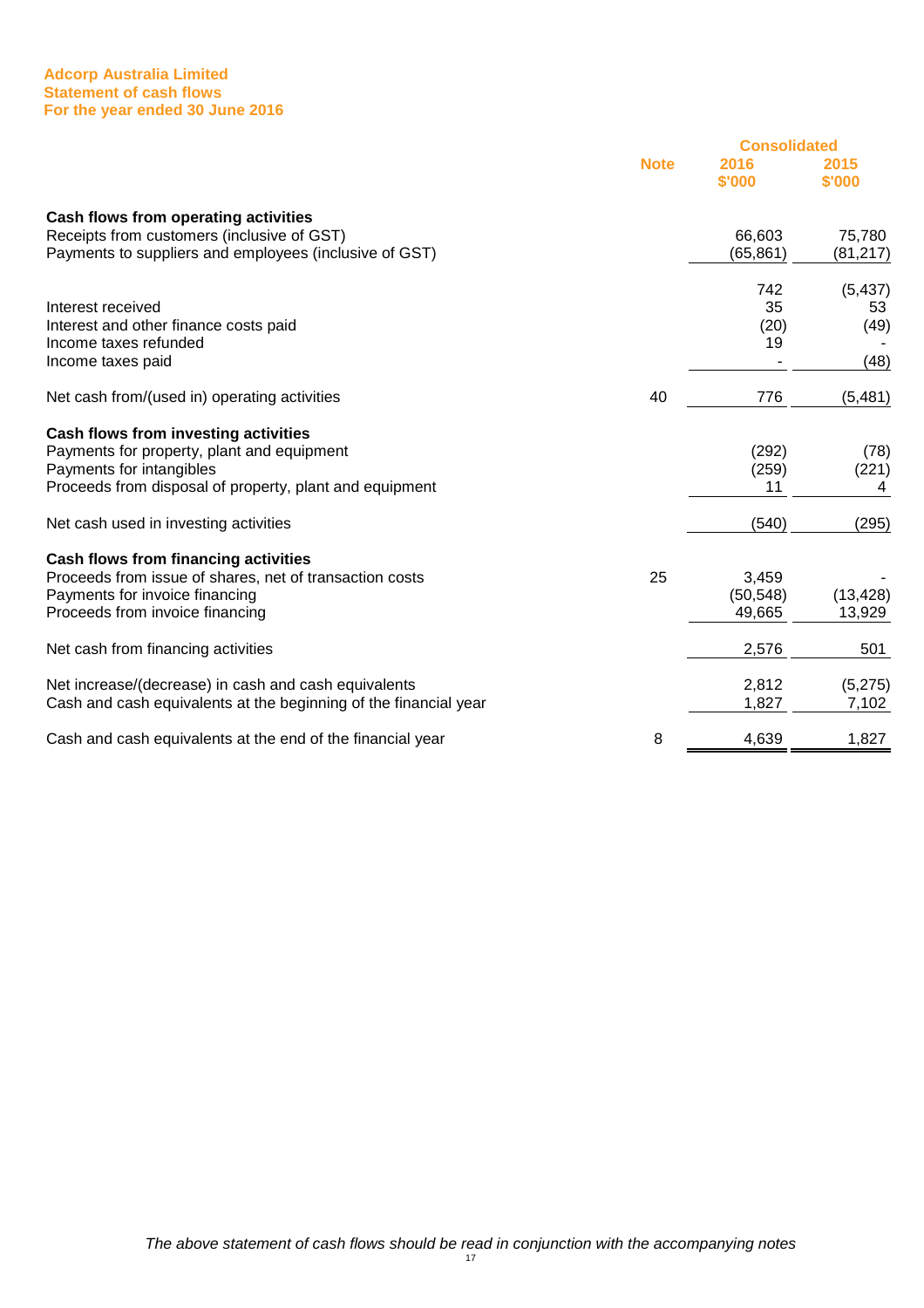#### **Note 1. General information**

The financial statements cover Adcorp Australia Limited as a Consolidated Entity consisting of Adcorp Australia Limited ('Company' or 'parent entity') and the entities it controlled at the end of, or during, the year (collectively referred to as 'Consolidated Entity' or 'Adcorp'). The financial statements are presented in Australian dollars, which is Adcorp Australia Limited's functional and presentation currency.

Adcorp Australia Limited is a listed public company limited by shares, incorporated and domiciled in Australia. Its registered office and principal place of business is:

Level 2 309 George Street Sydney NSW 2000

A description of the nature of the Consolidated Entity's operations and its principal activities are included in the Directors' report, which is not part of the financial statements.

The financial statements were authorised for issue, in accordance with a resolution of Directors, on 23 August 2016. The Directors have the power to amend and reissue the financial statements.

#### **Note 2. Significant accounting policies**

The principal accounting policies adopted in the preparation of the financial statements are set out below. These policies have been consistently applied to all the years presented, unless otherwise stated.

#### **New, revised or amending Accounting Standards and Interpretations adopted**

The Consolidated Entity has adopted all of the new, revised or amending Accounting Standards and Interpretations issued by the Australian Accounting Standards Board ('AASB') that are mandatory for the current reporting period. The adoption of these Accounting Standards and Interpretations did not have any significant impact on the financial performance or position of the Consolidated Entity.

Any new, revised or amending Accounting Standards or Interpretations that are not yet mandatory have not been early adopted.

#### **Going concern**

The rights issue during the financial year has improved the statement of financial position significantly with net assets of \$2,149,000 as at 30 June 2016 compared to a deficiency in net assets of \$784,000 at 30 June 2015. Notwithstanding the total comprehensive loss for the year of \$542,000 (2015: profit \$53,000), the Company has generated positive operating cashflows of \$776,000 (2015: cash outflow \$5,481,000). This positive cash flow is largely a result of a continued focus on reducing expenses at a greater rate than our revenue decline.

It is expected improved resourcing of the business development teams and focussed effort in targeted markets will result in increased revenue. Together with increased operational efficiency through enhanced systems and processes. Adcorp is confident of maintaining a positive operating cashflow moving forward. Adcorp continues to have a debtor financing facility to fund any working capital requirements which may arise in the future and to fund any investment opportunities which may be considered to assist in the future growth of the business.

The directors are of a view that the Consolidated Entity is a going concern based on the current level of cash reserves, the availability of the debtors financing facility and the forecasted positive cash flow from operations. Therefore the Consolidated Entity will be able to meet its debts as they fall due and accordingly the financial statements have been prepared on a going concern basis.

#### **Basis of preparation**

These general purpose financial statements have been prepared in accordance with Australian Accounting Standards and Interpretations issued by the Australian Accounting Standards Board ('AASB') and the Corporations Act 2001, as appropriate for for-profit oriented entities. These financial statements also comply with International Financial Reporting Standards as issued by the International Accounting Standards Board ('IASB').

#### Historical cost convention

The financial statements have been prepared under the historical cost convention.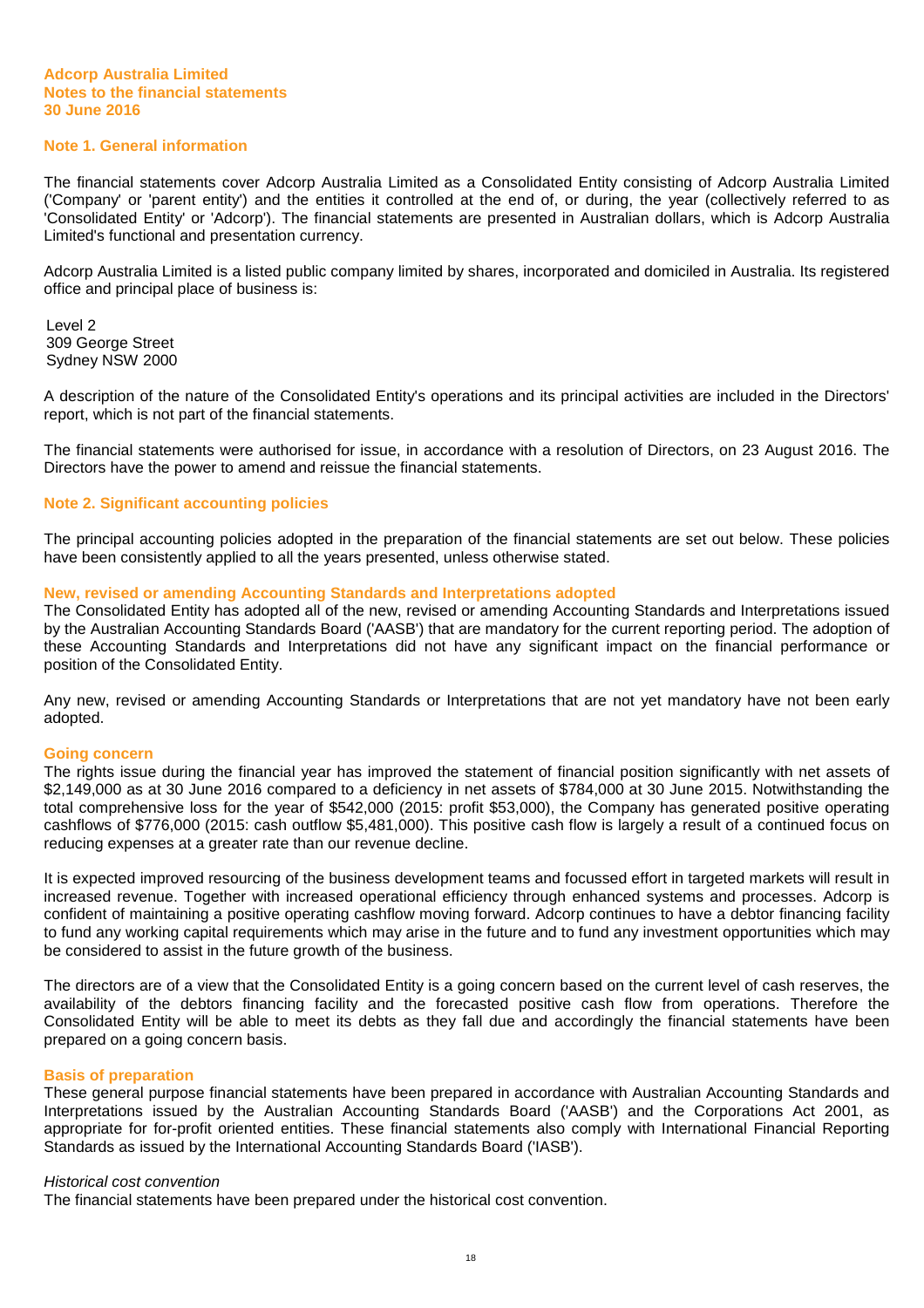#### Critical accounting estimates

The preparation of the financial statements requires the use of certain critical accounting estimates. It also requires management to exercise its judgement in the process of applying the Consolidated Entity's accounting policies. The areas involving a higher degree of judgement or complexity, or areas where assumptions and estimates are significant to the financial statements, are disclosed in note 3.

#### **Parent entity information**

In accordance with the Corporations Act 2001, these financial statements present the results of the Consolidated Entity only. Supplementary information about the parent entity is disclosed in note 37.

#### **Principles of consolidation**

The consolidated financial statements incorporate the assets and liabilities of all subsidiaries of Adcorp Australia Limited as at 30 June 2016 and the results of all subsidiaries for the year then ended.

Subsidiaries are all those entities over which the Consolidated Entity has control. The Consolidated Entity controls an entity when the Consolidated Entity is exposed to, or has rights to, variable returns from its involvement with the entity and has the ability to affect those returns through its power to direct the activities of the entity. Subsidiaries are fully consolidated from the date on which control is transferred to the Consolidated Entity. They are de-consolidated from the date that control ceases.

Intercompany transactions, balances and unrealised gains on transactions between entities in the Consolidated Entity are eliminated. Unrealised losses are also eliminated unless the transaction provides evidence of the impairment of the asset transferred. Accounting policies of subsidiaries have been changed where necessary to ensure consistency with the policies adopted by the Consolidated Entity.

The acquisition of subsidiaries is accounted for using the acquisition method of accounting. A change in ownership interest, without the loss of control, is accounted for as an equity transaction, where the difference between the consideration transferred and the book value of the share of the non-controlling interest acquired is recognised directly in equity attributable to the parent.

Non-controlling interest in the results and equity of subsidiaries are shown separately in the statement of profit or loss and other comprehensive income, statement of financial position and statement of changes in equity of the Consolidated Entity. Losses incurred by the Consolidated Entity are attributed to the non-controlling interest in full, even if that results in a deficit balance.

Where the Consolidated Entity loses control over a subsidiary, it derecognises the assets including goodwill, liabilities and non-controlling interest in the subsidiary together with any cumulative translation differences recognised in equity. The Consolidated Entity recognises the fair value of the consideration received and the fair value of any investment retained together with any gain or loss in profit or loss.

#### **Operating segments**

Operating segments are presented using the 'management approach', where the information presented is on the same basis as the internal reports provided to the Chief Operating Decision Makers ('CODM'). The CODM is responsible for the allocation of resources to operating segments and assessing their performance.

#### **Foreign currency translation**

The financial statements are presented in Australian dollars, which is Adcorp Australia Limited's functional and presentation currency.

#### Foreign currency transactions

Foreign currency transactions are translated into Australian dollars using the exchange rates prevailing at the dates of the transactions. Foreign exchange gains and losses resulting from the settlement of such transactions and from the translation at financial year-end exchange rates of monetary assets and liabilities denominated in foreign currencies are recognised in profit or loss.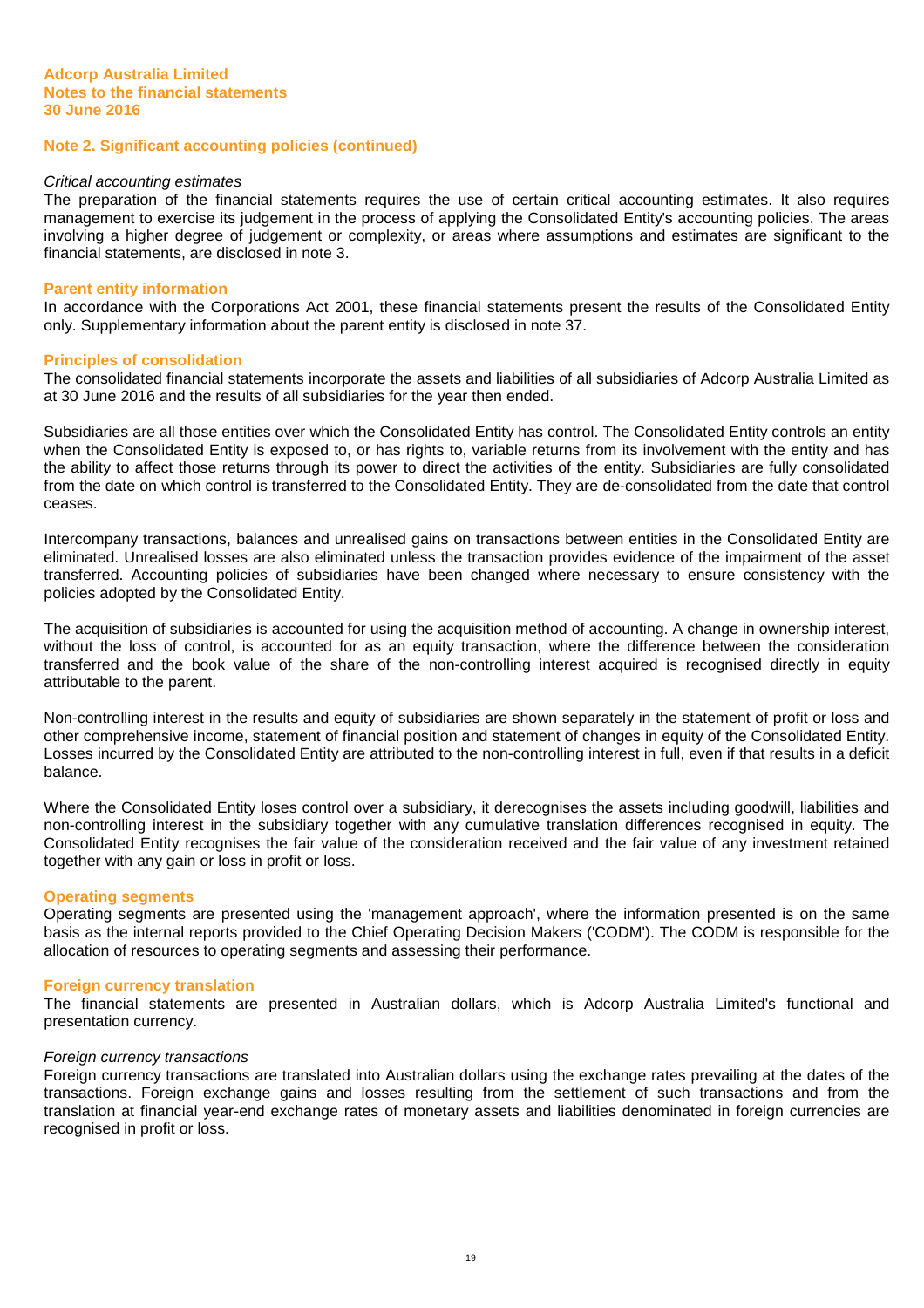#### Foreign operations

The assets and liabilities of foreign operations are translated into Australian dollars using the exchange rates at the reporting date. The revenues and expenses of foreign operations are translated into Australian dollars using the average exchange rates, which approximate the rates at the dates of the transactions, for the period. All resulting foreign exchange differences are recognised in other comprehensive income through the foreign currency reserve in equity.

The foreign currency reserve is recognised in profit or loss when the foreign operation or net investment is disposed of.

#### **Revenue recognition**

Revenue is recognised when it is probable that the economic benefit will flow to the Consolidated Entity and the revenue can be reliably measured. Revenue is measured at the fair value of the consideration received or receivable.

#### Operating revenues

Media, production and creative revenue, net of direct costs, are brought to account when billed to the client once an advertisement has appeared or published material produced. For cash flow purposes the amounts are shown as gross receipts and gross payments.

#### Interest

Interest revenue is recognised as interest accrues using the effective interest method. This is a method of calculating the amortised cost of a financial asset and allocating the interest income over the relevant period using the effective interest rate, which is the rate that exactly discounts estimated future cash receipts through the expected life of the financial asset to the net carrying amount of the financial asset.

#### Other revenue

Other revenue is recognised when it is received or when the right to receive payment is established.

#### **Income tax**

The income tax expense or benefit for the period is the tax payable on that period's taxable income based on the applicable income tax rate for each jurisdiction, adjusted by the changes in deferred tax assets and liabilities attributable to temporary differences, unused tax losses and the adjustment recognised for prior periods, where applicable.

Deferred tax assets and liabilities are recognised for temporary differences at the tax rates expected to be applied when the assets are recovered or liabilities are settled, based on those tax rates that are enacted or substantively enacted, except for:

- When the deferred income tax asset or liability arises from the initial recognition of goodwill or an asset or liability in a transaction that is not a business combination and that, at the time of the transaction, affects neither the accounting nor taxable profits; or
- When the taxable temporary difference is associated with interests in subsidiaries, associates or joint ventures, and the timing of the reversal can be controlled and it is probable that the temporary difference will not reverse in the foreseeable future.

Deferred tax assets are recognised for deductible temporary differences and unused tax losses only if it is probable that future taxable amounts will be available to utilise those temporary differences and losses.

The carrying amount of recognised and unrecognised deferred tax assets are reviewed at each reporting date. Deferred tax assets recognised are reduced to the extent that it is no longer probable that future taxable profits will be available for the carrying amount to be recovered. Previously unrecognised deferred tax assets are recognised to the extent that it is probable that there are future taxable profits available to recover the asset.

Deferred tax assets and liabilities are offset only where there is a legally enforceable right to offset current tax assets against current tax liabilities and deferred tax assets against deferred tax liabilities; and they relate to the same taxable authority on either the same taxable entity or different taxable entities which intend to settle simultaneously.

Adcorp Australia Limited (the 'head entity') and its wholly-owned Australian subsidiaries have formed an income tax consolidated group under the tax consolidation regime. The head entity and each subsidiary in the tax consolidated group continue to account for their own current and deferred tax amounts. The tax consolidated group has applied the 'separate taxpayer within group' approach in determining the appropriate amount of taxes to allocate to members of the tax consolidated group.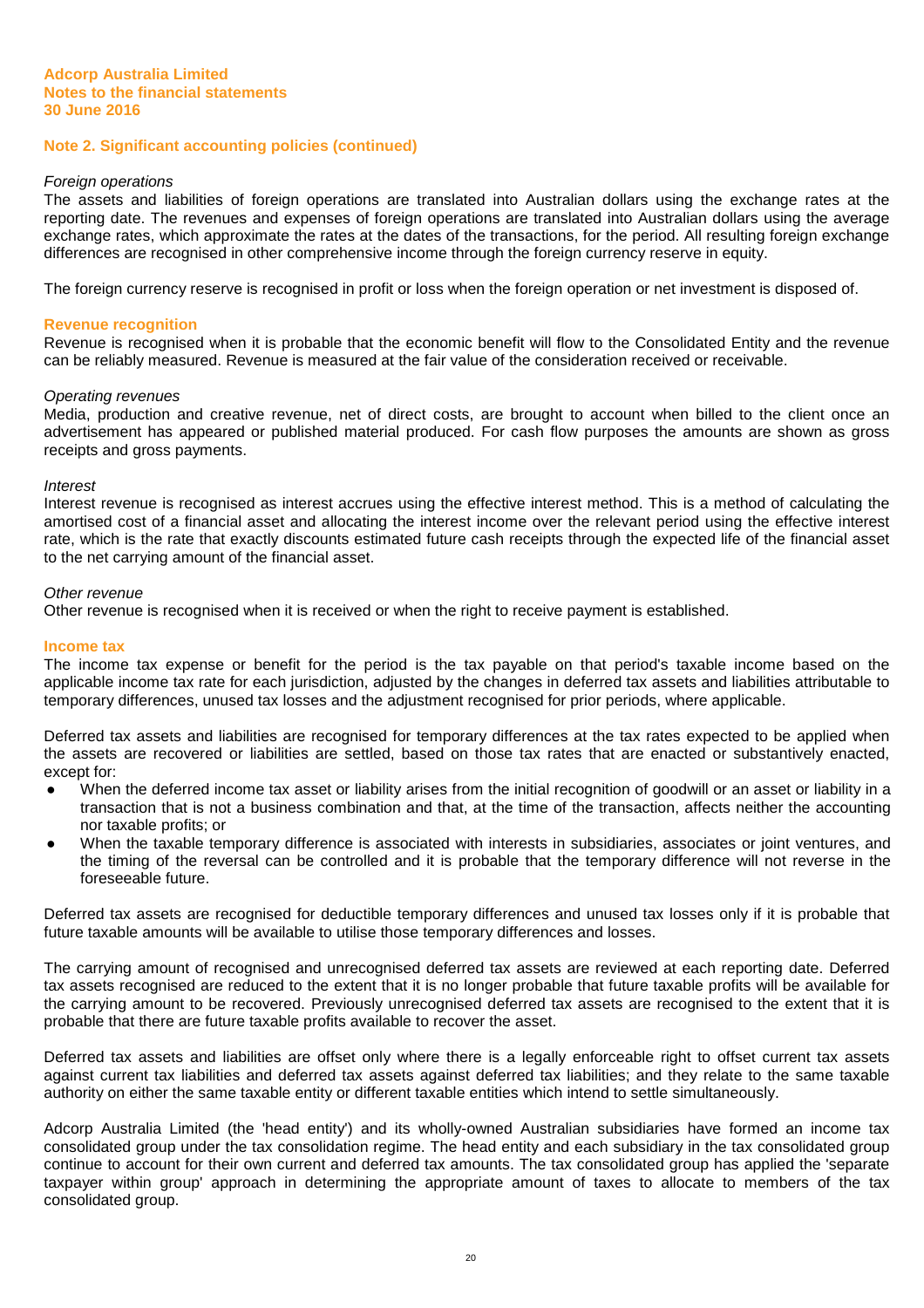In addition to its own current and deferred tax amounts, the head entity also recognises the current tax liabilities (or assets) and the deferred tax assets arising from unused tax losses and unused tax credits assumed from each subsidiary in the tax consolidated group.

Assets or liabilities arising under tax funding agreements with the tax consolidated entities are recognised as amounts receivable from or payable to other entities in the tax consolidated group. The tax funding arrangement ensures that the intercompany charge equals the current tax liability or benefit of each tax consolidated group member, resulting in neither a contribution by the head entity to the subsidiaries nor a distribution by the subsidiaries to the head entity.

#### **Current and non-current classification**

Assets and liabilities are presented in the statement of financial position based on current and non-current classification.

An asset is classified as current when: it is either expected to be realised or intended to be sold or consumed in the entity's normal operating cycle; it is held primarily for the purpose of trading; it is expected to be realised within 12 months after the reporting period; or the asset is cash or cash equivalent unless restricted from being exchanged or used to settle a liability for at least 12 months after the reporting period. All other assets are classified as non-current.

A liability is classified as current when: it is either expected to be settled in the entity's normal operating cycle; it is held primarily for the purpose of trading; it is due to be settled within 12 months after the reporting period; or there is no unconditional right to defer the settlement of the liability for at least 12 months after the reporting period. All other liabilities are classified as non-current.

Deferred tax assets and liabilities are always classified as non-current.

#### **Cash and cash equivalents**

Cash and cash equivalents includes cash on hand, deposits held at call with financial institutions, other short-term, highly liquid investments with original maturities of three months or less that are readily convertible to known amounts of cash and which are subject to an insignificant risk of changes in value.

#### **Trade and other receivables**

Trade receivables are initially recognised at fair value and subsequently measured at amortised cost using the effective interest method, less any provision for impairment. Trade receivables are generally due for settlement within 30 days.

Collectability of trade receivables is reviewed on an ongoing basis. Debts which are known to be uncollectable are written off by reducing the carrying amount directly. A provision for impairment of trade receivables is raised when there is objective evidence that the Consolidated Entity will not be able to collect all amounts due according to the original terms of the receivables. Significant financial difficulties of the debtor, probability that the debtor will enter bankruptcy or financial reorganisation and default or delinquency in payments (more than 60 days overdue) are considered indicators that the trade receivable may be impaired. The amount of the impairment allowance is the difference between the asset's carrying amount and the present value of estimated future cash flows, discounted at the original effective interest rate. Cash flows relating to short-term receivables are not discounted if the effect of discounting is immaterial.

Other receivables are recognised at amortised cost, less any provision for impairment.

#### **Inventories**

Costs incurred in relation to the production of television programs are accumulated and treated as work in progress until they are completed or written off when no future value can be attributed to the project.

#### **Associates**

Associates are entities over which the Consolidated Entity has significant influence but not control or joint control. Investments in associates are accounted for using the equity method. Under the equity method, the share of the profits or losses of the associate is recognised in profit or loss and the share of the movements in equity is recognised in other comprehensive income. Investments in associates are carried in the statement of financial position at cost plus postacquisition changes in the Consolidated Entity's share of net assets of the associate. Goodwill relating to the associate is included in the carrying amount of the investment and is neither amortised nor individually tested for impairment. Dividends received or receivable from associates reduce the carrying amount of the investment.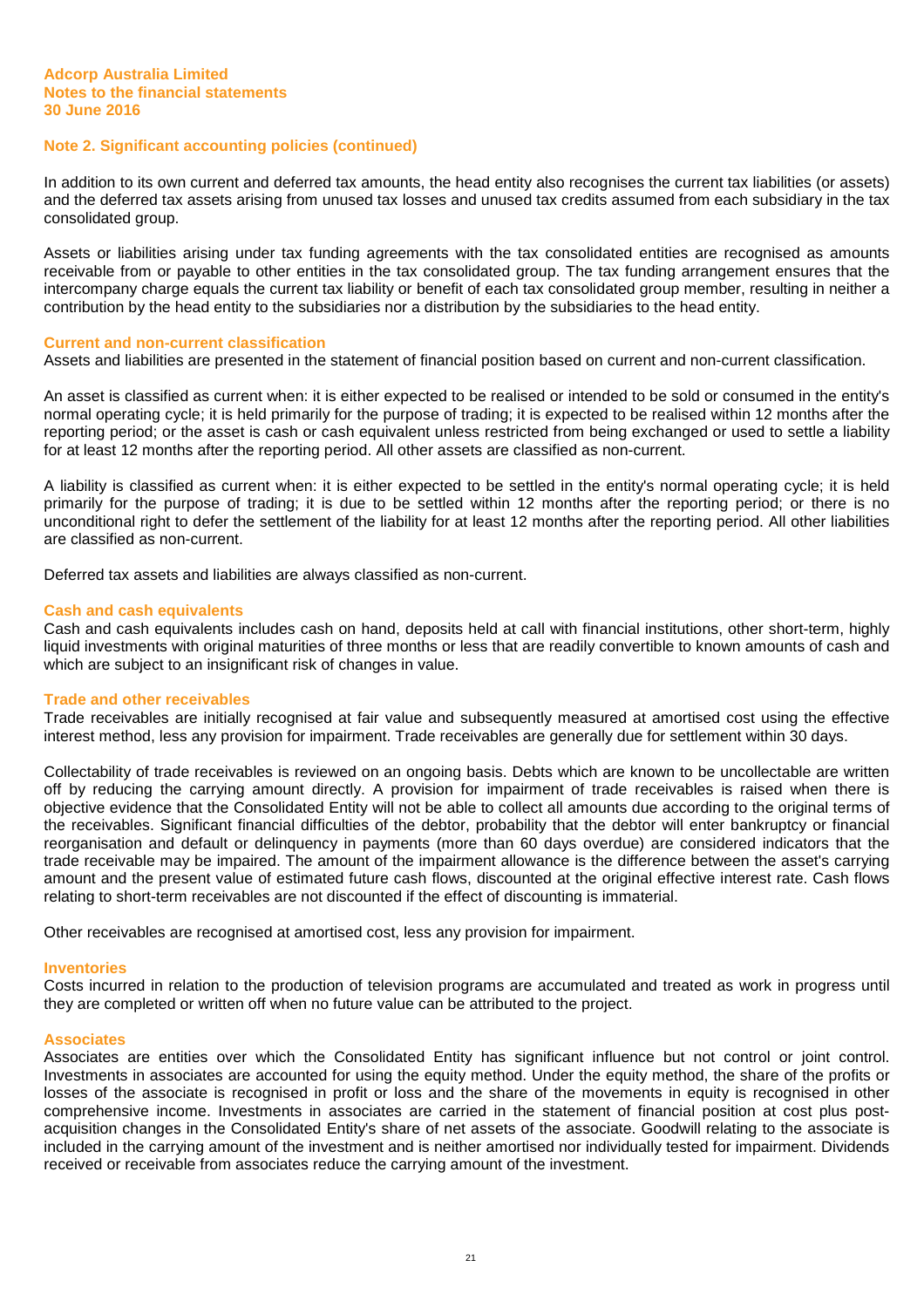When the Consolidated Entity's share of losses in an associate equals or exceeds its interest in the associate, including any unsecured long-term receivables, the Consolidated Entity does not recognise further losses, unless it has incurred obligations or made payments on behalf of the associate.

The Consolidated Entity discontinues the use of the equity method upon the loss of significant influence over the associate and recognises any retained investment at its fair value. Any difference between the associate's carrying amount, fair value of the retained investment and proceeds from disposal is recognised in profit or loss.

#### **Joint ventures**

A joint venture is a joint arrangement whereby the parties that have joint control of the arrangement have rights to the net assets of the arrangement. Investments in joint ventures are accounted for using the equity method. Under the equity method, the share of the profits or losses of the joint venture is recognised in profit or loss and the share of the movements in equity is recognised in other comprehensive income. Investments in joint ventures are carried in the statement of financial position at cost plus post-acquisition changes in the Consolidated Entity's share of net assets of the joint venture. Goodwill relating to the joint venture is included in the carrying amount of the investment and is neither amortised nor individually tested for impairment. Income earned from joint venture entities reduce the carrying amount of the investment.

#### **Property, plant and equipment**

Plant and equipment is stated at historical cost less accumulated depreciation and impairment. Historical cost includes expenditure that is directly attributable to the acquisition of the items.

Depreciation is calculated on a straight-line and diminishing value basis to write off the net cost of each item of property, plant and equipment over their expected useful lives as follows:

Office equipment 3-5 years Furniture and fittings and state over lease term over lease term

The residual values, useful lives and depreciation methods are reviewed, and adjusted if appropriate, at each reporting date, and reflect the pattern of consumption of the assets future economic benefit.

Leasehold improvements and plant and equipment under lease are depreciated over the unexpired period of the lease or the estimated useful life of the assets, whichever is shorter.

An item of property, plant and equipment is derecognised upon disposal or when there is no future economic benefit to the Consolidated Entity. Gains and losses between the carrying amount and the disposal proceeds are taken to profit or loss.

#### **Leases**

The determination of whether an arrangement is or contains a lease is based on the substance of the arrangement and requires an assessment of whether the fulfilment of the arrangement is dependent on the use of a specific asset or assets and the arrangement conveys a right to use the asset.

A distinction is made between finance leases, which effectively transfer from the lessor to the lessee substantially all the risks and benefits incidental to the ownership of leased assets, and operating leases, under which the lessor effectively retains substantially all such risks and benefits.

Finance leases are capitalised. A lease asset and liability are established at the fair value of the leased assets, or if lower, the present value of minimum lease payments. Lease payments are allocated between the principal component of the lease liability and the finance costs, so as to achieve a constant rate of interest on the remaining balance of the liability.

Leased assets acquired under a finance lease are depreciated over the asset's useful life or over the shorter of the asset's useful life and the lease term if there is no reasonable certainty that the Consolidated Entity will obtain ownership at the end of the lease term.

Operating lease payments, net of any incentives received from the lessor, are charged to profit or loss on a straight-line basis over the term of the lease.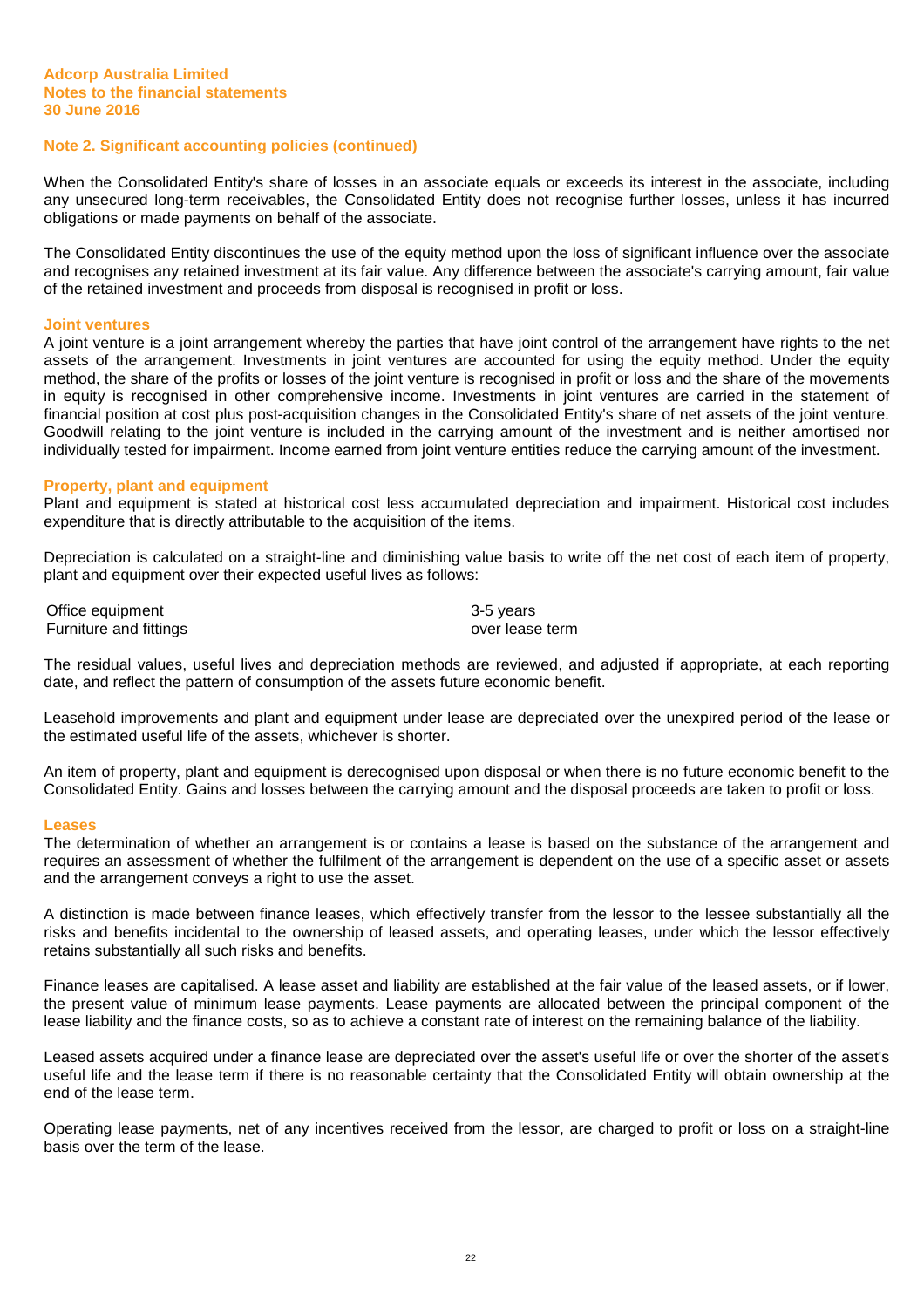#### **Intangible assets**

## Software licences

Significant costs associated with software are deferred and amortised on a straight-line and diminishing value basis over the period of their expected benefit, being their finite life of 2 to 3 years. The method of amortisation reflects the pattern of consumption of the assets future economic benefit.

#### **Impairment of non-financial assets**

Goodwill and other intangible assets that have an indefinite useful life are not subject to amortisation and are tested annually for impairment, or more frequently if events or changes in circumstances indicate that they might be impaired. Other non-financial assets are reviewed for impairment whenever events or changes in circumstances indicate that the carrying amount may not be recoverable. An impairment loss is recognised for the amount by which the asset's carrying amount exceeds its recoverable amount.

Recoverable amount is the higher of an asset's fair value less costs of disposal and value-in-use. The value-in-use is the present value of the estimated future cash flows relating to the asset using a pre-tax discount rate specific to the asset or cash-generating unit to which the asset belongs. Assets that do not have independent cash flows are grouped together to form a cash-generating unit.

#### **Trade and other payables**

These amounts represent liabilities for goods and services provided to the Consolidated Entity prior to the end of the financial year and which are unpaid. Due to their short-term nature they are measured at amortised cost and not discounted. The amounts are unsecured and are usually paid within 30 days of recognition except for media creditors who are on 45 day terms. Other payables have repayment terms of less than 12 months.

#### **Borrowings**

Loans and borrowings are initially recognised at the fair value of the consideration received, net of transaction costs. They are subsequently measured at amortised cost using the effective interest method.

#### **Finance costs**

Finance costs attributable to qualifying assets are capitalised as part of the asset. All other finance costs are expensed in the period in which they are incurred.

#### **Provisions**

Provisions are recognised when the Consolidated Entity has a present (legal or constructive) obligation as a result of a past event, it is probable the Consolidated Entity will be required to settle the obligation, and a reliable estimate can be made of the amount of the obligation. The amount recognised as a provision is the best estimate of the consideration required to settle the present obligation at the reporting date, taking into account the risks and uncertainties surrounding the obligation. If the time value of money is material, provisions are discounted using a current pre-tax rate specific to the liability. The increase in the provision resulting from the passage of time is recognised as a finance cost.

#### **Employee benefits**

#### Short-term employee benefits

Liabilities for wages and salaries and other employee benefits expected to be settled within 12 months of the reporting date are measured at the amounts expected to be paid when the liabilities are settled.

#### Long-term employee benefits

Employee benefits not expected to be settled within 12 months of the reporting date is measured as the present value of expected future payments to be made in respect of services provided by employees up to the reporting date using the projected unit credit method. Consideration is given to expected future wage and salary levels, experience of employee departures and periods of service. Expected future payments are discounted using market yields at the reporting date on corporate bonds with terms to maturity and currency that match, as closely as possible, the estimated future cash outflows.

#### Defined contribution superannuation expense

Contributions to defined contribution superannuation plans are expensed in the period in which they are incurred.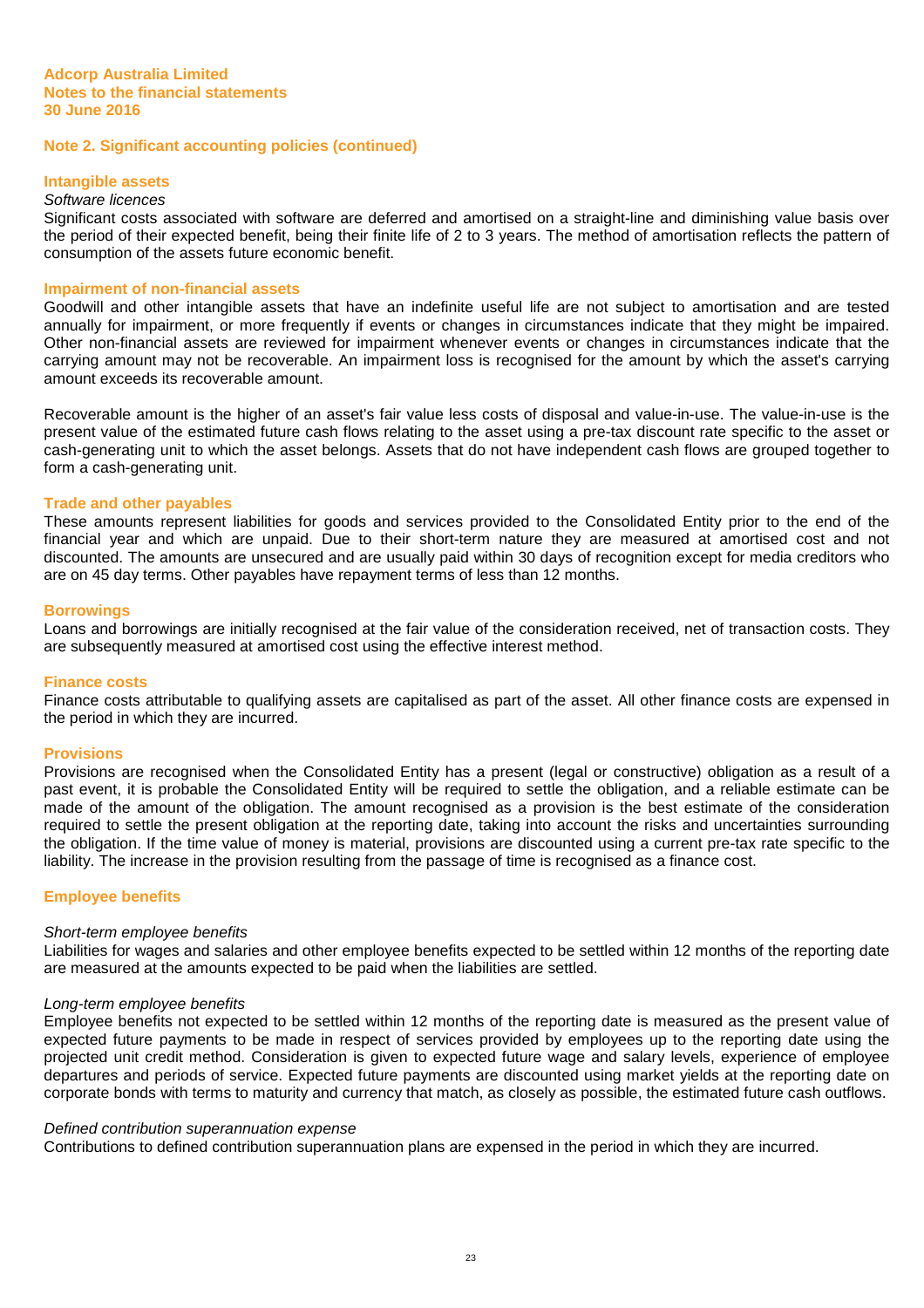#### **Fair value measurement**

When an asset or liability, financial or non-financial, is measured at fair value for recognition or disclosure purposes, the fair value is based on the price that would be received to sell an asset or paid to transfer a liability in an orderly transaction between market participants at the measurement date; and assumes that the transaction will take place either: in the principal market; or in the absence of a principal market, in the most advantageous market.

Fair value is measured using the assumptions that market participants would use when pricing the asset or liability, assuming they act in their economic best interests. For non-financial assets, the fair value measurement is based on its highest and best use. Valuation techniques that are appropriate in the circumstances and for which sufficient data are available to measure fair value, are used, maximising the use of relevant observable inputs and minimising the use of unobservable inputs.

Assets and liabilities measured at fair value are classified, into three levels, using a fair value hierarchy that reflects the significance of the inputs used in making the measurements. Classifications are reviewed at each reporting date and transfers between levels are determined based on a reassessment of the lowest level of input that is significant to the fair value measurement.

For recurring and non-recurring fair value measurements, external valuers may be used when internal expertise is either not available or when the valuation is deemed to be significant. External valuers are selected based on market knowledge and reputation. Where there is a significant change in fair value of an asset or liability from one period to another, an analysis is undertaken, which includes a verification of the major inputs applied in the latest valuation and a comparison, where applicable, with external sources of data.

#### **Issued capital**

Ordinary shares are classified as equity.

Incremental costs directly attributable to the issue of new shares or options are shown in equity as a deduction, net of tax, from the proceeds.

#### **Earnings per share**

#### Basic earnings per share

Basic earnings per share is calculated by dividing the profit attributable to the owners of Adcorp Australia Limited, excluding any costs of servicing equity other than ordinary shares, by the weighted average number of ordinary shares outstanding during the financial year, adjusted for bonus elements in ordinary shares issued during the financial year.

#### Diluted earnings per share

Diluted earnings per share adjusts the figures used in the determination of basic earnings per share to take into account the after income tax effect of interest and other financing costs associated with dilutive potential ordinary shares and the weighted average number of shares assumed to have been issued for no consideration in relation to dilutive potential ordinary shares.

#### **Goods and Services Tax ('GST') and other similar taxes**

Revenues, expenses and assets are recognised net of the amount of associated GST, unless the GST incurred is not recoverable from the tax authority. In this case it is recognised as part of the cost of the acquisition of the asset or as part of the expense.

Receivables and payables are stated inclusive of the amount of GST receivable or payable. The net amount of GST recoverable from, or payable to, the tax authority is included in other receivables or other payables in the statement of financial position.

Cash flows are presented on a gross basis. The GST components of cash flows arising from investing or financing activities which are recoverable from, or payable to the tax authority, are presented as operating cash flows.

Commitments and contingencies are disclosed net of the amount of GST recoverable from, or payable to, the tax authority.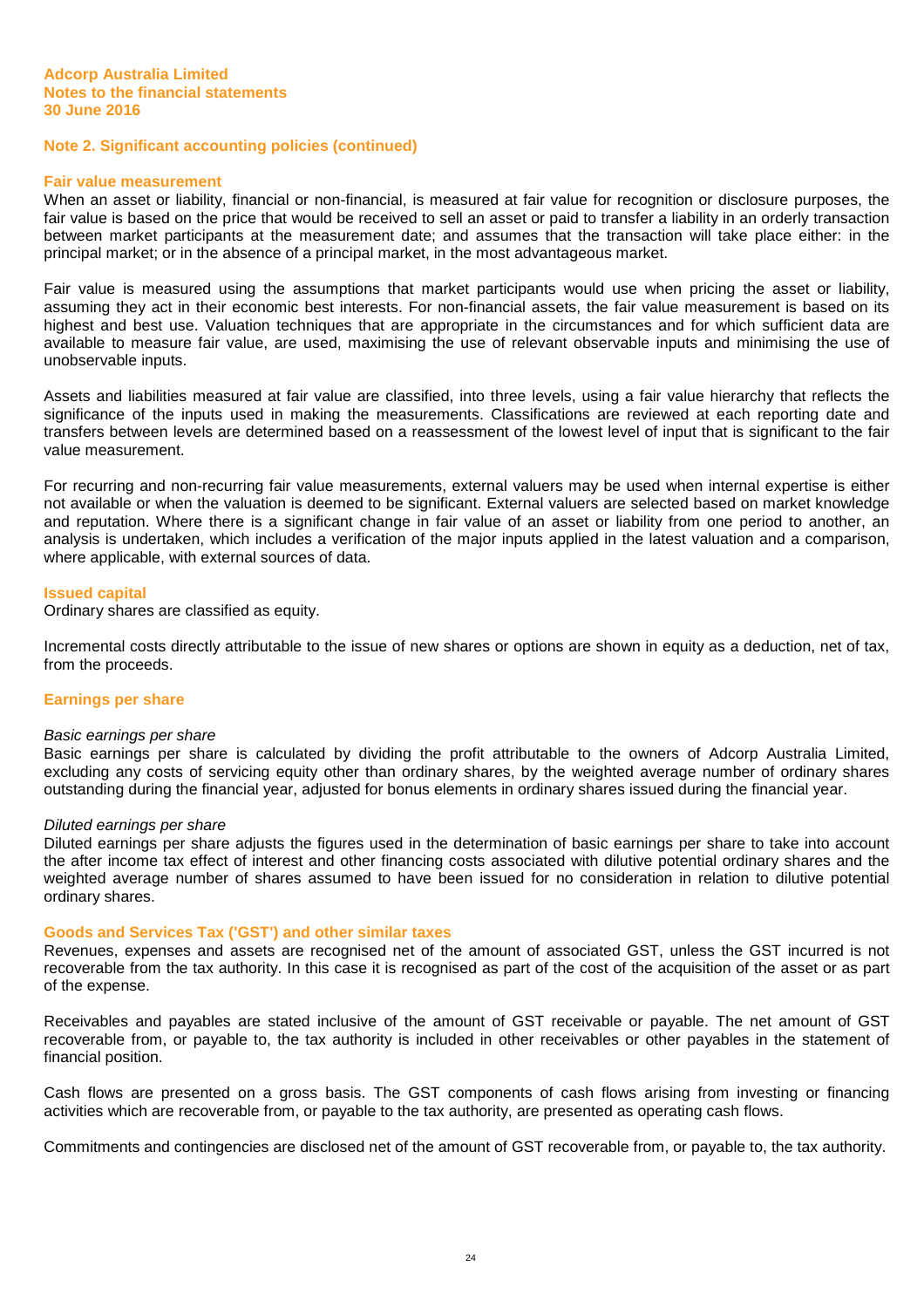#### **Rounding of amounts**

The Company is of a kind referred to in ASIC Corporations (Rounding in Financial/Directors' Reports) Instrument 2016/191, issued by the Australian Securities and Investments Commission, relating to 'rounding-off'. Amounts in this report have been rounded off in accordance with the Corporations Instruments to the nearest thousand dollars, or in certain cases, the nearest dollar.

#### **New Accounting Standards and Interpretations not yet mandatory or early adopted**

Australian Accounting Standards and Interpretations that have recently been issued or amended but are not yet mandatory, have not been early adopted by the Consolidated Entity for the annual reporting period ended 30 June 2016. The Consolidated Entity's assessment of the impact of these new or amended Accounting Standards and Interpretations, most relevant to the Consolidated Entity, are set out below.

#### AASB 9 Financial Instruments

This standard is applicable to annual reporting periods beginning on or after 1 January 2018. The standard replaces all previous versions of AASB 9 and completes the project to replace IAS 39 'Financial Instruments: Recognition and Measurement'. AASB 9 introduces new classification and measurement models for financial assets. New simpler hedge accounting requirements are intended to more closely align the accounting treatment with the risk management activities of the entity. New impairment requirements will use an 'expected credit loss' ('ECL') model to recognise an allowance. The Consolidated Entity will adopt this standard from 1 July 2018 but the impact of its adoption is yet to be assessed.

#### AASB 15 Revenue from Contracts with Customers

This standard is currently applicable to annual reporting periods beginning on or after 1 January 2018. The standard provides a single standard for revenue recognition. The core principle of the standard is that an entity will recognise revenue to depict the transfer of promised goods or services to customers in an amount that reflects the consideration to which the entity expects to be entitled in exchange for those goods or services). The standard may impact the way revenue for advertising, digital marketing and video services are recognised by the Consolidated Entity, however the impact has not yet been quantified.

#### AASB 16 Leases

This standard is applicable to annual reporting periods beginning on or after 1 January 2019. The standard replaces AASB 117 'Leases' and for lessees will eliminate the classifications of operating leases and finance leases. Subject to exceptions, a 'right-of-use' asset will be capitalised in the statement of financial position, measured as the present value of the unavoidable future lease payments to be made over the lease term. The exceptions relate to short-term leases of 12 months or less and leases of low-value assets (such as personal computers and small office furniture) where an accounting policy choice exists whereby either a 'right-of-use' asset is recognised or lease payments are expensed to profit or loss as incurred. A liability corresponding to the capitalised lease will also be recognised, adjusted for lease prepayments, lease incentives received, initial direct costs incurred and an estimate of any future restoration, removal or dismantling costs. Straight-line operating lease expense recognition will be replaced with a depreciation charge for the leased asset (included in operating costs) and an interest expense on the recognised lease liability (included in finance costs). In the earlier periods of the lease, the expenses associated with the lease under AASB 16 will be higher when compared to lease expenses under AASB 117. However EBITDA (Earnings Before Interest, Tax, Depreciation and Amortisation) results will be improved as the operating expense is replaced by interest expense and depreciation in profit or loss under AASB 16. For classification within the statement of cash flows, the lease payments will be separated into both a principal (financing activities) and interest (either operating or financing activities) component. For lessor accounting, the standard does not substantially change how a lessor accounts for leases. The Consolidated Entity will adopt this standard from 1 July 2019 but the impact of its adoption is yet to be assessed by the Consolidated Entity.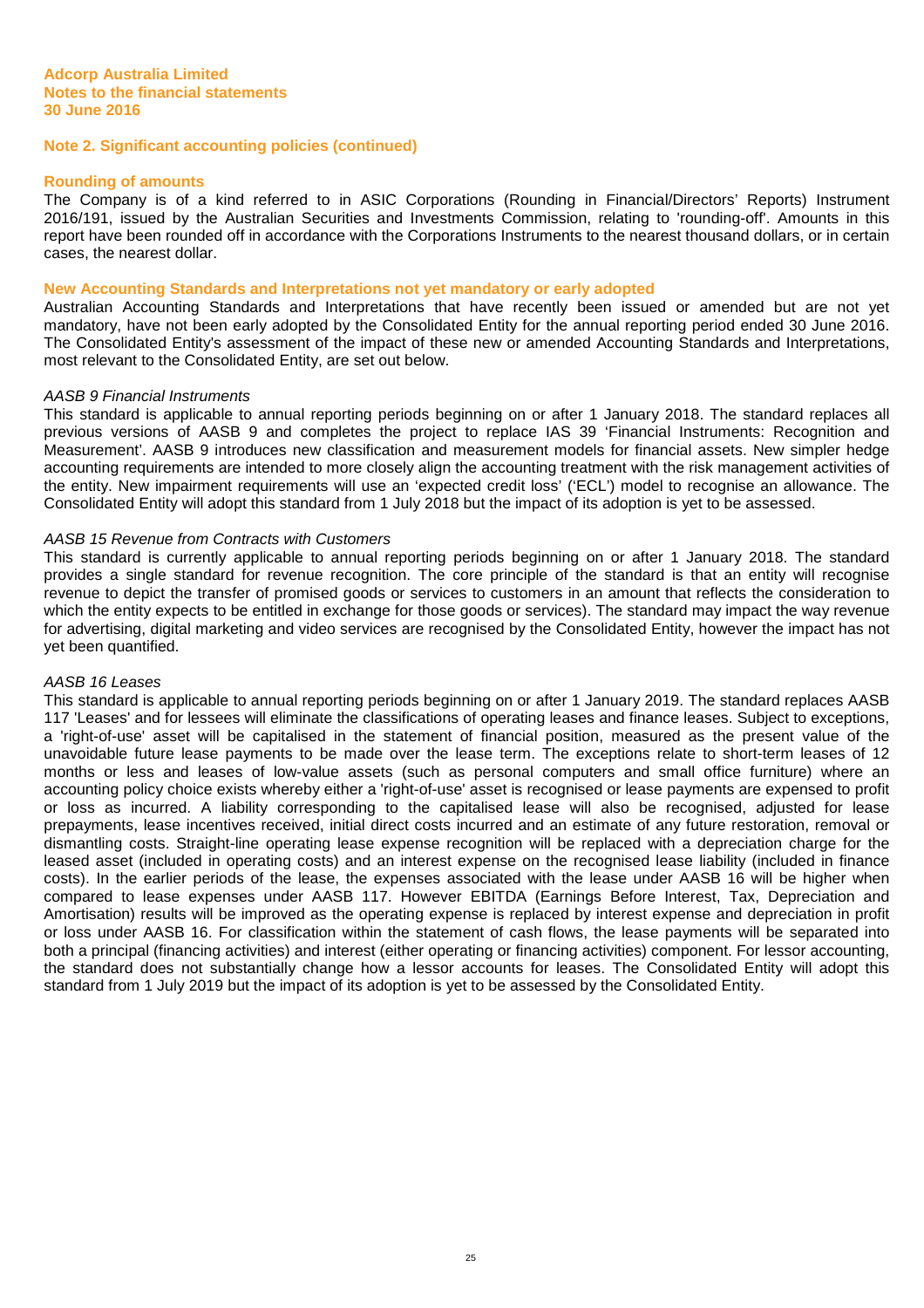#### Other amending accounting standards

Other amending accounting standards issued are not considered to have a significant impact on the financial statements of the Consolidated Entity as their amendments provide either clarification of existing accounting treatment or editorial amendments. These standards (and their operative dates) include:

- AASB 14 Regulatory Deferral Accounts (from 1 January 2016)
- AASB 2014-1 Amendments to Australian Accounting Standards (Part D from 1 January 2016 and Part E from 1 January 2018)
- AASB 2014-3 Amendments to Australian Accounting Standards Accounting for Acquisitions of Interests in Joint Operations (from 1 January 2016)
- AASB 2014-4 Amendments to Australian Accounting Standards Clarification of Acceptable Methods of Depreciation and Amortisation (from 1 January 2016)
- AASB 2014-5 Amendments to Australian Accounting Standards arising from AASB 15 (from 1 January 2017)
- AASB 2014-6 Amendments to Australian Accounting Standards Agriculture: Bearer Plants (from 1 January 2016)
- AASB 2014-7 Amendments to Australian Accounting Standards arising from AASB 9 (December 2014) (from 1 January 2018)
- AASB 2014-8 Amendments to Australian Accounting Standards arising from AASB 9 (December 2014) Application of AASB 9 (December 2009) and AASB 9 (December 2010) (from 1 January 2015)
- AASB 2014-9 Amendments to Australian Accounting Standards Equity Method in Separate Financial Statements (from 1 January 2016)
- AASB 2014-10 Amendments to Australian Accounting Standards Sale or Contribution of Assets between an Investor and its Associate or Joint Venture (from 1 January 2016)
- AASB 2015-1 Amendments to Australian Accounting Standards Annual Improvements to Australian Accounting Standards 2012–2014 Cycle (from 1 January 2016)
- AASB 2015-2 Amendments to Australian Accounting Standards Disclosure Initiative: Amendments to AASB 101 (from 1 January 2016)
- AASB 2015-3 Amendments to Australian Accounting Standards arising from the Withdrawal of AASB 1031 Materiality (from 1 July 2015)
- 2015-4 Amendments to Australian Accounting Standards Financial Reporting Requirements for Australian Groups with a Foreign Parent (from 1 July 2015)
- AASB 2015-5 Amendments to Australian Accounting Standards Investment Entities: Applying the Consolidation Exception (from 1 January 2016)

#### **Note 3. Critical accounting judgements, estimates and assumptions**

The preparation of the financial statements requires management to make judgements, estimates and assumptions that affect the reported amounts in the financial statements. Management continually evaluates its judgements and estimates in relation to assets, liabilities, contingent liabilities, revenue and expenses. Management bases its judgements, estimates and assumptions on historical experience and on other various factors, including expectations of future events, management believes to be reasonable under the circumstances. The resulting accounting judgements and estimates will seldom equal the related actual results. The judgements, estimates and assumptions that have a significant risk of causing a material adjustment to the carrying amounts of assets and liabilities (refer to the respective notes) within the next financial year are discussed below.

#### Provision for impairment of receivables

The provision for impairment of receivables assessment requires a degree of estimation and judgement. The level of provision is assessed by taking into account the recent sales experience, the ageing of receivables, historical collection rates and specific knowledge of the individual debtor's financial position.

#### Estimation of useful lives of assets

The Consolidated Entity determines the estimated useful lives and related depreciation and amortisation charges for its property, plant and equipment and finite life intangible assets. The useful lives could change significantly as a result of technical innovations or some other event. The depreciation and amortisation charge will increase where the useful lives are less than previously estimated lives, or technically obsolete or non-strategic assets that have been abandoned or sold will be written off or written down.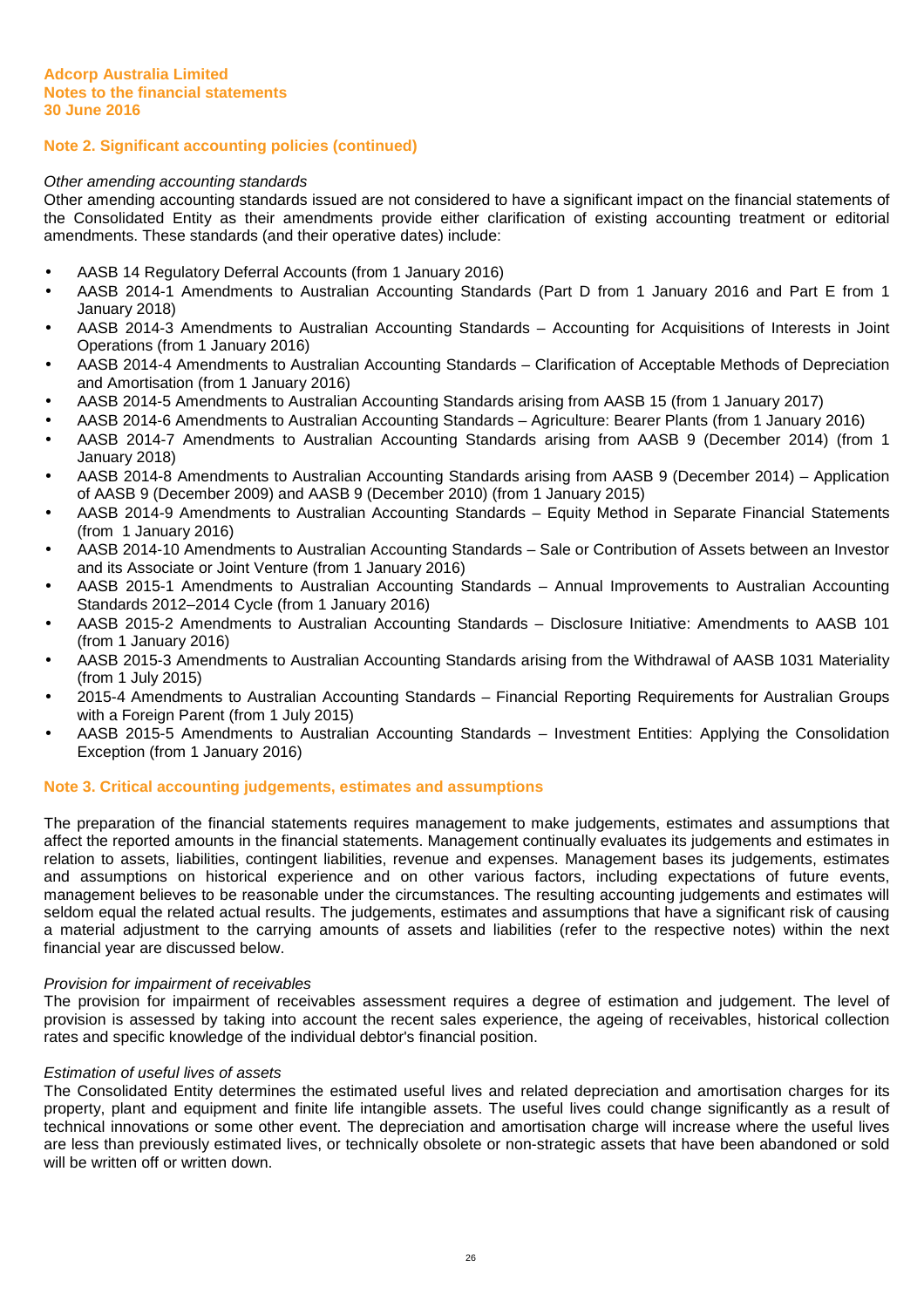## **Note 3. Critical accounting judgements, estimates and assumptions (continued)**

#### Impairment of non-financial assets other than goodwill and other indefinite life intangible assets

The Consolidated Entity assesses impairment of non-financial assets other than goodwill and other indefinite life intangible assets at each reporting date by evaluating conditions specific to the Consolidated Entity and to the particular asset that may lead to impairment. If an impairment trigger exists, the recoverable amount of the asset is determined. This involves fair value less costs of disposal or value-in-use calculations, which incorporate a number of key estimates and assumptions.

#### Recovery of deferred tax assets

Deferred tax assets are recognised for deductible temporary differences only if the Consolidated Entity considers it is probable that future taxable amounts will be available to utilise those temporary differences and losses. No deferred tax assets have been recognised with regard to carried forward tax losses.

#### Employee benefits provision

As discussed in note 2, the liability for employee benefits expected to be settled more than 12 months from the reporting date are recognised and measured at the present value of the estimated future cash flows to be made in respect of all employees at the reporting date. In determining the present value of the liability, estimates of attrition rates and pay increases through promotion and inflation have been taken into account.

#### Decommissioning provision

A provision has been made for the present value of anticipated costs for future restoration of leased premises. The provision includes future cost estimates associated with closure of the premises. The calculation of this provision requires assumptions such as application of closure dates and cost estimates. The provision recognised for each site is periodically reviewed and updated based on the facts and circumstances available at the time. Changes to the estimated future costs for sites are recognised in the statement of financial position by adjusting the asset and the provision. Reductions in the provision that exceed the carrying amount of the asset will be recognised in profit or loss.

#### **Note 4. Operating segments**

#### Identification of reportable operating segments

The Consolidated Entity has identified its operating segments based on the internal reports that are reviewed and used by the Board (the chief operating decision maker ('CODM')) in assessing performance and determining the allocation of resources.

The operating segments are identified based on the comparative geographical products and services, production process, regulatory environment and the separate identification of assets reported to the Board on a monthly basis. The Consolidated Entity's products and services are the same within both geographical segments.

#### Types of products and services

A further assessment is conducted based on the revenue and profit contribution by each segment to the Consolidated Entity's result. Segments identified as meeting any of the three thresholds below, have been separately reported: Reported revenue Greater than or equal to 10% of total combined revenues of the Consolidated Entity

Reported profit or loss Greater than or equal to 10% of the greater of (i) total profitable entities or (ii) total lossmaking entities Assets **Greater than or equal to 10% of combined assets of the Consolidated Entity** 

#### Intersegment transactions

Intersegment transactions were made at market rates. Intersegment transactions are eliminated on consolidation.

#### Corporate charges

Corporate charges comprise non-segmental expenses such as Head Office expenses and are allocated to each segment in proportion to the activity and labour cost of that segment.

#### Inter-entity sales

Inter-entity sales are recognised based on a set standard cost.

## Intersegment loans

Loans between Australia and New Zealand operating segments arise through transfer of funds to meet respective working capital payments, are non-interest bearing and do not have any other transaction charges attached.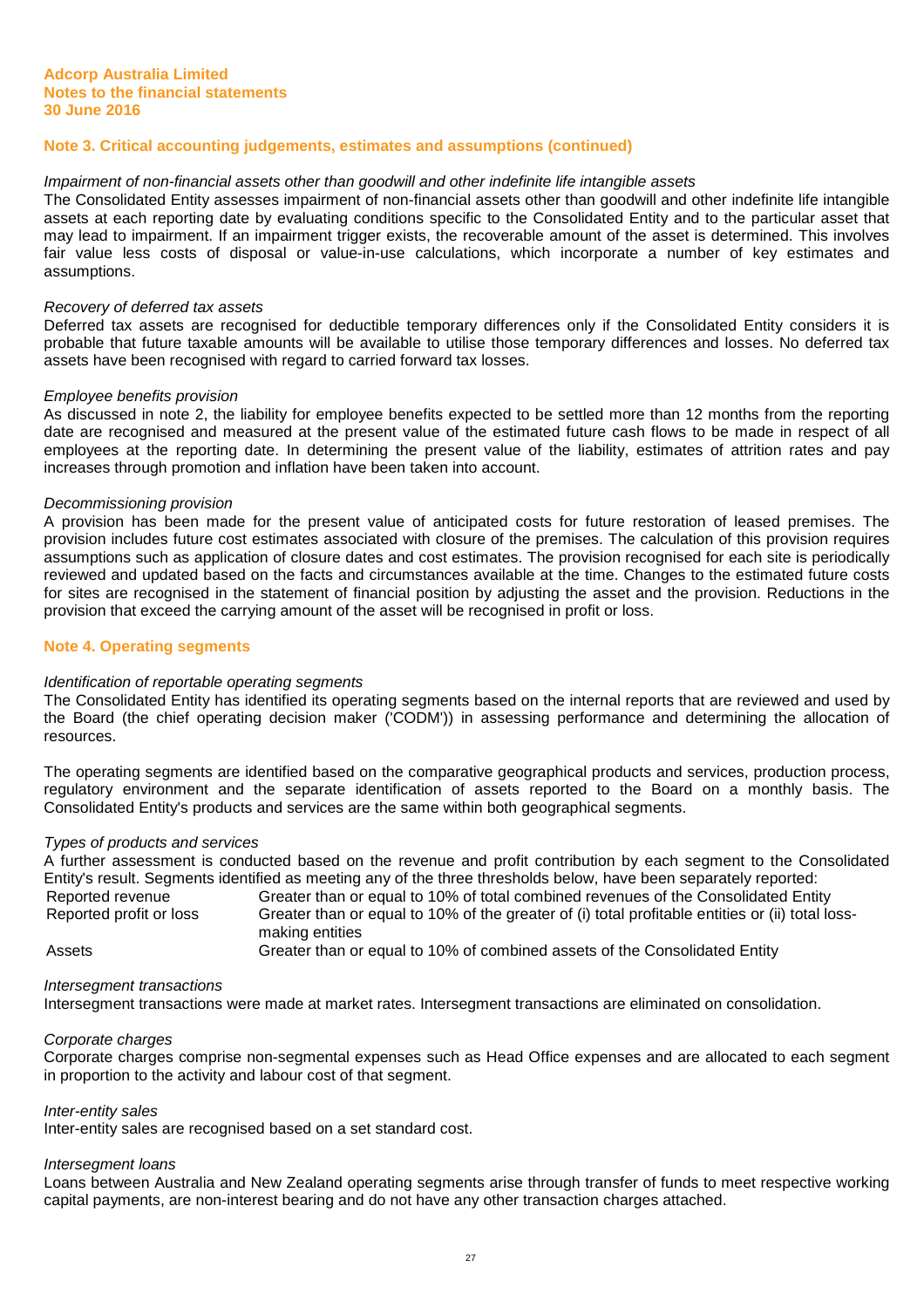## **Note 4. Operating segments (continued)**

#### Income tax expense

Income tax expense is calculated based on the segment operating profit using a notional 30% rate (2015: 30%).

Major customers

There are no significant customers in any reported segment that comprise greater than 10% of the segments aggregated revenues.

## Operating segment information

| <b>Consolidated - 2016</b>                                                                                                                                                                            | Australia<br>\$'000     | <b>New Zealand</b><br>\$'000 | <b>Total</b><br>\$'000                                  |
|-------------------------------------------------------------------------------------------------------------------------------------------------------------------------------------------------------|-------------------------|------------------------------|---------------------------------------------------------|
| Revenue<br>Sales to external customers<br>Other revenue<br><b>Total revenue</b>                                                                                                                       | 12,977<br>144<br>13,121 | 2,515<br>14<br>2,529         | 15,492<br>158<br>15,650                                 |
| <b>EBITDA*</b><br>Depreciation and amortisation<br>Impairment of assets<br>Interest revenue<br>Finance costs<br>Loss before income tax benefit<br>Income tax benefit<br>Loss after income tax benefit | (49)                    | 110                          | 61<br>(673)<br>(4)<br>35<br>(20)<br>(601)<br>9<br>(592) |
| <b>Assets</b><br>Segment assets<br>Unallocated assets:<br>Deferred tax asset<br><b>Total assets</b>                                                                                                   | 12,260                  | 2,093                        | 14,353<br>1,199<br>15,552                               |
| Liabilities<br>Segment liabilities<br>Unallocated liabilities:<br>Deferred tax liability<br><b>Total liabilities</b>                                                                                  | 11,861                  | 1,237                        | 13,098<br>305<br>13,403                                 |

\* Earnings before interest, tax, depreciation, amortisation and impairment.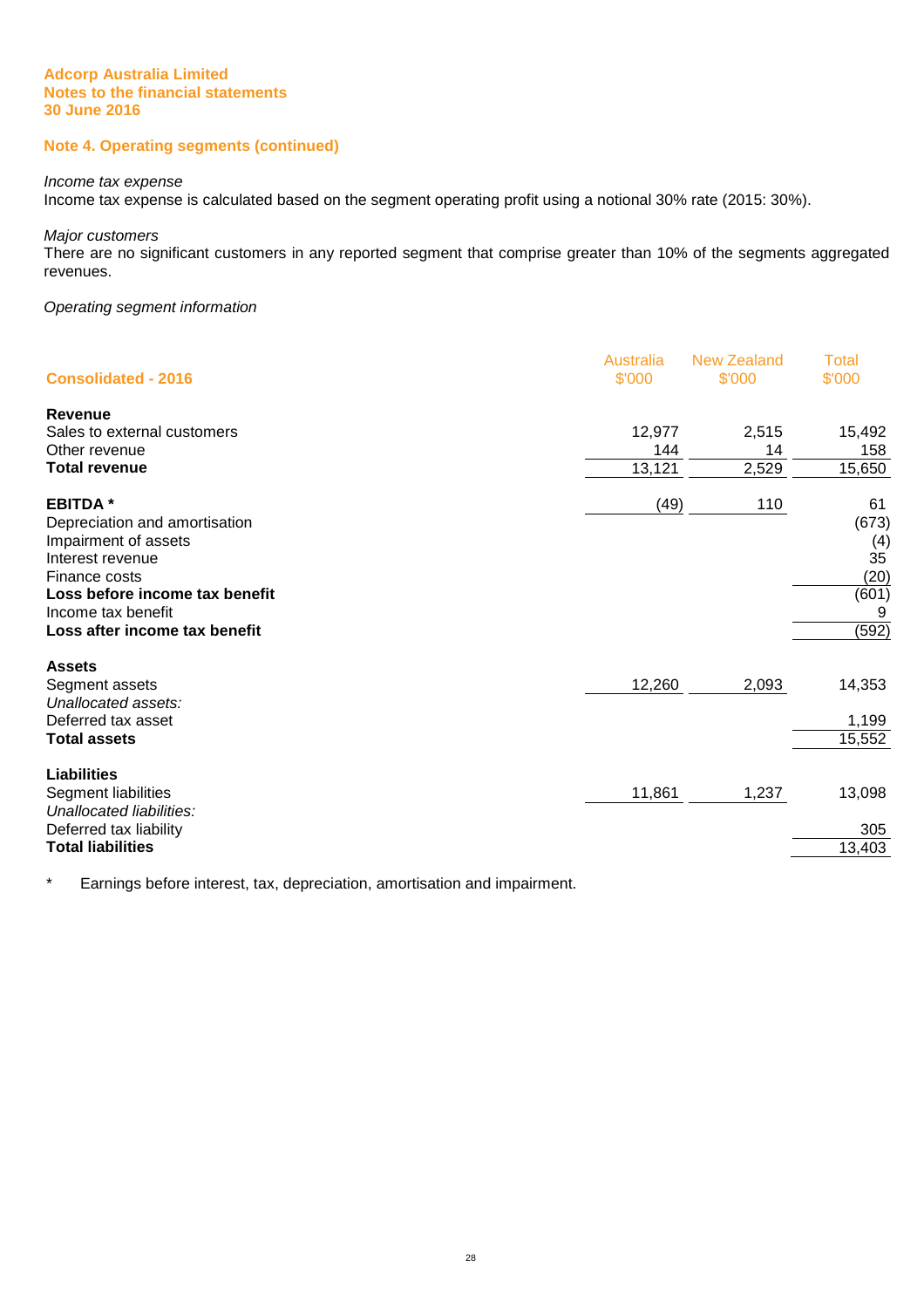## **Note 4. Operating segments (continued)**

| <b>Consolidated - 2015</b>       | Australia<br>\$'000 | <b>New Zealand</b><br>\$'000 | <b>Total</b><br>\$'000 |
|----------------------------------|---------------------|------------------------------|------------------------|
| Revenue                          |                     |                              |                        |
| Sales to external customers      | 15,367              | 2,763                        | 18,130                 |
| Other revenue                    | 26                  | 27                           | 53                     |
| <b>Total revenue</b>             | 15,393              | 2,790                        | 18,183                 |
| <b>EBITDA*</b>                   | 993                 | 81                           | 1,074                  |
| Depreciation and amortisation    |                     |                              | (861)                  |
| Interest revenue                 |                     |                              | 53                     |
| Finance costs                    |                     |                              | (49)                   |
| Profit before income tax expense |                     |                              | 217                    |
| Income tax expense               |                     |                              | (58)                   |
| Profit after income tax expense  |                     |                              | 159                    |
| <b>Assets</b>                    |                     |                              |                        |
| Segment assets                   | 9,330               | 1,961                        | 11,291                 |
| Unallocated assets:              |                     |                              |                        |
| Deferred tax asset               |                     |                              | 1,050                  |
| Total assets                     |                     |                              | 12,341                 |
| <b>Liabilities</b>               |                     |                              |                        |
| Segment liabilities              | 11,837              | 1,092                        | 12,929                 |
| Unallocated liabilities:         |                     |                              |                        |
| Deferred tax liability           |                     |                              | 196                    |
| <b>Total liabilities</b>         |                     |                              | 13,125                 |

\* Earnings before interest, tax, depreciation, amortisation and impairment.

## Geographical information

|             | <b>Sales to external customers</b> |        | <b>Geographical non-current</b><br>assets |        |
|-------------|------------------------------------|--------|-------------------------------------------|--------|
|             | 2016                               | 2015   | 2016                                      | 2015   |
|             | \$'000                             | \$'000 | \$'000                                    | \$'000 |
| Australia   | 12.977                             | 15,367 | 720                                       | 674    |
| New Zealand | 2,515                              | 2,763  | 70                                        | (12)   |
|             | 15,492                             | 18,130 | 790                                       | 662    |

The geographical non-current assets above are exclusive of, where applicable, financial instruments, deferred tax assets, post employment benefits assets and rights under insurance contracts.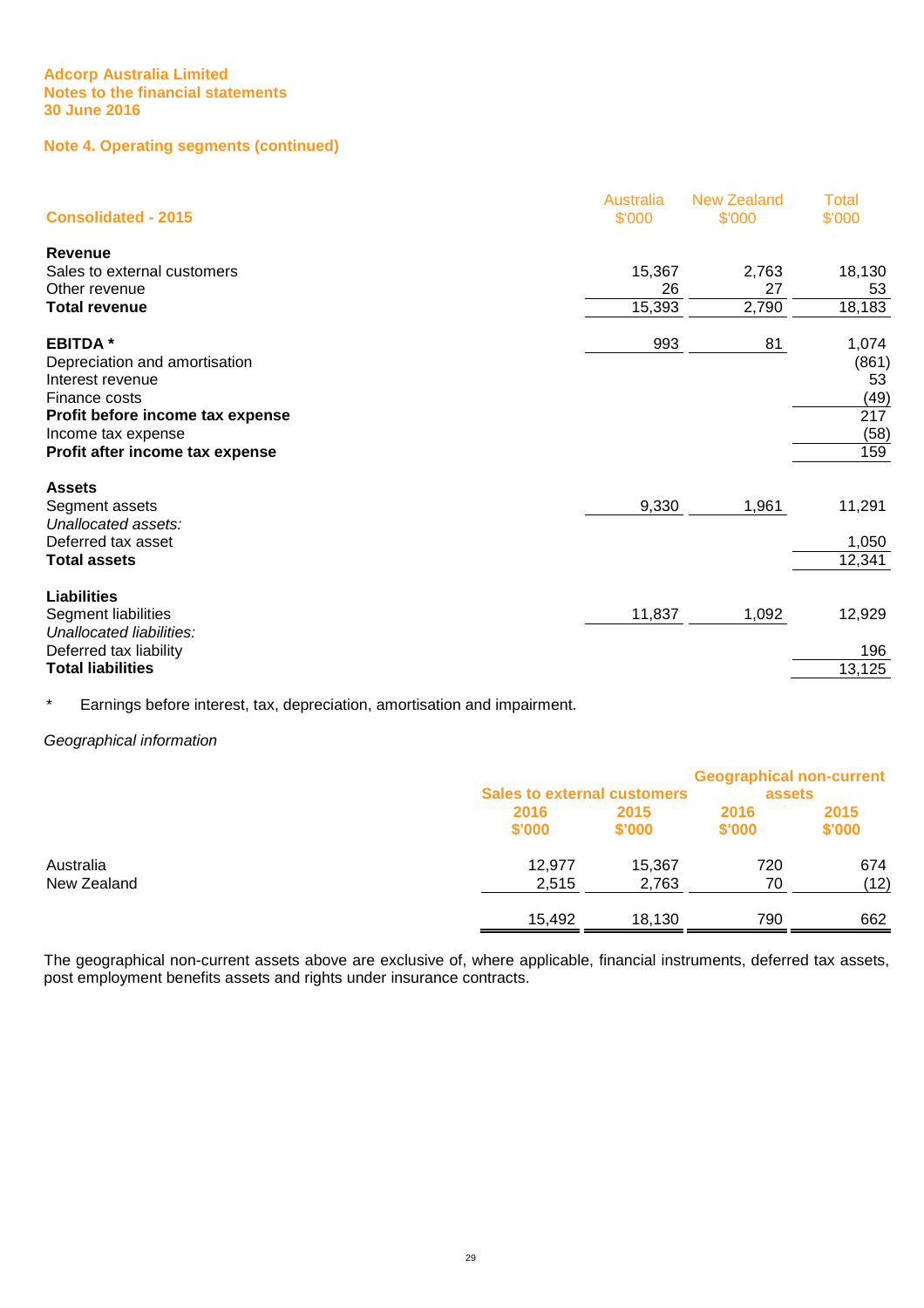## **Note 5. Revenue**

|                                                                                             | <b>Consolidated</b><br>2016<br>\$'000 | 2015<br>\$'000 |
|---------------------------------------------------------------------------------------------|---------------------------------------|----------------|
| Sales revenue<br>Operating revenues                                                         | 15,492                                | 18,130         |
| Other revenue<br>Interest<br>Sundry                                                         | 35<br>123<br>158                      | 53<br>53       |
| Revenue                                                                                     | 15,650                                | 18,183         |
| <b>Note 6. Expenses</b>                                                                     |                                       |                |
|                                                                                             | <b>Consolidated</b><br>2016<br>\$'000 | 2015<br>\$'000 |
| Profit/(loss) before income tax includes the following specific expenses:                   |                                       |                |
| Depreciation<br>Office equipment<br>Furniture and fittings                                  | 106<br>329                            | 224<br>361     |
| Total depreciation                                                                          | 435                                   | 585            |
| Amortisation<br>Software licences                                                           | 238                                   | 276            |
| Total depreciation and amortisation                                                         | 673                                   | 861            |
| Impairment<br>Impairment expense<br>Reversal of impairment                                  | 205<br>(201)                          |                |
| Total impairment                                                                            | 4                                     |                |
| Finance costs<br>Bank loans, overdrafts and interest on invoices financed                   | 20                                    | 49             |
| Net loss/(gain) on disposal<br>Net loss/(gain) on disposal of property, plant and equipment | (60)                                  | <u>73</u>      |
| Rental expense relating to operating leases                                                 |                                       |                |

Minimum lease payments and the contract of the contract of the contract of the contract of the contract of the contract of the contract of the contract of the contract of the contract of the contract of the contract of the Superannuation expense

Defined contribution superannuation expense 676 676

Employee benefits expense excluding superannuation Employee benefits expense excluding superannuation 10,513 11,197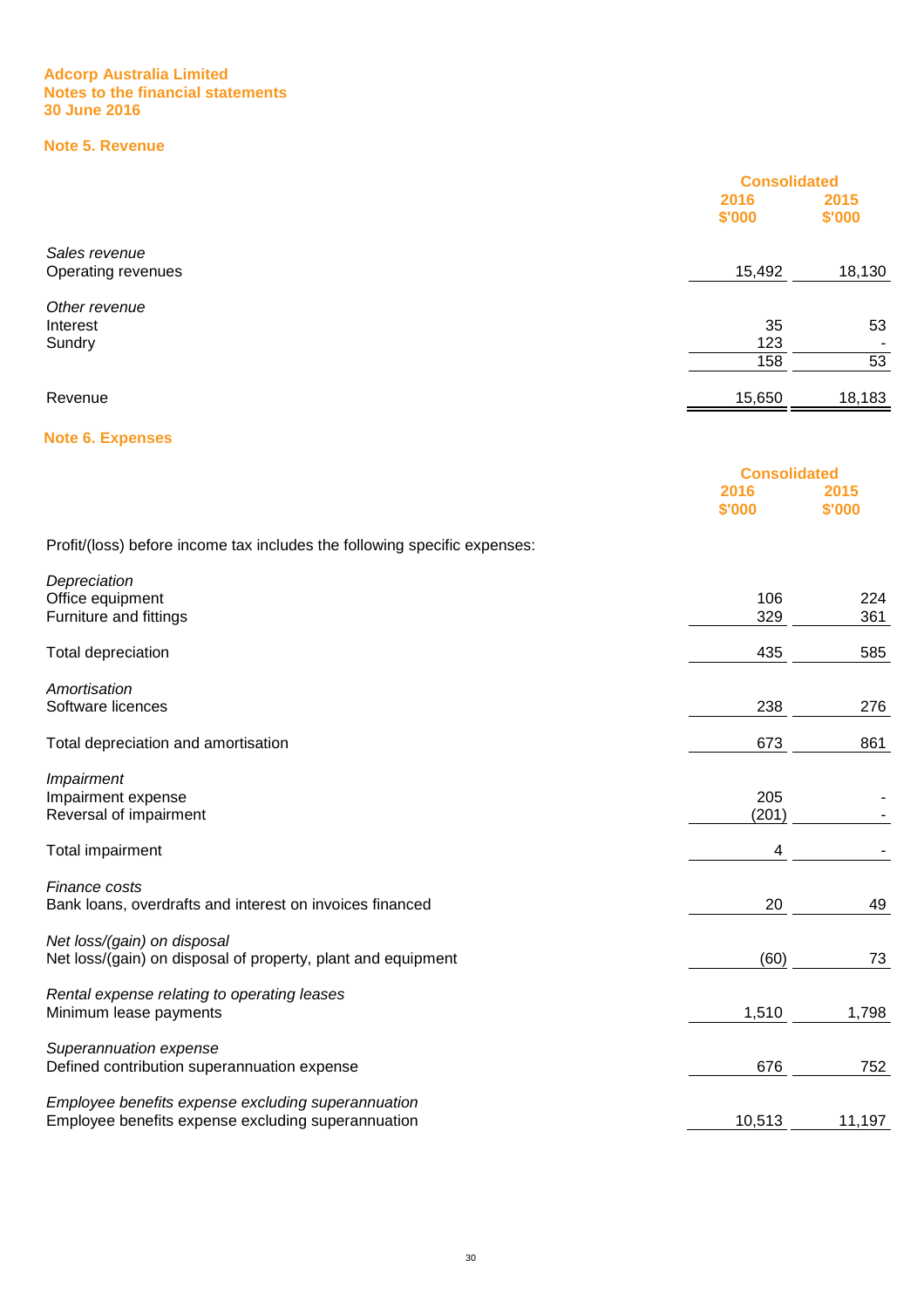## **Note 7. Income tax expense/(benefit)**

|                                                                                                                                                                 | <b>Consolidated</b>                   |                |
|-----------------------------------------------------------------------------------------------------------------------------------------------------------------|---------------------------------------|----------------|
|                                                                                                                                                                 | 2016<br>\$'000                        | 2015<br>\$'000 |
| Income tax expense/(benefit)                                                                                                                                    |                                       |                |
| <b>Current tax</b><br>Deferred tax - origination and reversal of temporary differences                                                                          | 31<br>(40)                            | 34<br>24       |
| Aggregate income tax expense/(benefit)                                                                                                                          | (9)                                   | 58             |
| Deferred tax included in income tax expense/(benefit) comprises:<br>Increase in deferred tax assets (note 17)<br>Increase in deferred tax liabilities (note 23) | (149)<br>109                          | (143)<br>167   |
| Deferred tax - origination and reversal of temporary differences                                                                                                | (40)                                  | 24             |
| Numerical reconciliation of income tax expense/(benefit) and tax at the statutory rate<br>Profit/(loss) before income tax (expense)/benefit                     | (601)                                 | 217            |
| Tax at the statutory tax rate of 30%                                                                                                                            | (180)                                 | 65             |
| Tax effect amounts which are not deductible/(taxable) in calculating taxable income:<br>Expenditure non-deductible for tax purposes<br>Non-assessable items     | (7)<br>(64)                           | 86<br>(91)     |
| Current year tax losses not recognised<br>Difference in overseas tax rates                                                                                      | (251)<br>239<br>3                     | 60<br>(2)      |
| Income tax expense/(benefit)                                                                                                                                    | (9)                                   | 58             |
|                                                                                                                                                                 | <b>Consolidated</b><br>2016<br>\$'000 | 2015<br>\$'000 |
| Tax losses not recognised<br>Unused tax losses for which no deferred tax asset has been recognised                                                              | 798                                   |                |
| Potential tax benefit @ 30%                                                                                                                                     | 239                                   |                |

The above potential tax benefit for tax losses has not been recognised in the statement of financial position. These tax losses can only be utilised in the future if the continuity of ownership test is passed, or failing that, the same business test is passed.

**Note 8. Current assets - cash and cash equivalents**

|                 |                | <b>Consolidated</b> |  |
|-----------------|----------------|---------------------|--|
|                 | 2016<br>\$'000 | 2015<br>\$'000      |  |
| Cash at bank    | 4,129          | 1,474               |  |
| Cash on deposit | 510            | 353                 |  |
|                 | 4,639          | 1,827               |  |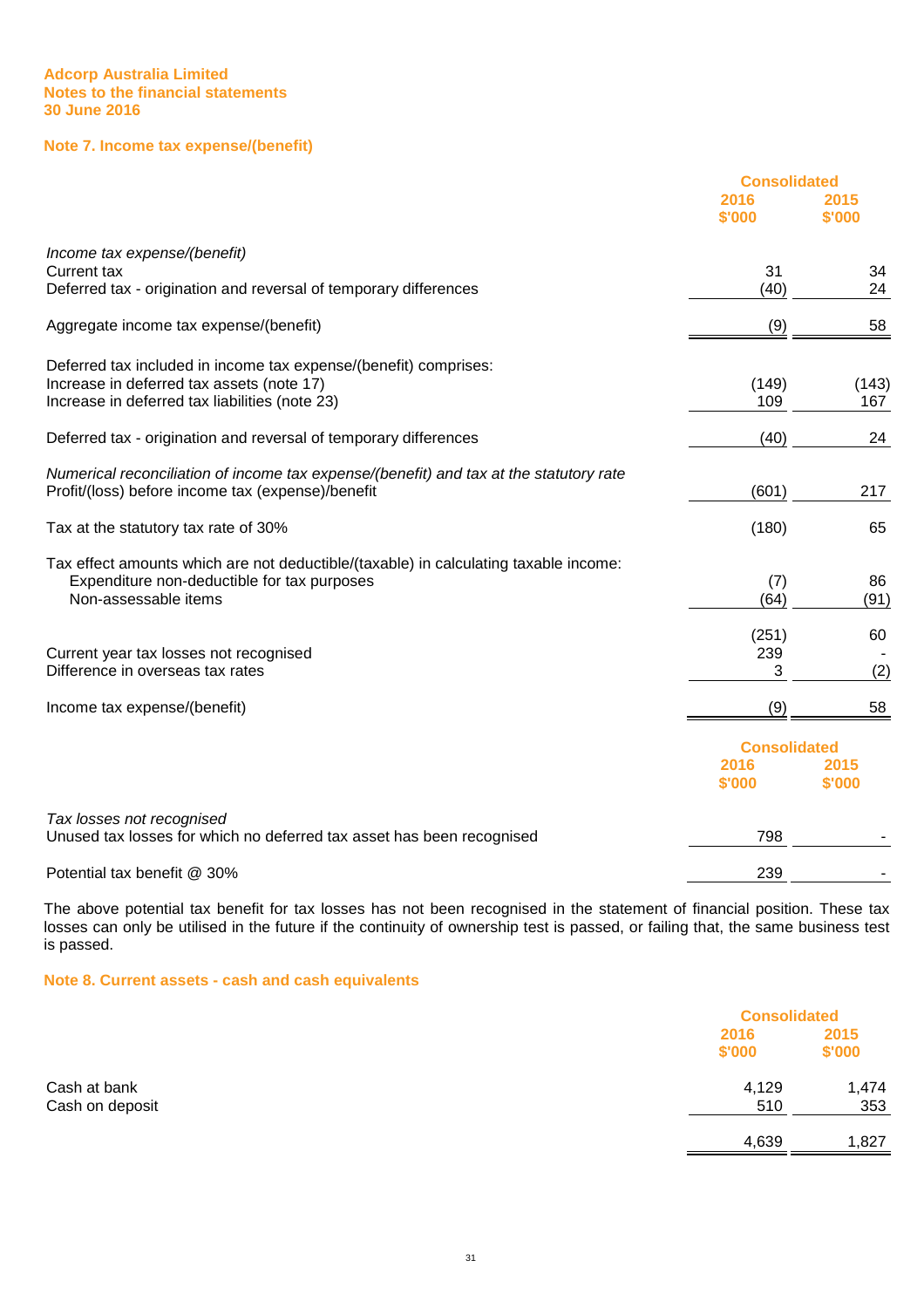## **Note 9. Current assets - trade and other receivables**

|                                               | <b>Consolidated</b> |        |
|-----------------------------------------------|---------------------|--------|
|                                               | 2016                | 2015   |
|                                               | \$'000              | \$'000 |
| Trade receivables                             | 7,278               | 8,166  |
| Less: Provision for impairment of receivables | (73)                | (54)   |
|                                               | 7,205               | 8,112  |
| Other receivables                             | 265                 | 88     |
|                                               | 7,470               | 8,200  |

## Impairment of receivables

The Consolidated Entity has recognised an expense of \$61,000 (2015: \$12,000) in respect of doubtful debt provision for the year ended 30 June 2016.

The ageing of the impaired receivables provided for above are as follows:

|                       |                | <b>Consolidated</b> |  |
|-----------------------|----------------|---------------------|--|
|                       | 2016<br>\$'000 | 2015<br>\$'000      |  |
| Over 3 months overdue | 73             | 54                  |  |

Movements in the provision for impairment of receivables are as follows:

|                                                          | <b>Consolidated</b> |                |
|----------------------------------------------------------|---------------------|----------------|
|                                                          | 2016<br>\$'000      | 2015<br>\$'000 |
| Opening balance<br>Additional provisions recognised      | 54<br>56            | 42<br>44       |
| Receivables written off during the year as uncollectable | (14)                | (4)            |
| Unused amounts reversed                                  | (23)                | (28)           |
| Closing balance                                          | 73                  | 54             |

## Past due but not impaired

Customers with balances past due but without provision for impairment of receivables amount to \$1,191,000 as at 30 June 2016 (\$2,338,000 as at 30 June 2015).

The Consolidated Entity did not consider a credit risk on the aggregate balances after reviewing the credit terms of customers based on recent collection practices.

The ageing of the past due but not impaired receivables are as follows:

|                       |                | <b>Consolidated</b> |  |
|-----------------------|----------------|---------------------|--|
|                       | 2016<br>\$'000 | 2015<br>\$'000      |  |
| 1 to 3 months overdue | 914            | 1,772               |  |
| Over 3 months overdue | 277            | 566                 |  |
|                       | 1,191          | 2,338               |  |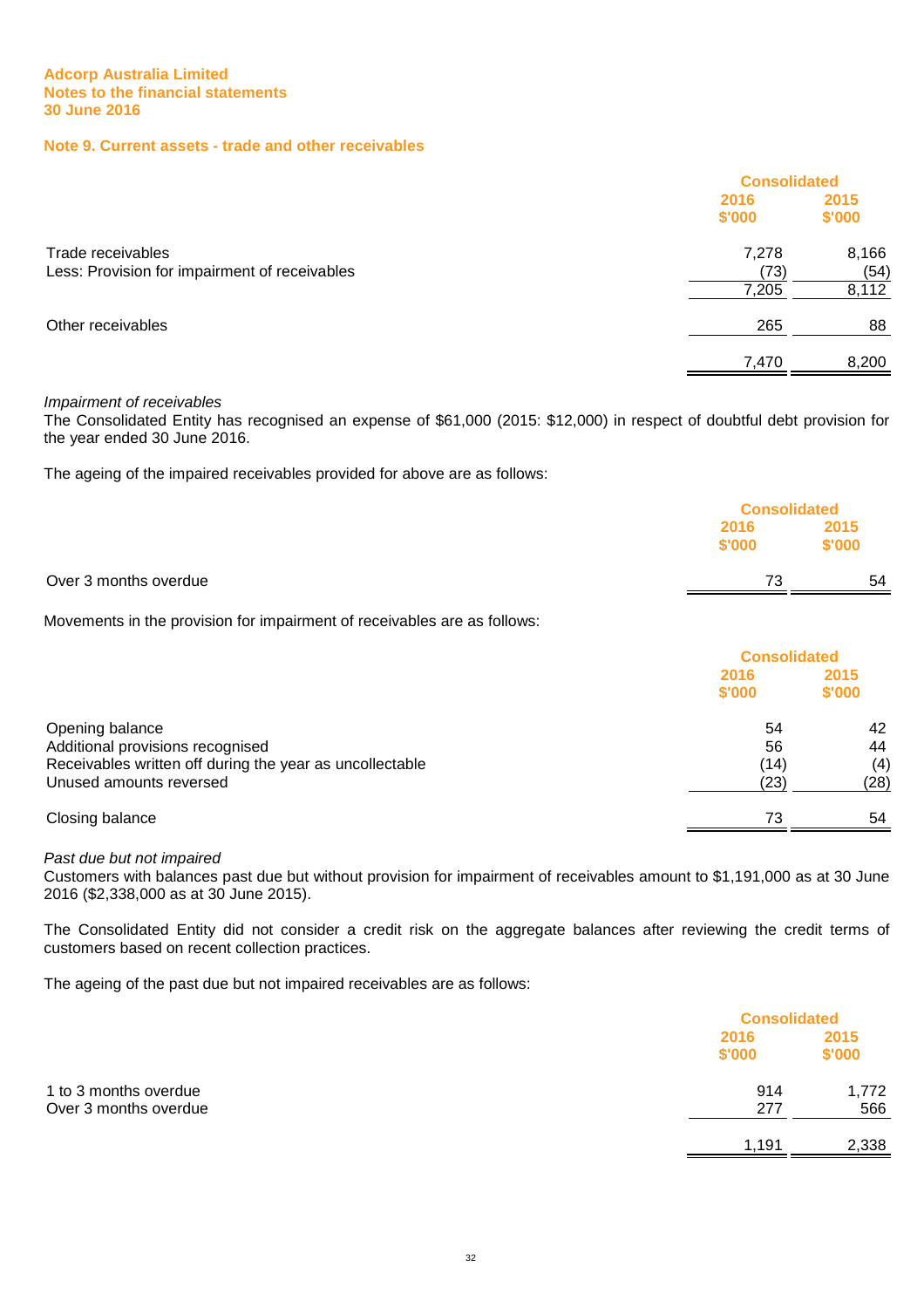#### **Note 10. Current assets - inventories**

|                                                  | <b>Consolidated</b><br>2016<br>\$'000 | 2015<br>\$'000 |
|--------------------------------------------------|---------------------------------------|----------------|
| Work in progress - at cost                       | 617                                   |                |
| Note 11. Current assets - income tax refund due  |                                       |                |
|                                                  | <b>Consolidated</b>                   |                |
|                                                  | 2016<br>\$'000                        | 2015<br>\$'000 |
| Income tax refund due                            | 31                                    | 60             |
| Note 12. Current assets - other financial assets |                                       |                |
|                                                  | <b>Consolidated</b>                   |                |
|                                                  | 2016<br>\$'000                        | 2015<br>\$'000 |
| Invoice financing                                | 382                                   |                |

Invoice financing facility in 'credit' balance (monies due to the Company) as at 30 June 2016. Refer to note 19 for position (borrowing due to financier) as at 30 June 2015.

#### **Note 13. Current assets - other current assets**

|                                                                                         | <b>Consolidated</b> |                |
|-----------------------------------------------------------------------------------------|---------------------|----------------|
|                                                                                         | 2016<br>\$'000      | 2015<br>\$'000 |
| Prepayments                                                                             | 424                 | 477            |
| Note 14. Non-current assets - investments accounted for using the equity method         |                     |                |
|                                                                                         | <b>Consolidated</b> |                |
|                                                                                         | 2016<br>\$'000      | 2015<br>\$'000 |
| Investment in associate - Limelight Group Pty. Ltd.<br>Less: share of loss of associate |                     | 175<br>(175)   |
|                                                                                         |                     |                |

#### **Interests in associates**

Interests in associates are accounted for using the equity method of accounting. Information relating to associates that are material to the Consolidated Entity are set out below:

| <b>Name</b>               |                                                                         | <b>Ownership interest</b> |        |
|---------------------------|-------------------------------------------------------------------------|---------------------------|--------|
|                           | <b>Principal place of business /</b><br><b>Country of incorporation</b> | 2016<br>℆                 | 2015   |
| Limelight Group Pty. Ltd. | Australia                                                               | $\sim$                    | 40.00% |

Limelight Group Pty. Ltd. entered into a Deed of Company Arrangement on 8 July 2014. A full and final dividend was paid to creditors and the Deed of Company Arrangement was wholly effectuated on 11 December 2015 when an application for the deregistration of Limelight Group Pty. Ltd. was lodged with ASIC. The company was formally deregistered on 17 July 2016.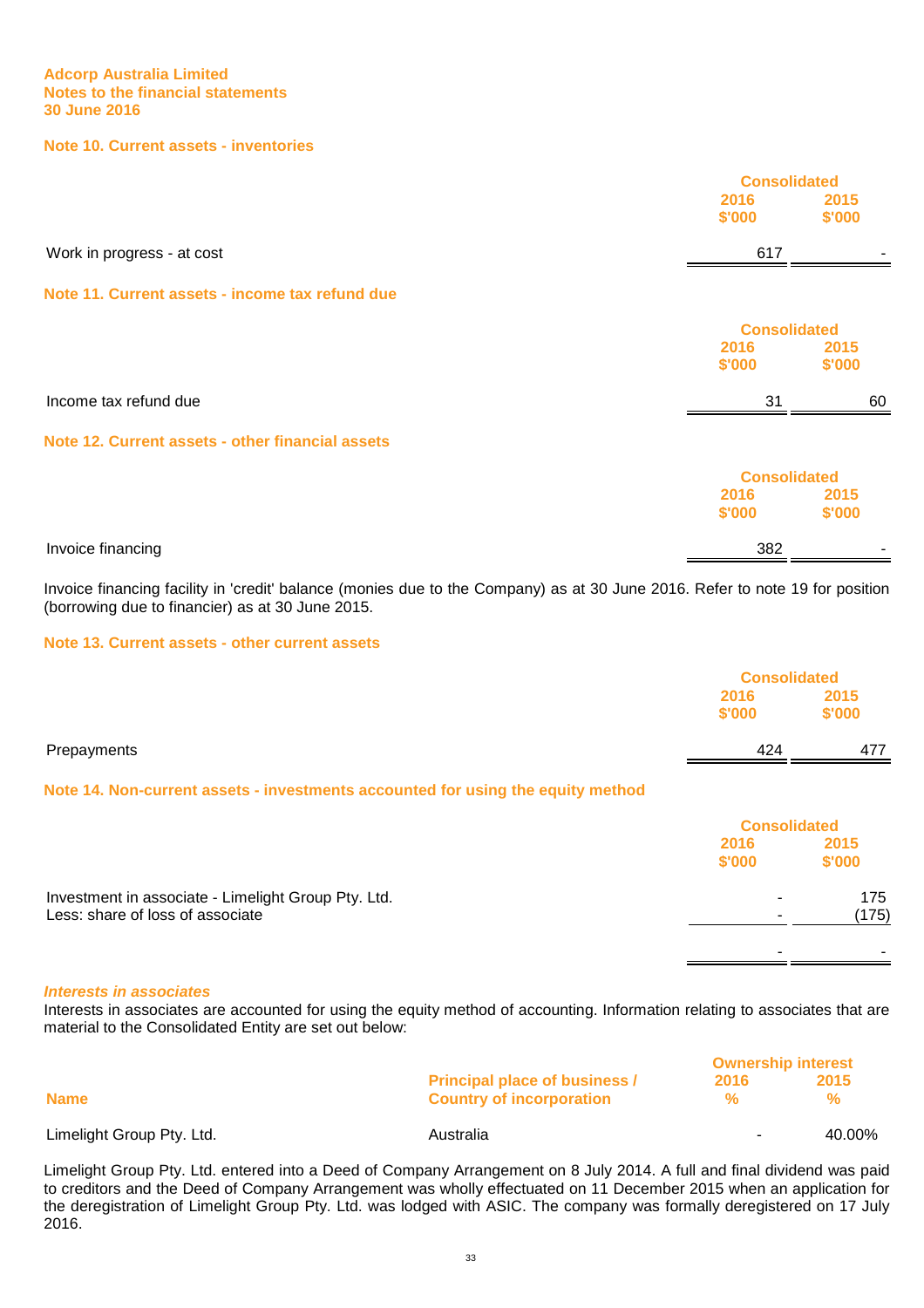## **Note 14. Non-current assets - investments accounted for using the equity method (continued)**

#### **Interests in joint ventures**

Interests in joint ventures are accounted for using the equity method of accounting. Information relating to joint ventures that are material to the Consolidated Entity are set out below:

|                        |                                      | <b>Ownership interest</b> |      |
|------------------------|--------------------------------------|---------------------------|------|
|                        | <b>Principal place of business /</b> | 2016                      | 2015 |
| <b>Name</b>            | <b>Country of incorporation</b>      |                           |      |
| HR by the Hour Pty Ltd | Australia                            | 50.00%                    |      |

HR by the Hour Pty Ltd ('HRBTH') is a 50% owned joint venture entered into on 14 January 2016. HRBTH provides Recruitment and HR related services. As at 30 June 2016, a \$30,000 working capital loan has been paid to HRBTH. The joint venture will be accounted for under equity accounting method, however as at 30 June 2016 the share of profits in HRBTH is not material.

#### **Note 15. Non-current assets - property, plant and equipment**

|                                                              | <b>Consolidated</b> |                  |
|--------------------------------------------------------------|---------------------|------------------|
|                                                              | 2016<br>\$'000      | 2015<br>\$'000   |
| Office equipment - at cost<br>Less: Accumulated depreciation | 3,498<br>(2,885)    | 3,513<br>(2,919) |
| Less: Impairment                                             | (373)<br>240        | (373)<br>221     |
| Furniture and fittings - at cost                             | 3,601               | 4,239            |
| Less: Accumulated depreciation<br>Less: Impairment           | (2,615)<br>(501)    | (3,262)<br>(515) |
|                                                              | 485<br>725          | 462<br>683       |

#### Reconciliations

Reconciliations of the written down values at the beginning and end of the current and previous financial year are set out below:

| <b>Consolidated</b>     | <b>Office</b><br>equipment<br>\$'000 | <b>Furniture and</b><br>fittings<br>\$'000 | Total<br>\$'000 |
|-------------------------|--------------------------------------|--------------------------------------------|-----------------|
| Balance at 1 July 2014  | 385                                  | 818                                        | 1,203           |
| Additions               | 66                                   | 12                                         | 78              |
| <b>Disposals</b>        | (7)                                  | (5)                                        | (12)            |
| Exchange differences    |                                      | (2)                                        | (1)             |
| Depreciation expense    | (224)                                | (361)                                      | (585)           |
| Balance at 30 June 2015 | 221                                  | 462                                        | 683             |
| Additions               | 150                                  | 491                                        | 641             |
| <b>Disposals</b>        | (25)                                 | (142)                                      | (167)           |
| Exchange differences    |                                      | 3                                          |                 |
| Depreciation expense    | (106)                                | (329)                                      | (435)           |
| Balance at 30 June 2016 | 240                                  | 485                                        | 725             |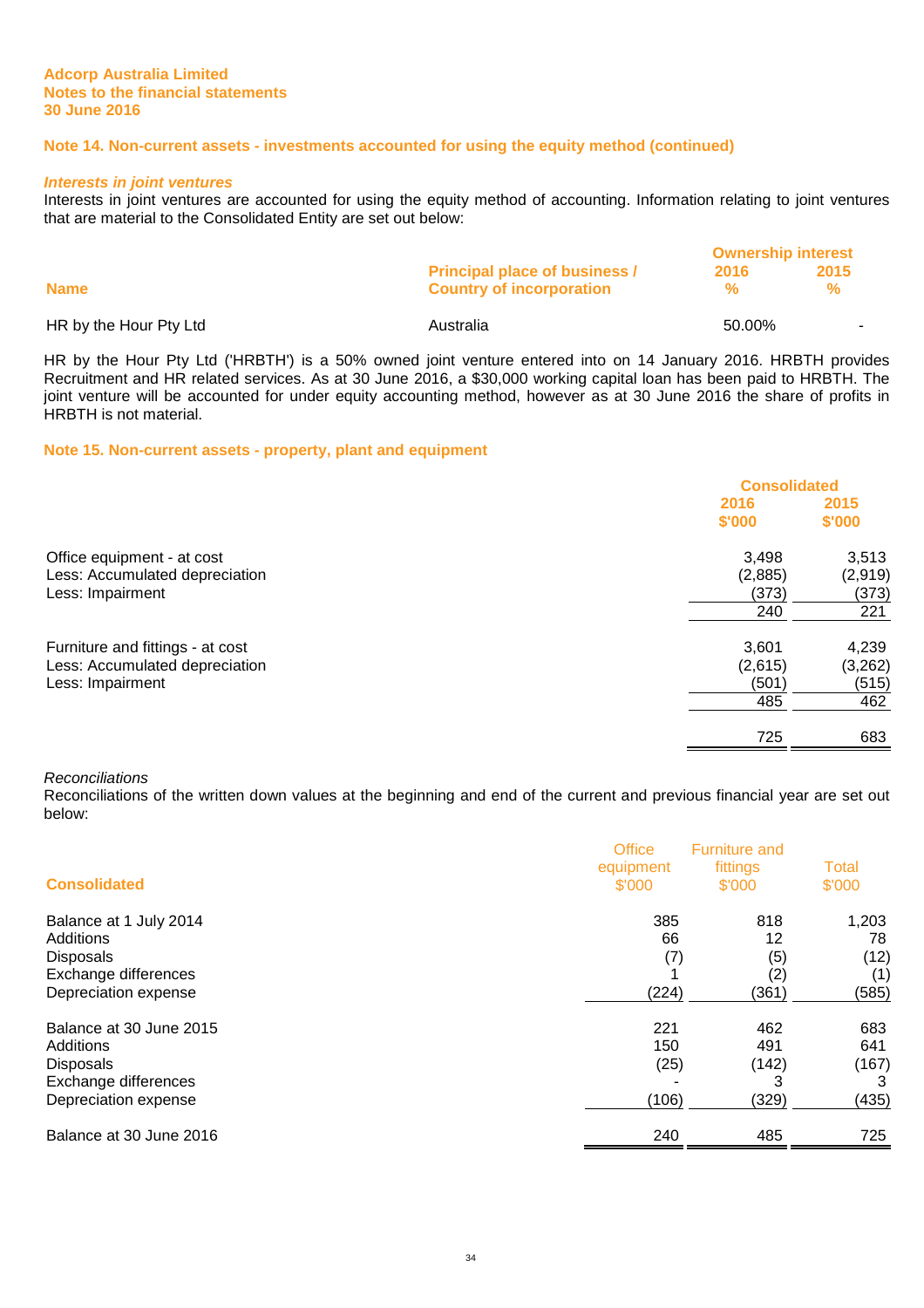## **Note 16. Non-current assets - intangibles**

|                                                                                   |                                 | <b>Consolidated</b>             |  |
|-----------------------------------------------------------------------------------|---------------------------------|---------------------------------|--|
|                                                                                   | 2016<br>\$'000                  | 2015<br>\$'000                  |  |
| Software licences - at cost<br>Less: Accumulated amortisation<br>Less: Impairment | 3,660<br>(3,470)<br>(126)<br>64 | 3,401<br>(3,232)<br>(126)<br>43 |  |
| Trademarks and other intellectual property - at cost                              |                                 |                                 |  |
|                                                                                   | 65                              | 44                              |  |

## Reconciliations

Reconciliations of the written down values at the beginning and end of the current and previous financial year are set out below:

| <b>Consolidated</b>     | <b>Software</b><br>licences<br>\$'000 | <b>Trademarks</b><br>and other<br>intellectual<br>property<br>\$'000 | <b>Total</b><br>\$'000 |
|-------------------------|---------------------------------------|----------------------------------------------------------------------|------------------------|
| Balance at 1 July 2014  | 98                                    | 1                                                                    | 99                     |
| Additions               | 221                                   |                                                                      | 221                    |
| Amortisation expense    | (276)                                 |                                                                      | (276)                  |
| Balance at 30 June 2015 | 43                                    | 1                                                                    | 44                     |
| Additions               | 259                                   |                                                                      | 259                    |
| Amortisation expense    | (238)                                 |                                                                      | (238)                  |
| Balance at 30 June 2016 | 64                                    | 4                                                                    | 65                     |

## **Note 17. Non-current assets - deferred tax**

|                                                                     | <b>Consolidated</b> |                |
|---------------------------------------------------------------------|---------------------|----------------|
|                                                                     | 2016<br>\$'000      | 2015<br>\$'000 |
| Deferred tax asset comprises temporary differences attributable to: |                     |                |
| Amounts recognised in profit or loss:                               |                     |                |
| Tax losses                                                          | 493                 |                |
| Property, plant and equipment                                       |                     | 25             |
| Employee benefits                                                   | 271                 | 285            |
| Other provisions                                                    |                     | 328            |
| Black hole legal deductions                                         | 136                 | 101            |
| Current year income tax benefit                                     |                     | 311            |
| Other                                                               | 298                 |                |
| Deferred tax asset                                                  | 1,199               | 1,050          |
| Movements:                                                          |                     |                |
| Opening balance                                                     | 1,050               | 907            |
| Credited to profit or loss (note 7)                                 | 149                 | 143            |
| Closing balance                                                     | 1,199               | 1,050          |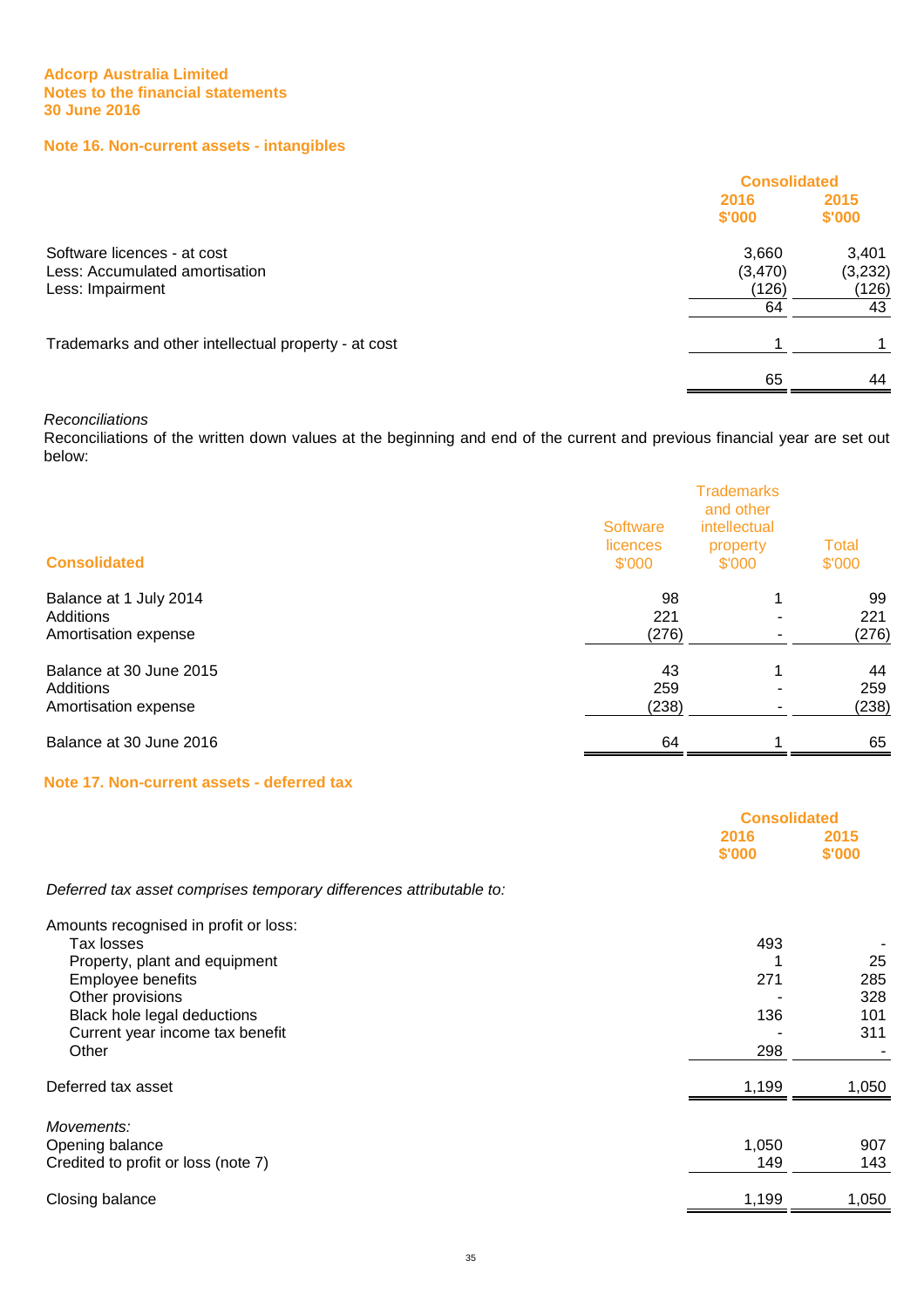## **Note 18. Current liabilities - trade and other payables**

|                                                                    | <b>Consolidated</b> |                     |  |
|--------------------------------------------------------------------|---------------------|---------------------|--|
|                                                                    | 2016                | 2015                |  |
|                                                                    | \$'000              | \$'000              |  |
| Trade payables                                                     | 8,265               | 7,928               |  |
| Other payables                                                     | 3,475               | 3,055               |  |
|                                                                    | 11,740              | 10,983              |  |
| Refer to note 30 for further information on financial instruments. |                     |                     |  |
| <b>Note 19. Current liabilities - borrowings</b>                   |                     |                     |  |
|                                                                    |                     | <b>Consolidated</b> |  |
|                                                                    | 2016                | 2015                |  |
|                                                                    | \$'000              | \$'000              |  |
| Invoice financing                                                  |                     | 501                 |  |
|                                                                    |                     |                     |  |

Refer to note 30 for further information on financial instruments.

Refer to note 12 for invoice financing at 30 June 2016.

Total secured liabilities The total secured current liabilities are as follows:

|                   |        | <b>Consolidated</b> |  |
|-------------------|--------|---------------------|--|
|                   | 2016   | 2015                |  |
|                   | \$'000 | \$'000              |  |
| Invoice financing |        | 501                 |  |
|                   |        |                     |  |

Assets pledged as security

The bank overdraft and loans are secured by first mortgages over the Consolidated Entity's land and buildings.

The Consolidated Entity entered into an invoice financing arrangement during the prior financial year. The arrangement is secured against the trade receivables and assets of the entity.

|                                                                                          | <b>Consolidated</b> |                |
|------------------------------------------------------------------------------------------|---------------------|----------------|
|                                                                                          | 2016<br>\$'000      | 2015<br>\$'000 |
| The carrying amounts of trade receivables pledged as security for invoice financing are: | 7,205               | 8,112          |
| Note 20. Current liabilities - income tax                                                |                     |                |
|                                                                                          | <b>Consolidated</b> |                |
|                                                                                          | 2016<br>\$'000      | 2015<br>\$'000 |
| Provision for income tax                                                                 | 52                  | -31            |

The provision for income tax payable for the current year relates to the Company's 75% owned subsidiary which is not part of the tax consolidated group.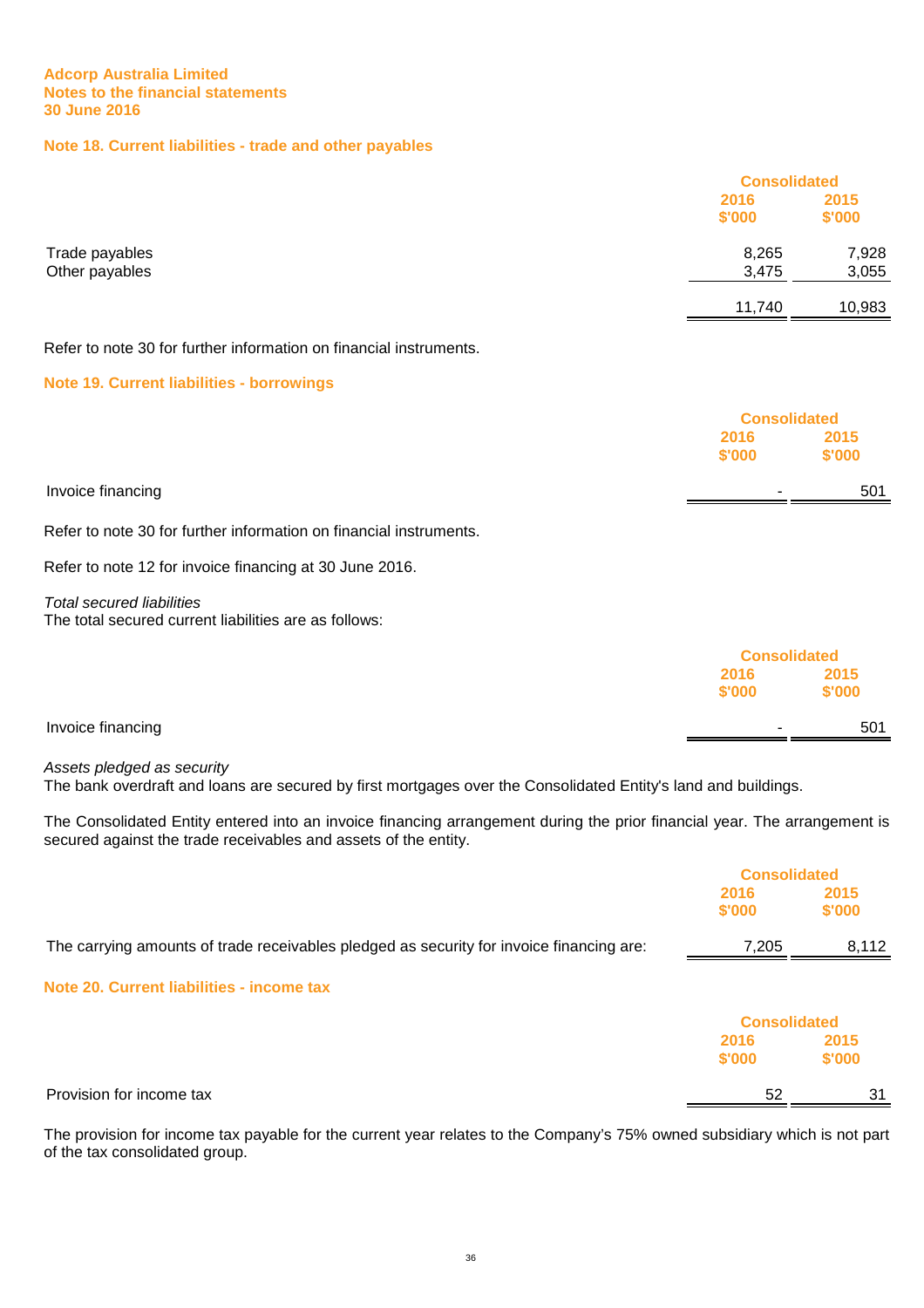## **Note 21. Current liabilities - provisions**

|                                      |                | <b>Consolidated</b> |  |
|--------------------------------------|----------------|---------------------|--|
|                                      | 2016<br>\$'000 | 2015<br>\$'000      |  |
| Employee benefits<br>Decommissioning | 680<br>100     | 728<br>250          |  |
|                                      | 780            | 978                 |  |

#### Decommissioning

The provision represents the present value of the estimated costs to make good the premises leased by the Consolidated Entity at the end of the respective lease terms.

Refer to note 24 for details of the movements in provision.

## **Note 22. Non-current liabilities - payables**

|                |                | <b>Consolidated</b>      |  |
|----------------|----------------|--------------------------|--|
|                | 2016<br>\$'000 | 2015<br>\$'000           |  |
| Other payables | 57             | $\overline{\phantom{a}}$ |  |

Refer to note 30 for further information on financial instruments.

## **Note 23. Non-current liabilities - deferred tax**

|                                                                         | <b>Consolidated</b> |                |
|-------------------------------------------------------------------------|---------------------|----------------|
|                                                                         | 2016<br>\$'000      | 2015<br>\$'000 |
| Deferred tax liability comprises temporary differences attributable to: |                     |                |
| Amounts recognised in profit or loss:<br>Work in progress<br>Other      | 190<br>115          | 105<br>91      |
| Deferred tax liability                                                  | 305                 | 196            |
| Movements:<br>Opening balance<br>Charged to profit or loss (note 7)     | 196<br>109          | 29<br>167      |
| Closing balance                                                         | 305                 | 196            |

#### **Note 24. Non-current liabilities - provisions**

|                   |                | <b>Consolidated</b> |  |
|-------------------|----------------|---------------------|--|
|                   | 2016<br>\$'000 | 2015<br>\$'000      |  |
| Employee benefits | 223            | 224                 |  |
| Decommissioning   | 246            | 212                 |  |
|                   | 469            | 436                 |  |

Decommissioning

The provision represents the present value of the estimated costs to make good the premises leased by the Consolidated Entity at the end of the respective lease terms.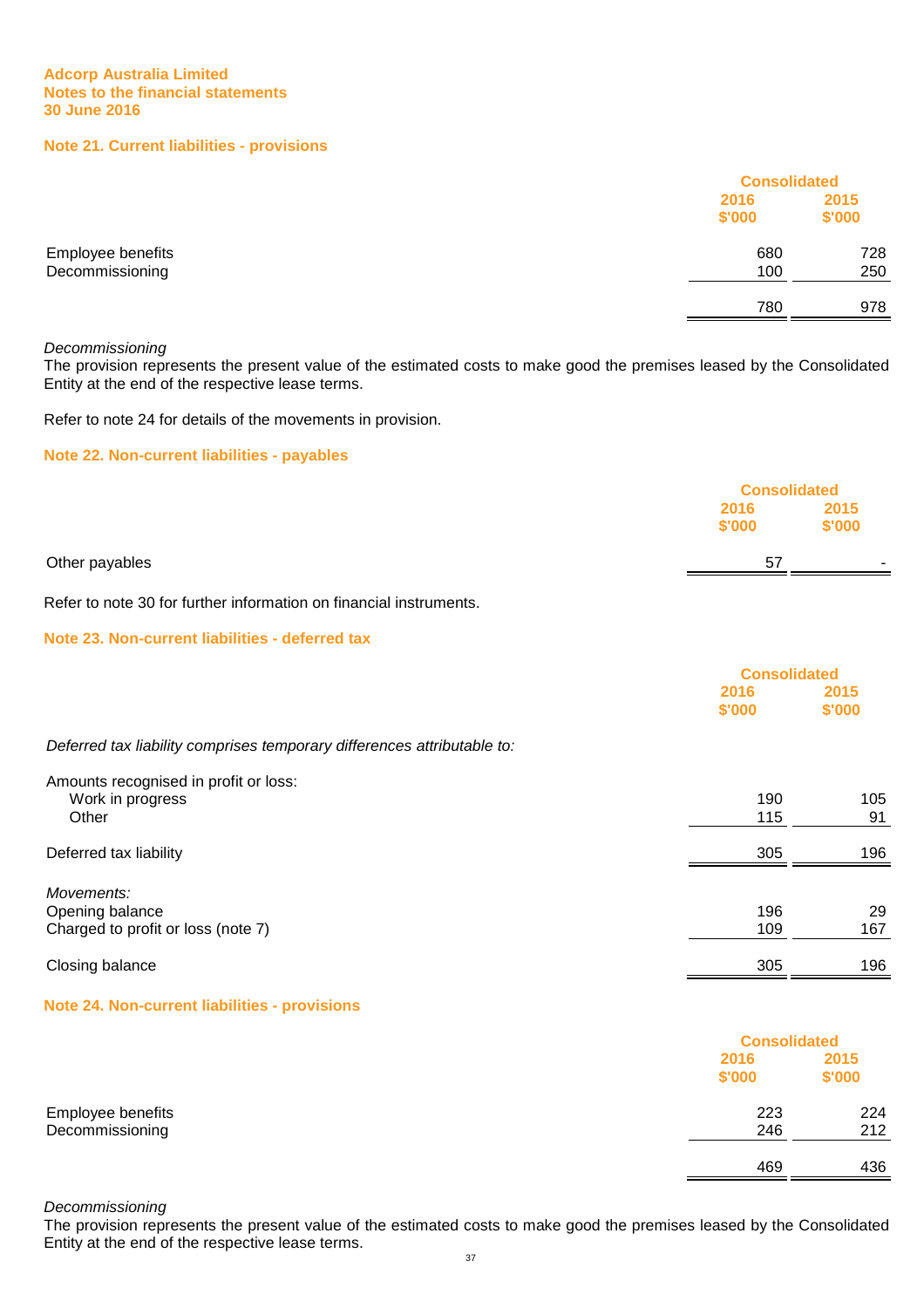## **Note 24. Non-current liabilities - provisions (continued)**

#### Movements in provisions

Movements in each class of provision (current and non-current) during the current financial year, other than employee benefits, are set out below:

| <b>Consolidated - 2016</b>                                                                                                              | Decom-<br>missioning<br>\$'000 |
|-----------------------------------------------------------------------------------------------------------------------------------------|--------------------------------|
| Carrying amount at the start of the year<br>Additional provisions recognised<br>Payments<br>Foreign exchange<br>Unused amounts reversed | 462<br>100<br>(81)<br>(137)    |
| Carrying amount at the end of the year                                                                                                  | 346                            |

#### **Note 25. Equity - issued capital**

|                              | <b>Consolidated</b> |               |        |        |
|------------------------------|---------------------|---------------|--------|--------|
|                              | 2016                | 2015          | 2016   | 2015   |
|                              | <b>Shares</b>       | <b>Shares</b> | \$'000 | \$'000 |
| Ordinary shares - fully paid | 182,029,806         | 60,676,602    | 32,353 | 28,894 |
|                              |                     |               |        |        |

#### Movements in ordinary share capital

| <b>Details</b>                                                  | <b>Date</b>                     | <b>Shares</b>             | <b>Issue price</b> | \$'000                   |
|-----------------------------------------------------------------|---------------------------------|---------------------------|--------------------|--------------------------|
| <b>Balance</b>                                                  | 1 July 2014                     | 60,676,602                |                    | 28,894                   |
| <b>Balance</b><br>Rights issue<br>Share issue transaction costs | 30 June 2015<br>7 December 2015 | 60,676,602<br>121,353,204 | \$0.031            | 28,894<br>3,762<br>(303) |
| <b>Balance</b>                                                  | 30 June 2016                    | 182,029,806               |                    | 32,353                   |

#### Ordinary shares

Ordinary shares entitle the holder to participate in dividends and the proceeds on the winding up of the Company in proportion to the number of and amounts paid on the shares held. The fully paid ordinary shares have no par value and the Company does not have a limited amount of authorised capital.

On a show of hands every member present at a meeting in person or by proxy shall have one vote and upon a poll each share shall have one vote.

#### Share buy-back

There is no current on-market share buy-back.

#### Capital risk management

When managing capital, management's objective is to ensure the Company and Consolidated Entity continues as a going concern as well as to maintain optimal returns to shareholders. Management are constantly reviewing the capital structure of the Company and Consolidated Entity in light of any expected changes in market conditions. Management has no current plans to issue further shares on the market or to reduce the capital structure by conducting share buybacks.

Capital is regarded as total equity, as recognised in the statement of financial position, plus net debt. Net debt is calculated as total borrowings less cash and cash equivalents.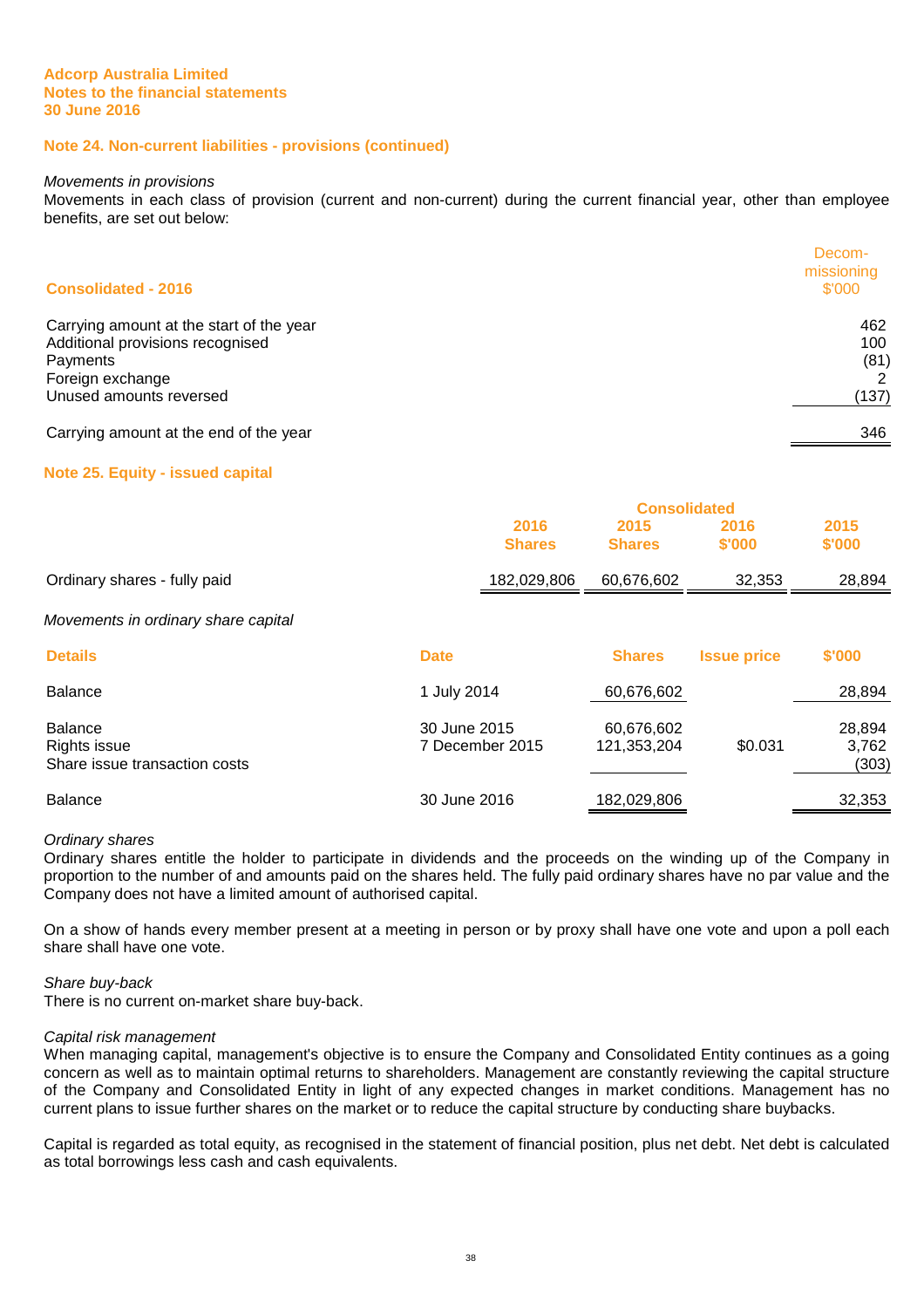## **Note 25. Equity - issued capital (continued)**

Management aim to return a high level of profits to shareholders as dividend payments, whilst maintaining sufficient cash in the business for meeting working capital requirements.

The capital risk management policy remains unchanged from the 30 June 2015 Annual Report.

#### **Note 26. Equity - reserves**

#### Purchased controlling interest reserve

The purchased controlling interest reserve reflects the change in non-controlling interest due to changing levels of ownership of controlled assets.

#### Foreign currency reserve

The reserve is used to recognise exchange differences arising from translation of the financial statements of foreign operations to Australian dollars.

## **Note 27. Equity - accumulated losses**

|                                                                                                                            |                   | <b>Consolidated</b> |  |
|----------------------------------------------------------------------------------------------------------------------------|-------------------|---------------------|--|
|                                                                                                                            | 2016<br>\$'000    | 2015<br>\$'000      |  |
| Accumulated losses at the beginning of the financial year<br>Profit/(loss) after income tax (expense)/benefit for the year | (29,156)<br>(615) | (29, 289)<br>133    |  |
| Accumulated losses at the end of the financial year                                                                        | (29,771)          | (29, 156)           |  |

#### **Note 28. Equity - non-controlling interest**

|                                                             |                    | <b>Consolidated</b> |  |
|-------------------------------------------------------------|--------------------|---------------------|--|
|                                                             | 2016<br>\$'000     | 2015<br>\$'000      |  |
| Contributed equity<br>Reserves<br><b>Accumulated losses</b> | 202<br>32<br>(209) | 202<br>32<br>(232)  |  |
|                                                             | 25                 | ົ                   |  |

The non-controlling interest has 25% (2015: 25%) equity holding in Quadrant Creative Pty Ltd.

#### **Note 29. Equity - dividends**

#### Dividends

There were no dividends paid, recommended or declared during the current or previous financial year.

Franking credits

|                                                                                      | <b>Consolidated</b> |                |
|--------------------------------------------------------------------------------------|---------------------|----------------|
|                                                                                      | 2016<br>\$'000      | 2015<br>\$'000 |
| Franking credits available for subsequent financial years based on a tax rate of 30% | 4.986               | 4.982          |

The above amounts represent the balance of the franking account as at the end of the financial year, adjusted for:

• franking credits that will arise from the payment of the amount of the provision for income tax at the reporting date

- franking debits that will arise from the payment of dividends recognised as a liability at the reporting date
- franking credits that will arise from the receipt of dividends recognised as receivables at the reporting date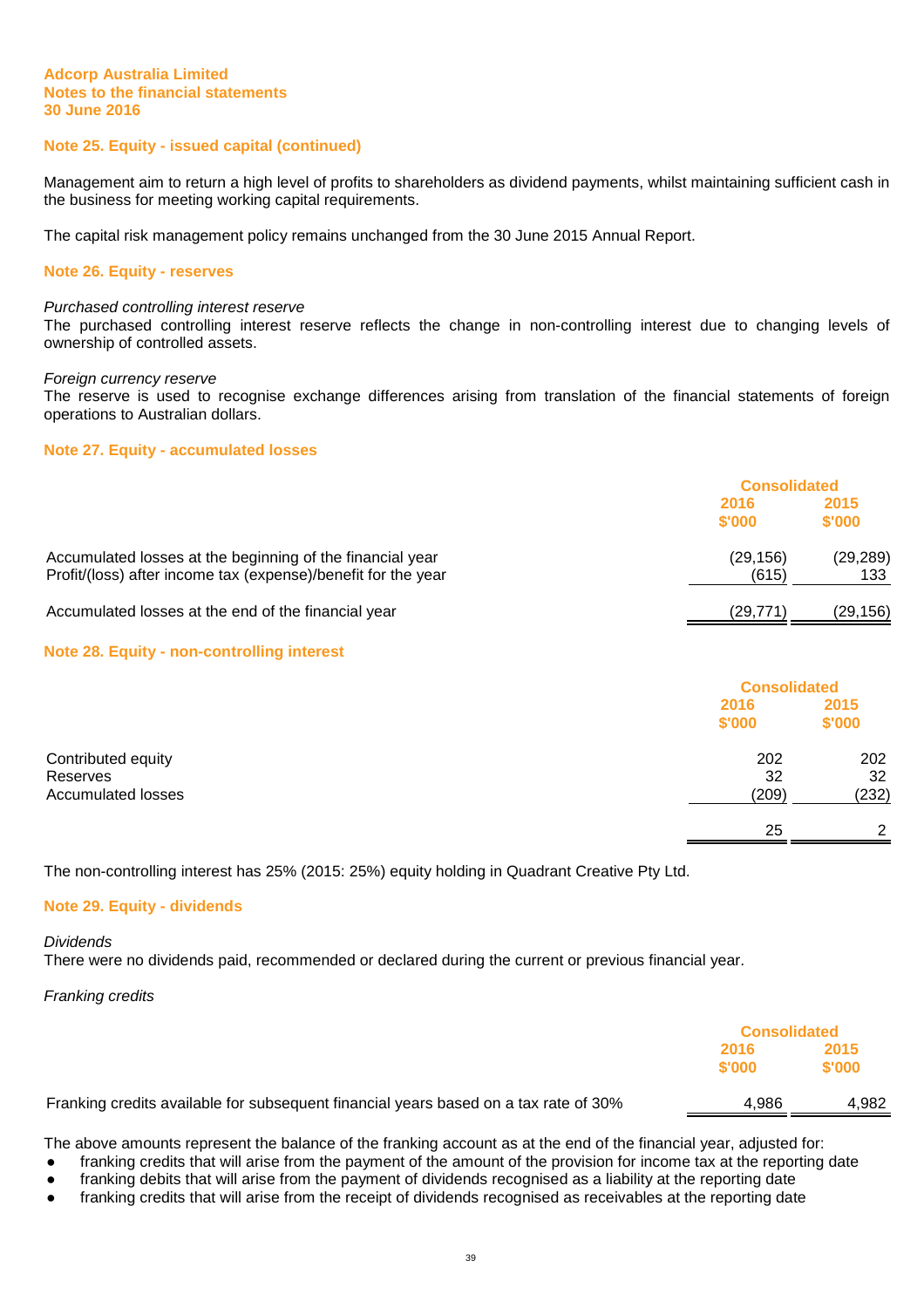## **Note 30. Financial instruments**

#### **Financial risk management objectives**

The Consolidated Entity's principal financial liabilities comprise trade payables. These financial liabilities arise directly from the consolidated entity's operations. The Consolidated Entity has various financial assets such as trade receivables and cash and short-term deposits, which arise directly from its operations.

Risk management is carried out by senior finance executives ('finance') under policies approved by the Board of Directors ('the Board'). These policies include identification and analysis of the risk exposure of the Consolidated Entity and appropriate procedures, controls and risk limits. Finance identifies, evaluates and hedges financial risks within the Consolidated Entity's operating units. Finance reports to the Board on a monthly basis.

#### **Market risk**

#### Foreign currency risk

The Consolidated Entity has transactional foreign currency exposures. Such exposure arises from purchases by the Consolidated Entity in currencies other than the functional currency of the operating units. Approximately 2% of the Consolidated Entity's purchases are denominated in currencies other than the functional currency of the operating unit making the sale. These amounts include the payables of foreign creditors, which are not effectively hedged by other foreign currency denominated items.

The Consolidated Entity's main foreign currency exposure is New Zealand Dollars, as shown below. Based on this exposure, had the Australian Dollar weakened by 10% or strengthened by 10% against the New Zealand Dollar with all other variables held constant, the movement would have an immaterial impact on the Consolidated Entity. The Consolidated Entity is not sensitive to movements in other currencies.

The carrying amount of the Consolidated Entity's foreign currency denominated financial assets and financial liabilities at the reporting date were as follows:

|                       | <b>Assets</b>  |                | <b>Liabilities</b> |                |
|-----------------------|----------------|----------------|--------------------|----------------|
| <b>Consolidated</b>   | 2016<br>\$'000 | 2015<br>\$'000 | 2016<br>\$'000     | 2015<br>\$'000 |
| US dollars            |                |                |                    | $\overline{4}$ |
| <b>Pound Sterling</b> |                |                | 12                 | 16             |
| New Zealand dollars   | 1,951          | 1,636          | 1,125              | 986            |
| Canadian dollars      |                |                |                    | 1              |
| Singapore dollars     |                |                |                    | 14             |
|                       | 1,951          | 1,636          | 1,137              | 1,021          |
|                       |                |                |                    |                |

## Price risk

The Consolidated Entity is not exposed to any significant price risk.

## Interest rate risk

The Consolidated Entity's principal financial instruments comprise cash and short-term deposits. The main purpose of these financial instruments is to finance the Consolidated Entity's operations.

The Consolidated Entity has various other financial instruments such as trade debtors and trade creditors, which arise directly from its operations.

The Consolidated Entity is not exposed to any significant interest rate risk.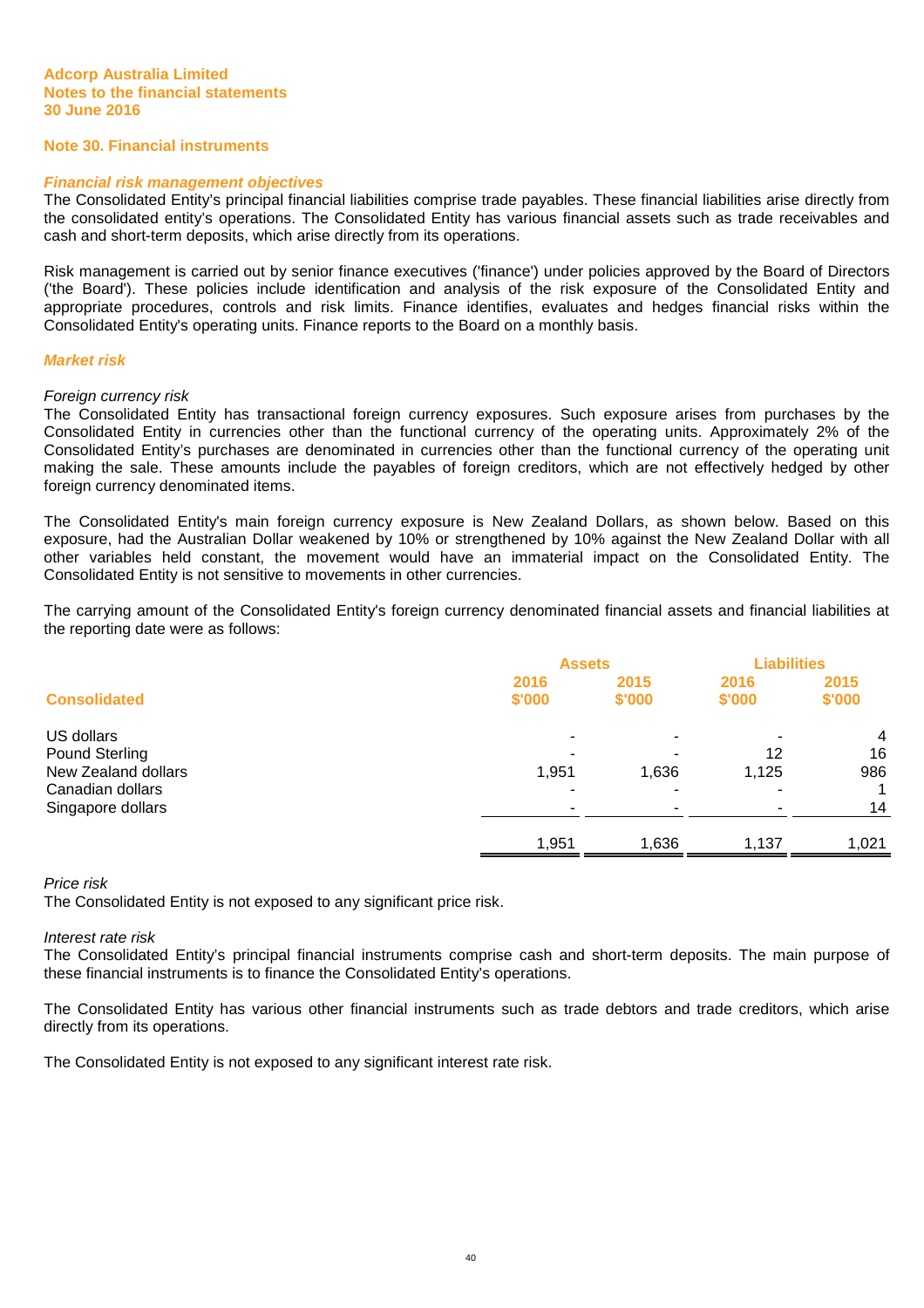## **Note 30. Financial instruments (continued)**

As at the reporting date, the Consolidated Entity had the following variable rate borrowings and funds on deposit outstanding:

|                                              | 2016                           |                          | 2015                |                          |
|----------------------------------------------|--------------------------------|--------------------------|---------------------|--------------------------|
|                                              | Weighted<br>average            |                          | Weighted<br>average |                          |
| <b>Consolidated</b>                          | interest rate<br>$\frac{9}{6}$ | <b>Balance</b><br>\$'000 | interest rate<br>%  | <b>Balance</b><br>\$'000 |
| Cash at bank                                 | 1.00%                          | 4.129                    | 1.63%               | 1.474                    |
| Cash on deposit                              | 2.62%                          | 510                      | 2.67%               | 353                      |
| Borrowing against invoices financed          | ۰                              |                          | 8.03%               | (501)                    |
| Net exposure to cash flow interest rate risk |                                | 4,639                    |                     | 1,326                    |

An official increase or decrease in interest rates would have no significant impact on profit or loss.

#### **Credit risk**

Credit risk arises from the financial assets of the Consolidated Entity, which comprise cash and cash equivalents, trade and other receivables. The Consolidated Entity's exposure to credit risk arises from potential default of the counter party, with a maximum exposure equal to the carrying amount of these instruments.

It is the Consolidated Entity's policy that all customers who wish to trade on credit terms are subject to credit verification procedures including an assessment of their independent credit rating and financial position. Some customer credit risk within the Consolidated Entity is managed by the use of debtors insurance.

In addition, receivable balances are monitored on an ongoing basis with the result that the Consolidated Entity's exposure to bad debts is not considered to be significant.

#### **Liquidity risk**

Liquidity risk is the risk that the Consolidated Entity will be unable to meet its payment obligations when they fall due under normal and stress circumstances. The Consolidated Entity's objective is to maintain a balance between continuity of funding and flexibility through effective management of working capital and the use of available bank credit lines. To limit this risk, management has arranged invoice financing facilities, manages assets with liquidity in mind, and monitors future cash flows and liquidity on a daily basis.

#### Remaining contractual maturities

The following tables detail the Consolidated Entity's remaining contractual maturity for its financial instrument liabilities. The tables have been drawn up based on the undiscounted cash flows of financial liabilities based on the earliest date on which the financial liabilities are required to be paid. The tables include both interest and principal cash flows disclosed as remaining contractual maturities and therefore these totals may differ from their carrying amount in the statement of financial position.

| <b>Consolidated - 2016</b>                                       | Weighted<br>average<br>interest rate<br>$\%$ | 1 year or less<br>\$'000 | Between 1<br>and 2 years<br>\$'000 | Between 2<br>and 5 years<br>\$'000 | Over 5 years<br>\$'000 | Remaining<br>contractual<br>maturities<br>\$'000 |
|------------------------------------------------------------------|----------------------------------------------|--------------------------|------------------------------------|------------------------------------|------------------------|--------------------------------------------------|
| <b>Non-derivatives</b><br>Non-interest bearing<br>Trade payables |                                              | 8,265                    |                                    |                                    |                        | 8,265                                            |
| Other payables                                                   |                                              | 3,475                    | 57                                 |                                    |                        | 3,532                                            |
| Total non-derivatives                                            |                                              | 11,740                   | 57                                 |                                    |                        | 11,797                                           |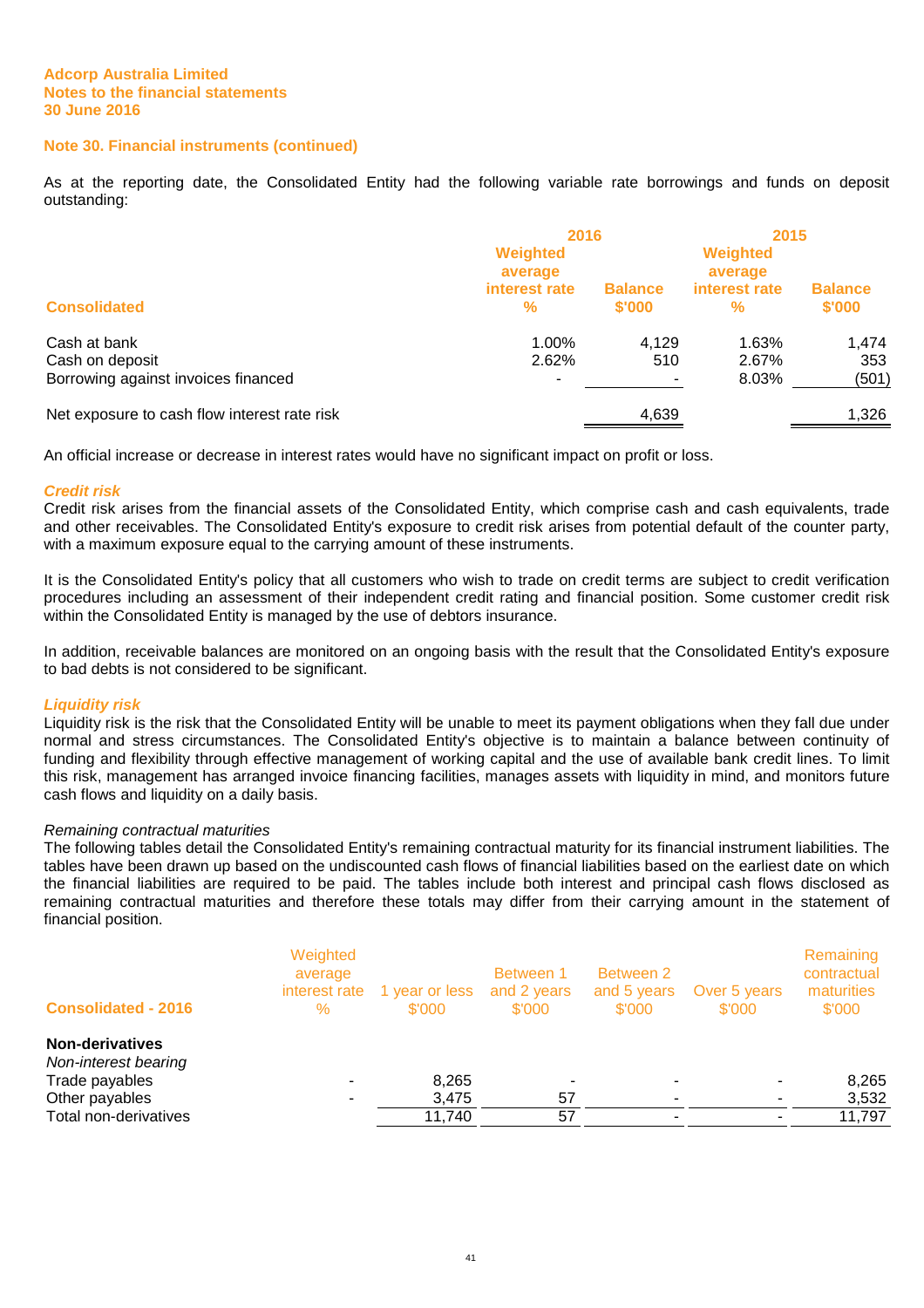## **Note 30. Financial instruments (continued)**

| Weighted<br>average<br>interest rate<br>$\%$ | 1 year or less<br>\$'000 | Between 1<br>and 2 years<br>\$'000 | Between 2<br>and 5 years<br>\$'000 | Over 5 years<br>\$'000 | Remaining<br>contractual<br>maturities<br>\$'000 |
|----------------------------------------------|--------------------------|------------------------------------|------------------------------------|------------------------|--------------------------------------------------|
|                                              |                          |                                    |                                    |                        |                                                  |
|                                              |                          |                                    |                                    |                        | 7,928                                            |
|                                              | 3,055                    |                                    |                                    |                        | 3,055                                            |
|                                              |                          |                                    |                                    |                        |                                                  |
|                                              | 501                      |                                    |                                    |                        | 501                                              |
|                                              | 11,484                   |                                    |                                    |                        | 11,484                                           |
|                                              |                          | 7,928<br>8.03%                     |                                    |                        |                                                  |

#### **Note 31. Fair value measurement**

The carrying amounts of trade and other receivables and trade and other payables are assumed to approximate their fair values due to their short-term nature.

The fair value of financial liabilities is estimated by discounting the remaining contractual maturities at the current market interest rate that is available for similar financial liabilities.

## **Note 32. Key management personnel disclosures**

## **Compensation**

The aggregate compensation made to Directors and other members of key management personnel of the Consolidated Entity is set out below:

|                              |         | <b>Consolidated</b> |  |
|------------------------------|---------|---------------------|--|
|                              | 2016    | 2015                |  |
| Short-term employee benefits | 630,272 | 700,668             |  |
| Post-employment benefits     | 38,772  | 37,566              |  |
|                              | 669,044 | 738,234             |  |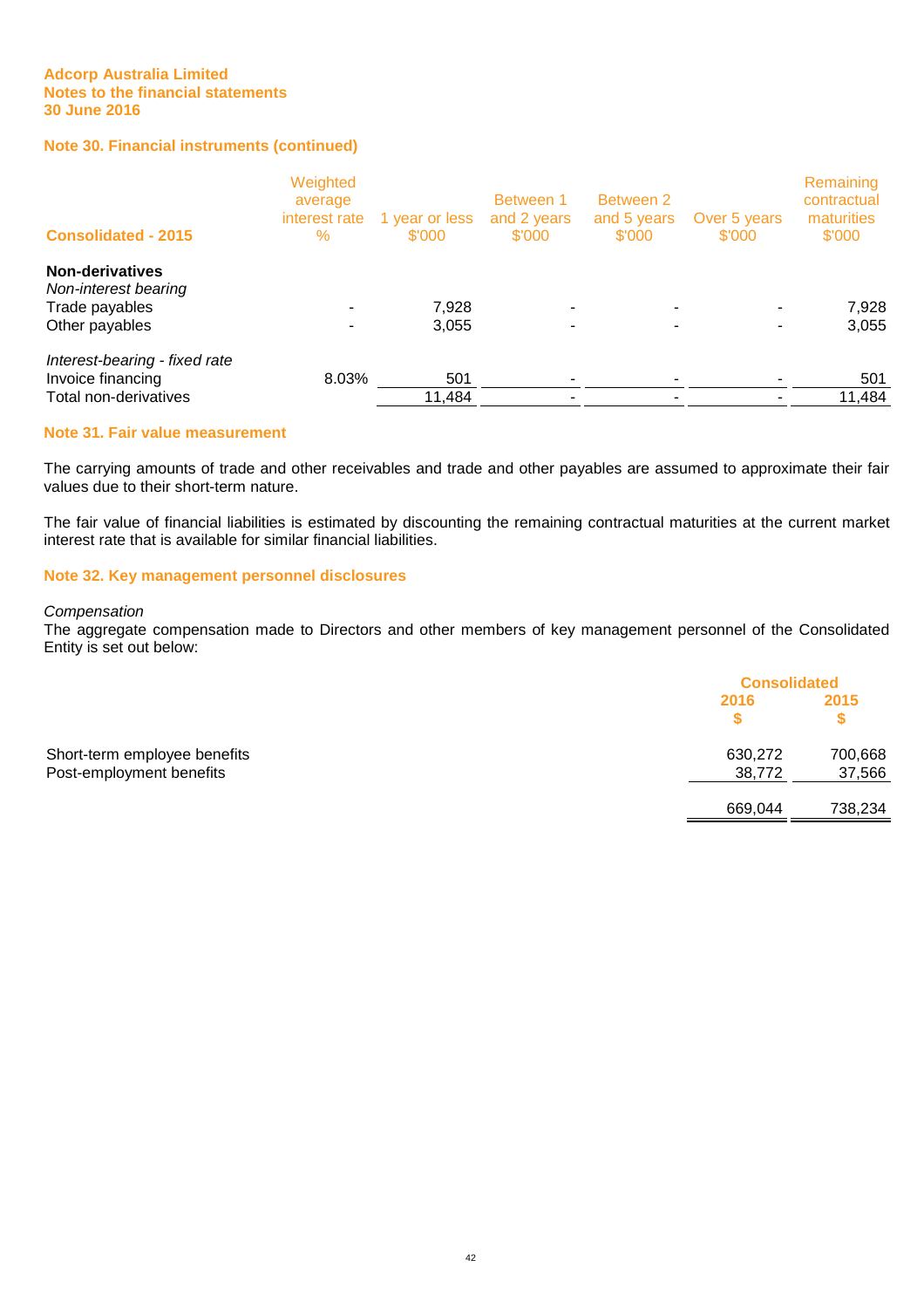## **Note 33. Remuneration of auditors**

During the financial year the following fees were paid or payable for services provided by Grant Thornton Audit Pty Ltd, the auditor of the Company, its network firms and unrelated firms:

|                                               | <b>Consolidated</b> |        |
|-----------------------------------------------|---------------------|--------|
|                                               | 2016                | 2015   |
|                                               | \$                  | \$     |
| Audit services - Grant Thornton Audit Pty Ltd |                     |        |
| Audit or review of the financial statements   | 90,000              | 86,000 |
| Other services - Grant Thornton Audit Pty Ltd |                     |        |
| <b>Taxation compliance</b>                    | 17,500              | 10,000 |
|                                               | 107,500             | 96,000 |
| Audit services - network firms                |                     |        |
| Audit or review of the financial statements   | 36,500              | 34,000 |
| Other services - network firms                |                     |        |
| Other professional services                   | 3,600               |        |
|                                               | 40,100              | 34,000 |
| Other services - unrelated firms              |                     |        |
| Tax compliance                                | 5,200               |        |
|                                               |                     |        |

## **Note 34. Contingent liabilities**

The Consolidated Entity has various guarantees over premises.

|          | <b>Consolidated</b> |                |
|----------|---------------------|----------------|
|          | 2016<br>\$'000      | 2015<br>\$'000 |
| Premises | 907                 | 1,122          |

In November 2014, the liquidator of a company "Streetwise Advertising Pty Ltd (In Liquidation)" lodged a claim alleging preferential payments made to Adcorp, among other creditors. The matter was resolved during the financial year.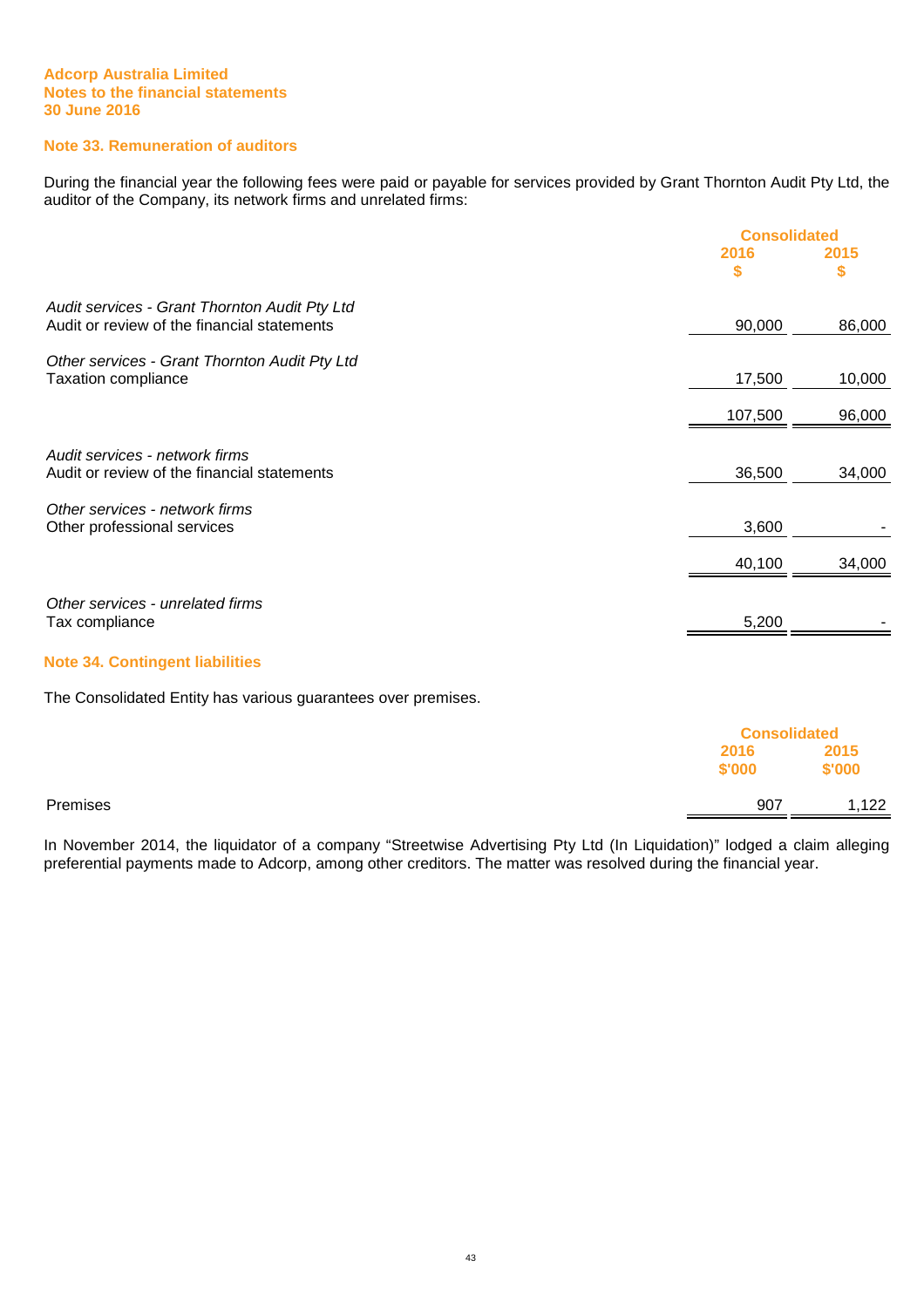## **Note 35. Commitments**

|                                                                             | <b>Consolidated</b> |                |
|-----------------------------------------------------------------------------|---------------------|----------------|
|                                                                             | 2016<br>\$'000      | 2015<br>\$'000 |
| Capital commitments                                                         |                     |                |
| Committed at the reporting date but not recognised as liabilities, payable: |                     |                |
| Property, plant and equipment                                               | 46                  | 77             |
| Lease commitments - operating                                               |                     |                |
| Committed at the reporting date but not recognised as liabilities, payable: |                     |                |
| Within one year                                                             | 957                 | 1.247          |
| One to five years                                                           | 2.158               | 3,316          |
|                                                                             | 3,115               | 4,563          |

Operating leases are entered into as a means of acquiring access to retail property and IT equipment. Rental payments are generally fixed, but with future inflation escalation clauses. Adcorp Australia Limited is a sub-lessor in one property (2015: three properties). The future minimum sub-lease payments expected to be received is \$135,000 (2015: \$482,000) within one year and \$203,000 (2015: \$59,000) between one to five years.

#### **Note 36. Related party transactions**

#### Parent entity

Adcorp Australia Limited is the parent entity.

Subsidiaries Interests in subsidiaries are set out in note 38.

## **Associates**

Interests in associates are set out in note 14.

Joint ventures Interests in joint ventures are set out in note 14.

#### Key management personnel

Disclosures relating to key management personnel are set out in note 32 and the remuneration report included in the Directors' report.

Transactions with related parties

There were no transactions with related parties during the current and previous financial year.

#### Receivable from and payable to related parties

The Company carries a provision (raised in the 2011 financial year) of \$37,000 for a discretionary incentive for David Morrison, related to performance in the 2011 financial year in his capacity as head of WA, SA and NT regions.

#### Loans to/from related parties

There were no loans to or from related parties at the current and previous reporting date.

Terms and conditions

All transactions were made on normal commercial terms and conditions and at market rates.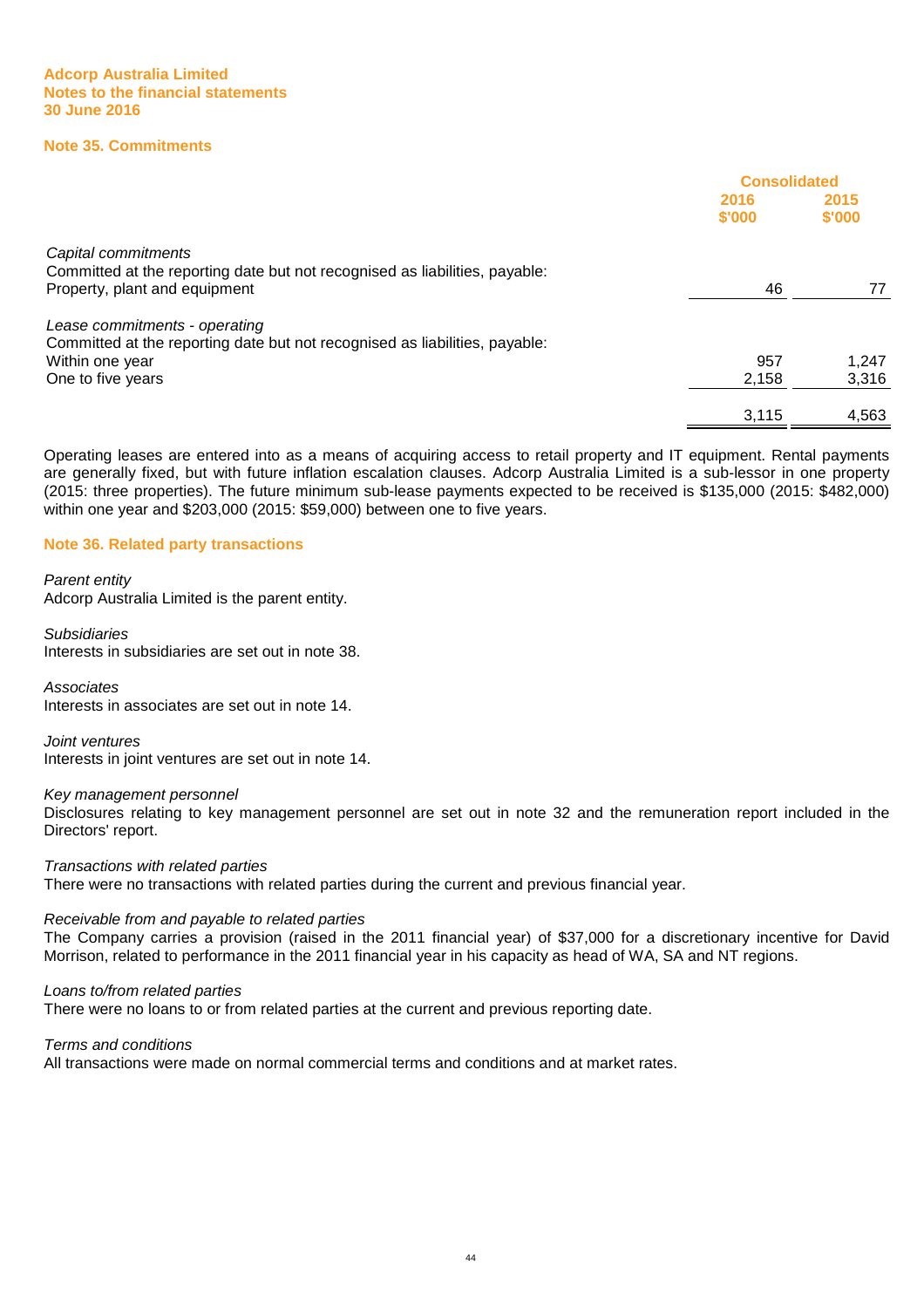## **Note 37. Parent entity information**

Set out below is the supplementary information about the parent entity.

Statement of profit or loss and other comprehensive income

|                                                                                          | <b>Parent</b>                   |                     |
|------------------------------------------------------------------------------------------|---------------------------------|---------------------|
|                                                                                          | 2016<br>\$'000                  | 2015<br>\$'000      |
| Profit/(loss) after income tax                                                           | (7, 362)                        | 1,382               |
| Total comprehensive income                                                               | (7, 362)                        | 1,382               |
| Statement of financial position                                                          |                                 |                     |
|                                                                                          | <b>Parent</b>                   |                     |
|                                                                                          | 2016<br>\$'000                  | 2015<br>\$'000      |
| Total current assets                                                                     | 13,465                          | 31,257              |
| <b>Total assets</b>                                                                      | 15,356                          | 33,421              |
| <b>Total current liabilities</b>                                                         | 12,790                          | 26,762              |
| <b>Total liabilities</b>                                                                 | 13,183                          | 27,345              |
| Equity<br>Issued capital<br><b>Accumulated losses</b>                                    | 32,353<br>(30, 180)             | 28,894<br>(22, 818) |
| <b>Total equity</b>                                                                      | 2,173                           | 6,076               |
| <b>Contingent liabilities</b><br>The parent entity has various guarantees over premises: |                                 |                     |
|                                                                                          | <b>Parent</b><br>2016<br>\$'000 | 2015<br>\$'000      |

## Premises 633 859

## **Commitments**

The parent entity had capital commitments for property, plant and equipment of:

|                                                                             | <b>Parent</b>  |                |
|-----------------------------------------------------------------------------|----------------|----------------|
|                                                                             | 2016<br>\$'000 | 2015<br>\$'000 |
| Committed at the reporting date but not recognised as liabilities, payable: |                |                |
| Property, plant and equipment                                               |                |                |

#### Significant accounting policies

The accounting policies of the parent entity are consistent with those of the Consolidated Entity, as disclosed in note 2, except for the following:

● Investments in subsidiaries and associates are accounted for at cost, less any impairment, in the parent entity.

- Dividends received from subsidiaries are recognised as other income by the parent entity and its receipt may be an indicator of an impairment of the investment.
- Management fees are charged to subsidiaries to recover costs of functions performed by the head office. Revenue is recognised as earned.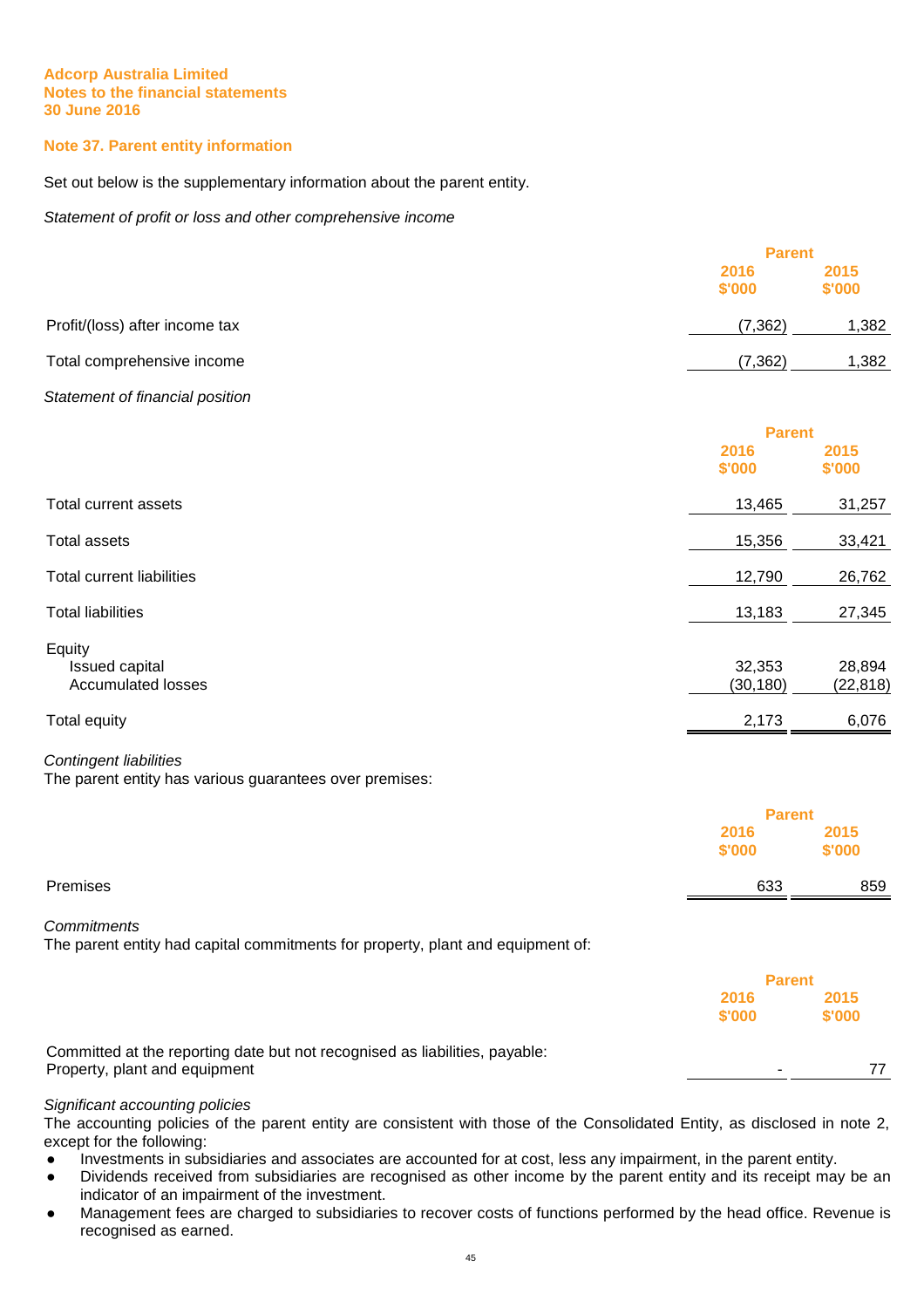## **Note 38. Interests in subsidiaries**

The consolidated financial statements incorporate the assets, liabilities and results of the following subsidiaries in accordance with the accounting policy described in note 2:

|                                                          |                                      | <b>Ownership interest</b> |               |
|----------------------------------------------------------|--------------------------------------|---------------------------|---------------|
|                                                          | <b>Principal place of business /</b> | 2016                      | 2015          |
| <b>Name</b>                                              | <b>Country of incorporation</b>      | %                         | $\frac{9}{6}$ |
| Adcorp Australia (QLD) Pty. Limited                      | Australia                            | 100.00%                   | 100.00%       |
| Adcorp Australia (VIC) Pty. Limited                      | Australia                            | 100.00%                   | 100.00%       |
| Adcorp D&D Pty Ltd                                       | Australia                            | 100.00%                   | 100.00%       |
| <b>Adcorp New Zealand Limited</b>                        | New Zealand                          | 100.00%                   | 100.00%       |
| Adcorp SWA Pty Ltd *                                     | Australia                            | 100.00%                   | 100.00%       |
| Adcorp Technologies Pty Ltd                              | Australia                            | 100.00%                   | 100.00%       |
| Andrews Advertising Pty. Limited                         | Australia                            | 100.00%                   | 100.00%       |
| Austpac Media Pty Limited *                              | Australia                            | 100.00%                   | 100.00%       |
| Donald & Donald (Victoria) Pty. Limited *                | Australia                            | 100.00%                   | 100.00%       |
| <b>Employment Opportunities in Australia Pty Limited</b> | Australia                            | 100.00%                   | 100.00%       |
| Nancarrow Marketing Company Pty Ltd                      | Australia                            | 100.00%                   | 100.00%       |
| <b>Quadrant Creative Pty Ltd</b>                         | Australia                            | 75.00%                    | 75.00%        |
| R&L Advertising Pty Ltd                                  | Australia                            | 100.00%                   | 100.00%       |
| <b>Showrunner Productions Pty Ltd</b>                    | Australia                            | 100.00%                   | 100.00%       |

\* These entities are controlled entities of Adcorp D&D Pty Ltd

#### **Note 39. Deed of cross guarantee**

The following entities are party to a deed of cross guarantee under which each company guarantees the debts of the others:

Adcorp Australia Limited Adcorp Australia (QLD) Pty Ltd Adcorp Australia (VIC) Pty Ltd Adcorp D&D Pty Ltd

By entering into the deed, the wholly-owned entities have been relieved from the requirement to prepare financial statements and Directors' report under Class Order 98/1418 (as amended) issued by the Australian Securities and Investments Commission ('ASIC').

The above companies represent a 'Closed Group' for the purposes of the Class Order, and as there are no other parties to the deed of cross guarantee that are controlled by Adcorp Australia Limited, they also represent the 'Extended Closed Group'.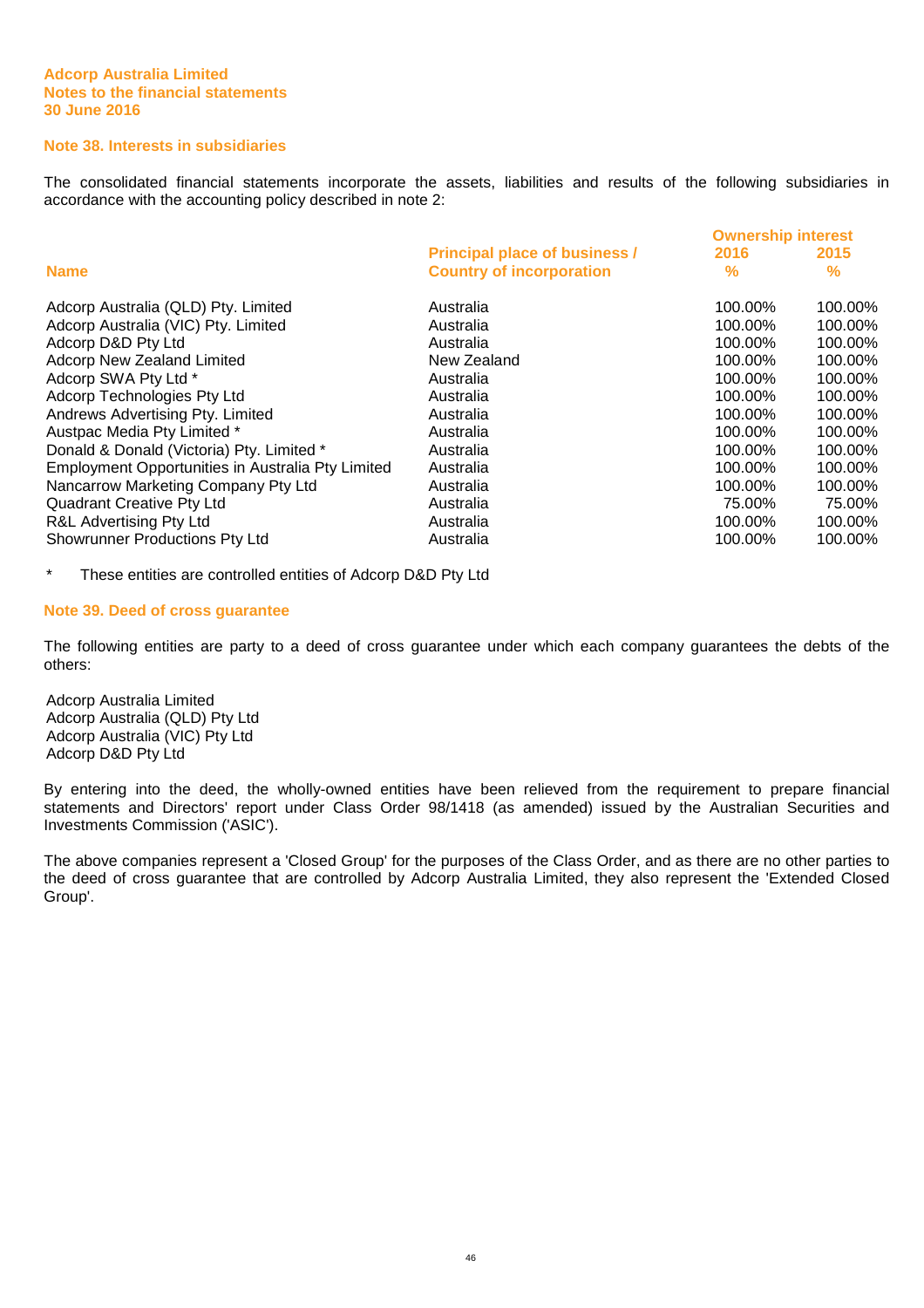## **Note 39. Deed of cross guarantee (continued)**

Set out below is a consolidated statement of profit or loss and other comprehensive income and statement of financial position of the 'Closed Group'.

| Statement of profit or loss and other comprehensive income    | 2016<br>\$'000 | 2015<br>\$'000 |
|---------------------------------------------------------------|----------------|----------------|
| Revenue                                                       | 11,213         | 13,905         |
| Other income                                                  | 332            | 734            |
| Client service expenses                                       | (7,888)        | (8, 438)       |
| Administrative expenses                                       | (776)          | (951)          |
| Marketing expenses                                            | (586)          | (671)          |
| Office and communication expenses                             | (2,574)        | (3, 335)       |
| Finance costs                                                 | (19)           | (48)           |
| Profit/(loss) before income tax expense<br>Income tax expense | (298)          | 1,196          |
| Profit/(loss) after income tax expense                        | (298)          | 1,196          |
| Other comprehensive income for the year, net of tax           |                |                |
| Total comprehensive income for the year                       | (298)          | 1,196          |
|                                                               | 2016           | 2015           |
| <b>Equity - retained profits</b>                              | \$'000         | \$'000         |
| Accumulated losses at the beginning of the financial year     | (29, 213)      | (30, 409)      |
| Profit/(loss) after income tax expense                        | (298)          | 1,196          |
| Accumulated losses at the end of the financial year           | (29, 511)      | (29, 213)      |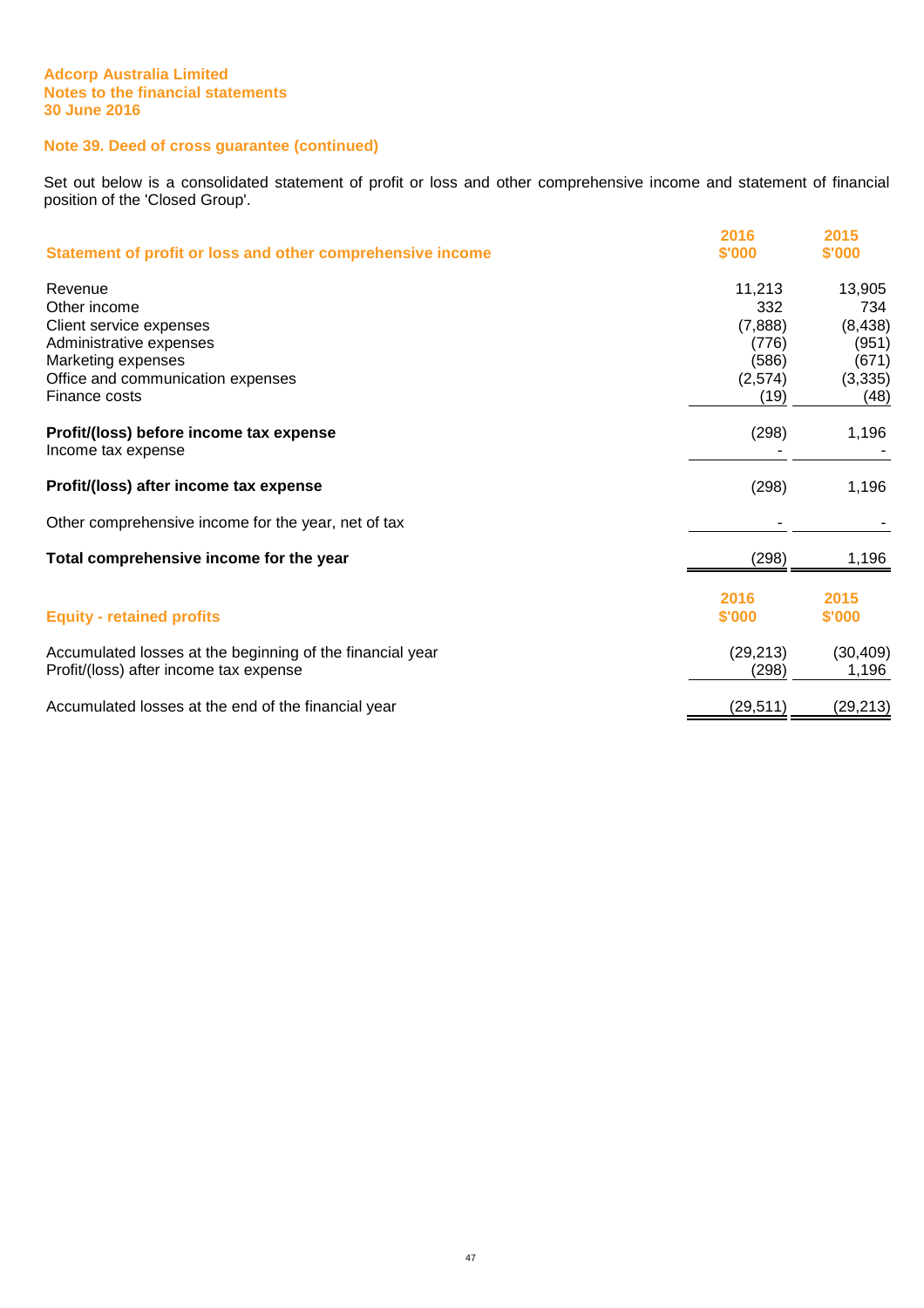## **Note 39. Deed of cross guarantee (continued)**

| <b>Statement of financial position</b> | 2016<br>\$'000 | 2015<br>\$'000 |
|----------------------------------------|----------------|----------------|
| <b>Current assets</b>                  |                |                |
| Cash and cash equivalents              | 3,860          | 1,118          |
| Trade and other receivables            | 21,234         | 21,111         |
| Other financial assets                 | 382            |                |
| Other current assets                   | 381            | 436            |
|                                        | 25,857         | 22,665         |
| <b>Non-current assets</b>              |                |                |
| Other financial assets                 | 1,824          | 1,824          |
| Property, plant and equipment          | 591            | 599            |
| Intangibles                            | 67             | 41             |
|                                        | 2,482          | 2,464          |
| <b>Total assets</b>                    | 28,339         | 25,129         |
| <b>Current liabilities</b>             |                |                |
| Trade and other payables               | 20,764         | 20,066         |
| <b>Borrowings</b>                      |                | 501            |
| Income tax                             | 1,114          | 1,114          |
| Provisions                             | 2,971          | 3,111          |
|                                        | 24,849         | 24,792         |
| <b>Non-current liabilities</b>         |                |                |
| <b>Borrowings</b>                      | 57             |                |
| Provisions                             | 591            | 656            |
|                                        | 648            | 656            |
| <b>Total liabilities</b>               | 25,497         | 25,448         |
| <b>Net assets/(liabilities)</b>        | 2,842          | (319)          |
| <b>Equity</b>                          |                |                |
| Issued capital                         | 32,353         | 28,894         |
| <b>Accumulated losses</b>              | (29, 511)      | (29, 213)      |
| <b>Total equity/(deficiency)</b>       | 2,842          | (319)          |
|                                        |                |                |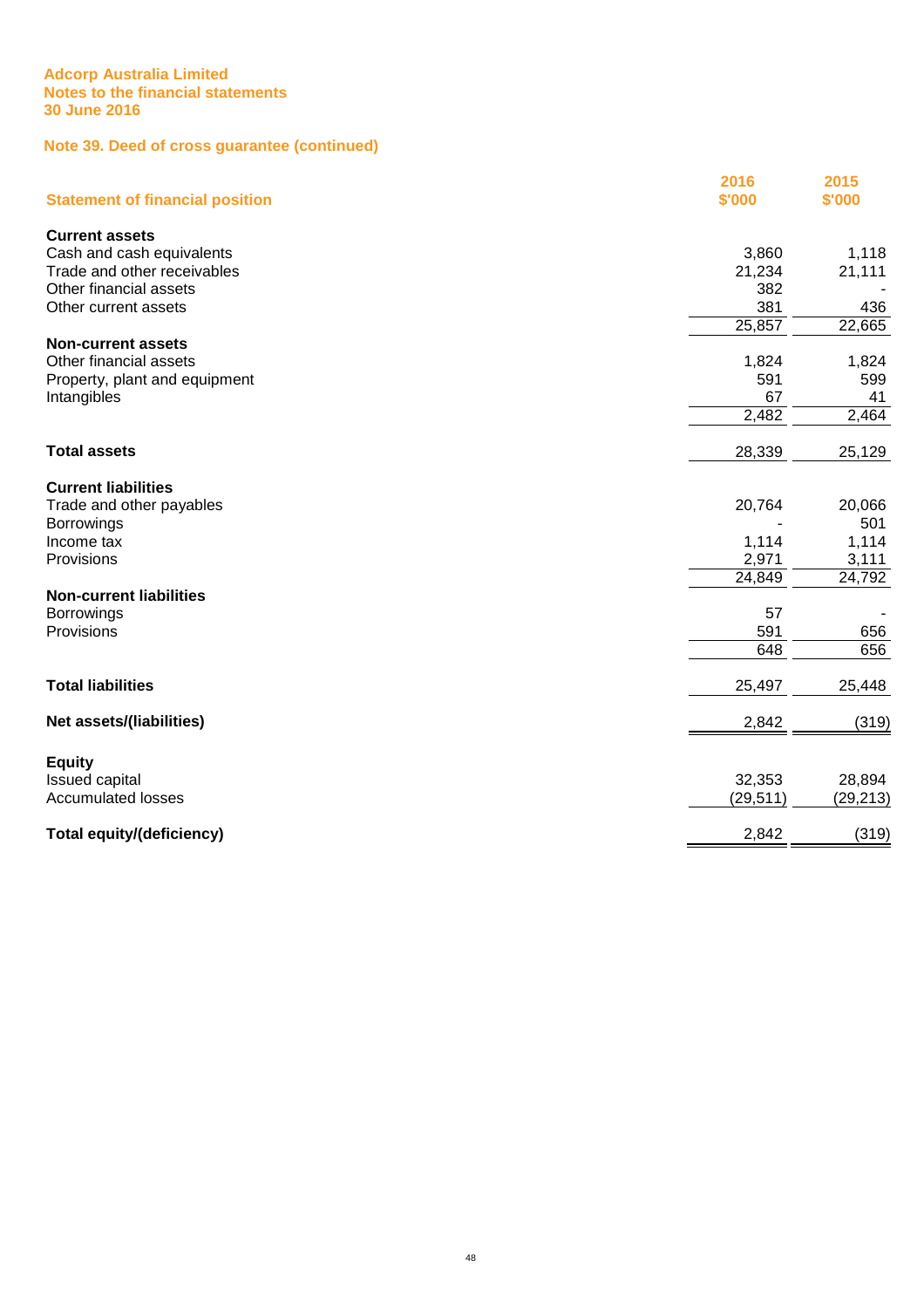## **Note 40. Reconciliation of profit/(loss) after income tax to net cash from/(used in) operating activities**

|                                                               | <b>Consolidated</b> |                |
|---------------------------------------------------------------|---------------------|----------------|
|                                                               | 2016<br>\$'000      | 2015<br>\$'000 |
| Profit/(loss) after income tax (expense)/benefit for the year | (592)               | 159            |
| Adjustments for:                                              |                     |                |
| Depreciation and amortisation                                 | 673                 | 861            |
| Net loss/(gain) on disposal of property, plant and equipment  | (60)                | 73             |
| Foreign exchange differences                                  | 63                  | (144)          |
| Landlord contribution                                         | 250                 |                |
| Non-cash lease make good capitalised                          | 99                  |                |
| Change in operating assets and liabilities:                   |                     |                |
| Decrease in trade and other receivables                       | 730                 | 1,241          |
| Increase in inventories                                       | (617)               |                |
| Decrease/(increase) in income tax refund due                  | 29                  | (41)           |
| Increase in deferred tax assets                               | (149)               | (143)          |
| Increase in prepayments                                       | (329)               | (299)          |
| Increase/(decrease) in trade and other payables               | 814                 | (7, 221)       |
| Increase in provision for income tax                          | 21                  | 27             |
| Increase in deferred tax liabilities                          | 109                 | 167            |
| Decrease in employee benefits                                 | (49)                | (139)          |
| Decrease in other provisions                                  | (216)               | (22)           |
| Net cash from/(used in) operating activities                  | 776                 | (5,481)        |
| Note 41. Non-cash investing and financing activities          |                     | .              |

|                             |                | <b>Consolidated</b> |  |
|-----------------------------|----------------|---------------------|--|
|                             | 2016<br>\$'000 | 2015<br>\$'000      |  |
| Landlord contribution       | 250            | -                   |  |
| Lease make good capitalised | 99             |                     |  |
|                             | 349            |                     |  |

## **Note 42. Earnings per share**

|                                                                                           | <b>Consolidated</b> |                |
|-------------------------------------------------------------------------------------------|---------------------|----------------|
|                                                                                           | 2016<br>\$'000      | 2015<br>\$'000 |
| Profit/(loss) after income tax<br>Non-controlling interest                                | (592)<br>(23)       | 159<br>(26)    |
| Profit/(loss) after income tax attributable to the owners of Adcorp Australia Limited     | (615)               | 133            |
|                                                                                           | <b>Number</b>       | <b>Number</b>  |
| Weighted average number of ordinary shares used in calculating basic earnings per share   | 129,310,791         | 60,676,602     |
| Weighted average number of ordinary shares used in calculating diluted earnings per share | 129.310.791         | 60.676.602     |
|                                                                                           | <b>Cents</b>        | <b>Cents</b>   |
| Basic earnings per share                                                                  | (0.48)              | 0.22           |
| Diluted earnings per share                                                                | (0.48)              | 0.22           |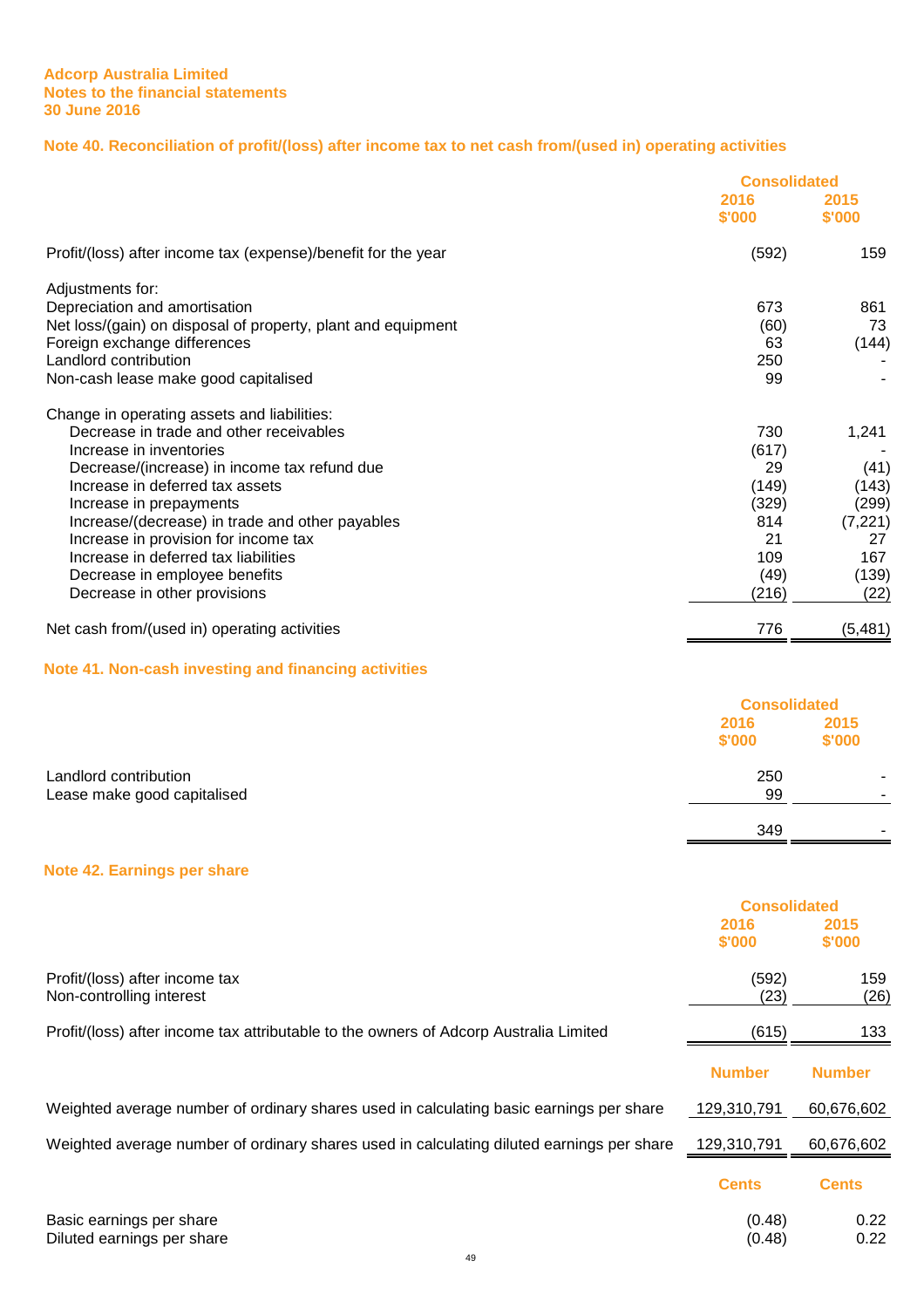#### **Note 43. Events after the reporting period**

On 22 July 2016, Adcorp purchased a 15% investment in Shootsta Holdings Pty Ltd ('Shootsta'), a company that empowers companies to create their own professional videos using a Shootsta kit, for \$1,000,000 in a mix of cash and in kind services. Adcorp will also take a seat on the Shootsta board as part of the transaction.

No other matter or circumstance has arisen since 30 June 2016 that has significantly affected, or may significantly affect the Consolidated Entity's operations, the results of those operations, or the Consolidated Entity's state of affairs in future financial years.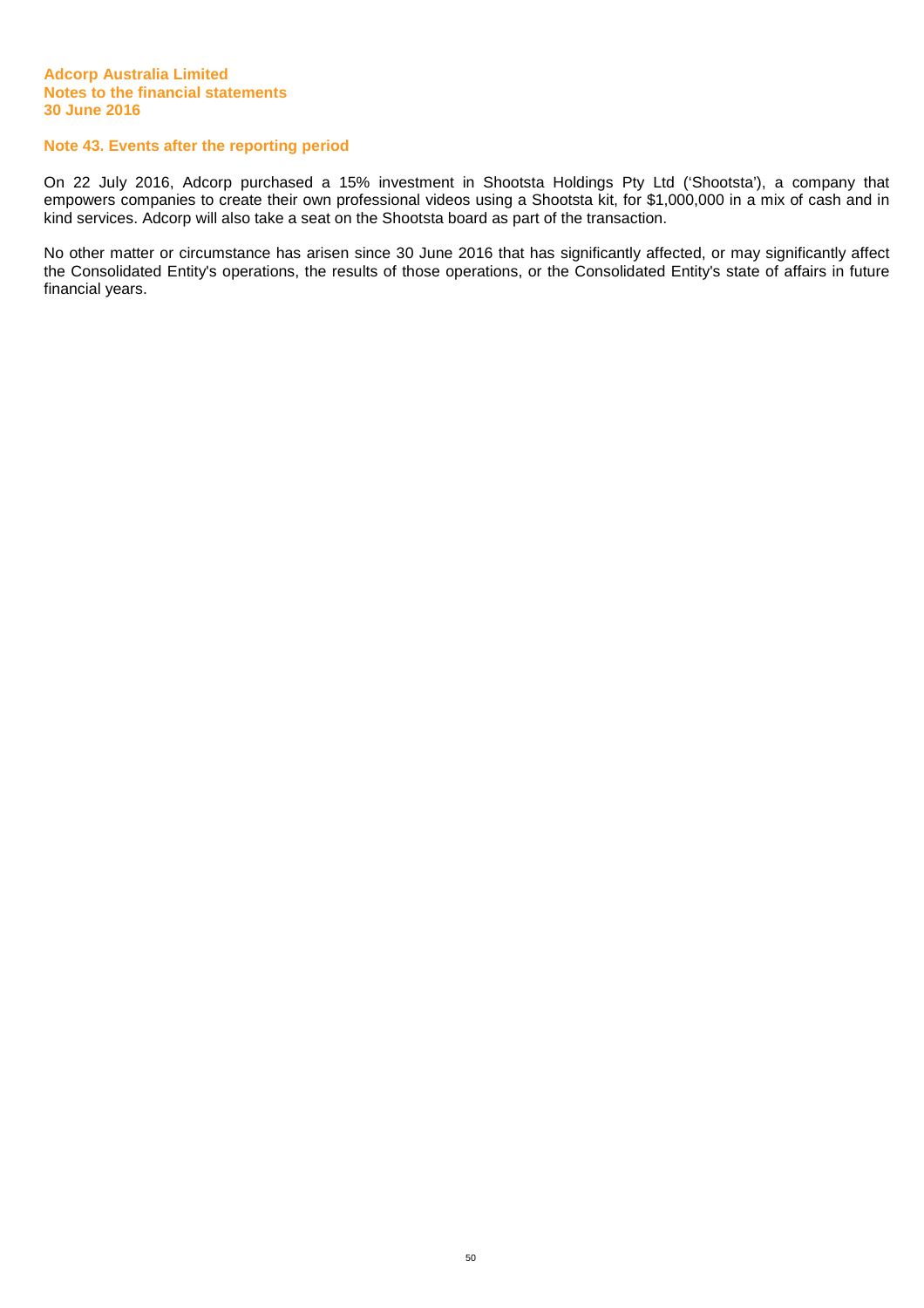#### **Adcorp Australia Limited Directors' declaration 30 June 2016**

In the Directors' opinion:

- the attached financial statements and notes comply with the Corporations Act 2001, the Accounting Standards, the Corporations Regulations 2001 and other mandatory professional reporting requirements;
- the attached financial statements and notes comply with International Financial Reporting Standards as issued by the International Accounting Standards Board as described in note 2 to the financial statements;
- the attached financial statements and notes give a true and fair view of the Consolidated Entity's financial position as at 30 June 2016 and of its performance for the financial year ended on that date;
- there are reasonable grounds to believe that the Company will be able to pay its debts as and when they become due and payable; and
- at the date of this declaration, there are reasonable grounds to believe that the members of the Extended Closed Group will be able to meet any obligations or liabilities to which they are, or may become, subject by virtue of the deed of cross guarantee described in note 39 to the financial statements.

The Directors have been given the declarations required by section 295A of the Corporations Act 2001.

Signed in accordance with a resolution of Directors made pursuant to section 295(5)(a) of the Corporations Act 2001.

On behalf of the Directors

Daif Mon

\_\_\_\_\_\_\_\_\_\_\_\_\_\_\_\_\_\_\_\_\_\_\_\_\_\_\_ David Morrison Director and Chief Executive Officer

23 August 2016 Sydney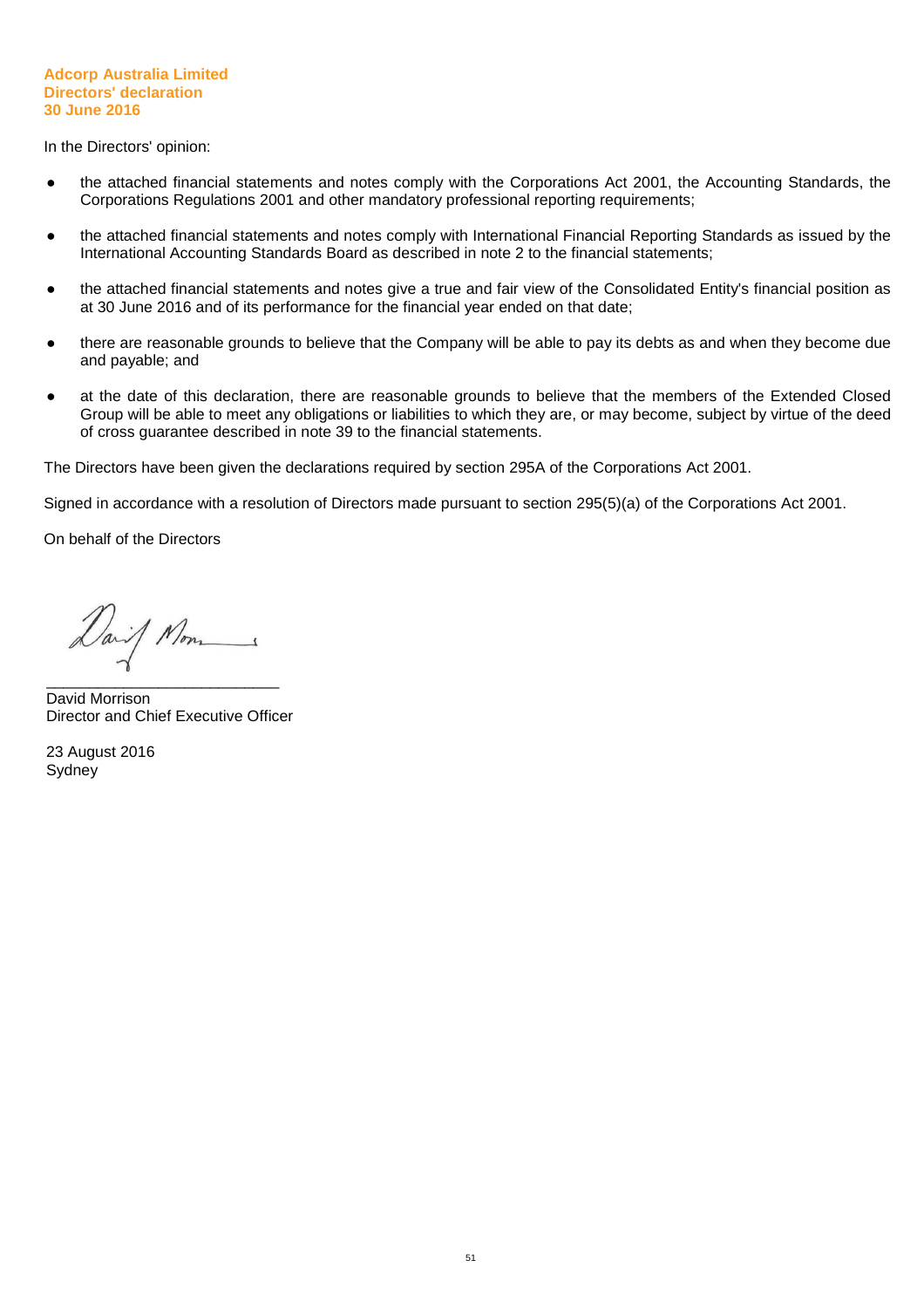

Level 17, 383 Kent Street Sydney NSW 2000

Correspondence to: Locked Bag Q800 QVB Post Office Sydney NSW 1230

**T** +61 2 8297 2400 **F** +61 2 9299 4445 **E** info.nsw@au.gt.com **W** www.grantthornton.com.au

#### Independent Auditor's Report To the Members of Adcorp Australia Limited

#### Report on the financial report

We have audited the accompanying financial report of Adcorp Australia Limited (the "Company"), which comprises the consolidated statement of financial position as at 30 June 2016, the consolidated statement of profit or loss and other comprehensive income, consolidated statement of changes in equity and consolidated statement of cash flows for the year then ended, notes comprising a summary of significant accounting policies and other explanatory information and the directors' declaration of the consolidated entity comprising the Company and the entities it controlled at the year's end or from time to time during the financial year.

#### Directors' responsibility for the financial report

The Directors of the Company are responsible for the preparation of the financial report that gives a true and fair view in accordance with Australian Accounting Standards and the Corporations Act 2001. The Directors' responsibility also includes such internal control as the Directors determine is necessary to enable the preparation of the financial report that gives a true and fair view and is free from material misstatement, whether due to fraud or error. The Directors also state, in the notes to the financial report, in accordance with Accounting Standard AASB 101 Presentation of Financial Statements, the financial statements comply with International Financial Reporting Standards.

#### Auditor's responsibility

Our responsibility is to express an opinion on the financial report based on our audit. We conducted our audit in accordance with Australian Auditing Standards. Those standards require us to comply with relevant ethical requirements relating to audit engagements and plan and perform the audit to obtain reasonable assurance whether the financial report is free from material misstatement.

#### Grant Thornton Audit Pty Ltd ACN 130 913 594 a subsidiary or related entity of Grant Thornton Australia Ltd ABN 41 127 556 389

'Grant Thornton' refers to the brand under which the Grant Thornton member firms provide assurance, tax and advisory services to their clients and/or refers to one or more member firms, as the context requires. Grant Thornton Australia Ltd is a member firm of Grant Thornton International Ltd (GTIL). GTIL and the member firms are not a worldwide partnership. GTIL and each member firm is a separate legal entity. Services are delivered by the member firms. GTIL does not provide services to clients. GTIL and its member firms are not agents of, and do not obligate one another and are not liable for one another's acts or omissions. In the Australian context only, the use of the term 'Grant Thornton' may refer to Grant Thornton Australia Limited ABN 41 127 556 389 and its Australian subsidiaries and related entities. GTIL is not an Australian related entity to Grant Thornton Australia Limited.

Liability limited by a scheme approved under Professional Standards Legislation. Liability is limited in those States where a current scheme applies.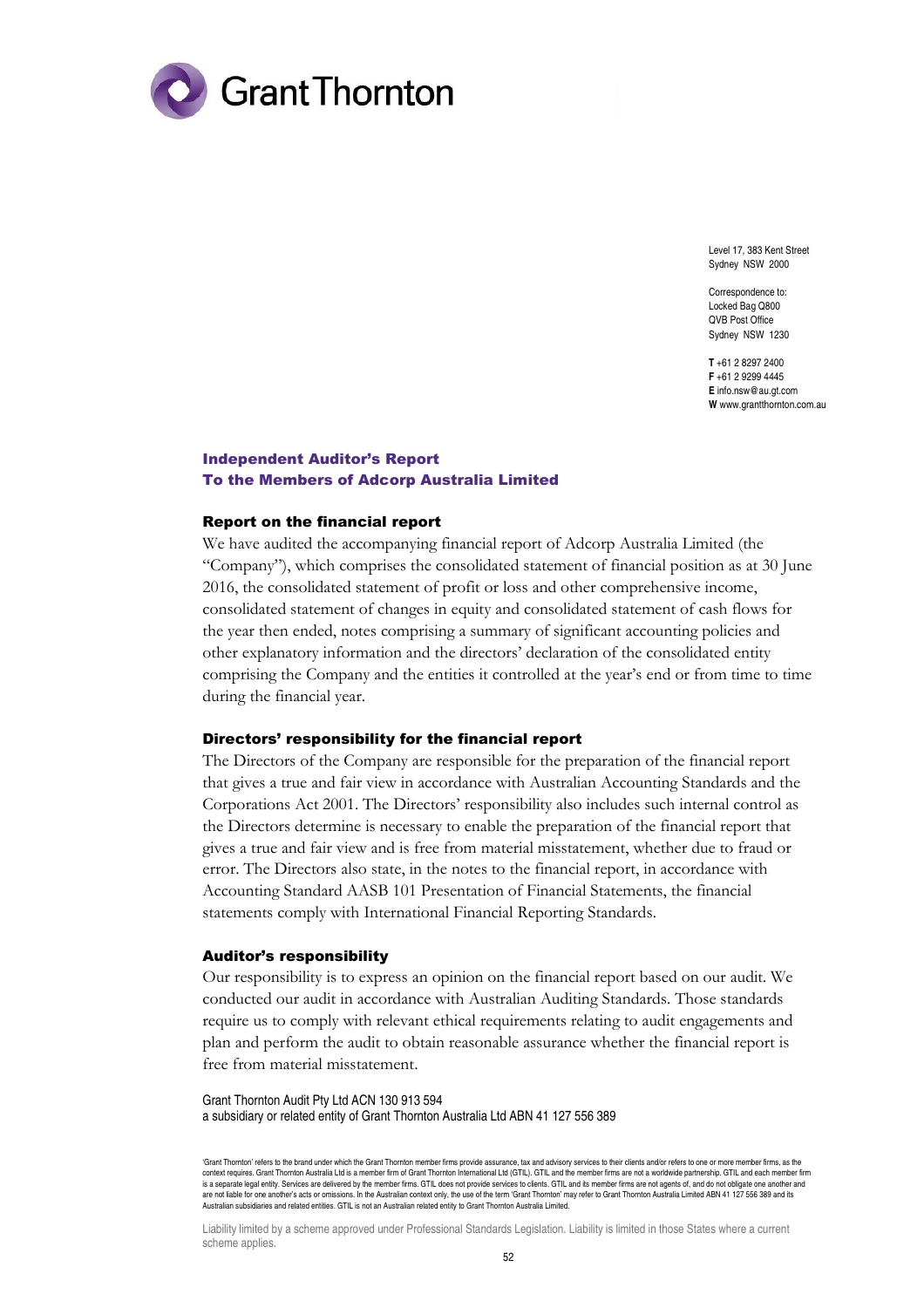

An audit involves performing procedures to obtain audit evidence about the amounts and disclosures in the financial report. The procedures selected depend on the auditor's judgement, including the assessment of the risks of material misstatement of the financial report, whether due to fraud or error.

In making those risk assessments, the auditor considers internal control relevant to the Company's preparation of the financial report that gives a true and fair view in order to design audit procedures that are appropriate in the circumstances, but not for the purpose of expressing an opinion on the effectiveness of the Company's internal control. An audit also includes evaluating the appropriateness of accounting policies used and the reasonableness of accounting estimates made by the Directors, as well as evaluating the overall presentation of the financial report.

We believe that the audit evidence we have obtained is sufficient and appropriate to provide a basis for our audit opinion.

#### Independence

In conducting our audit, we have complied with the independence requirements of the Corporations Act 2001.

#### Auditor's opinion

In our opinion:

- a the financial report of Adcorp Australia Limited is in accordance with the Corporations Act 2001, including:
	- i giving a true and fair view of the consolidated entity's financial position as at 30 June 2016 and of its performance for the year ended on that date; and
	- ii complying with Australian Accounting Standards and the Corporations Regulations 2001; and
- b the financial report also complies with International Financial Reporting Standards as disclosed in the notes to the financial statements.

#### Report on the remuneration report

We have audited the remuneration report included in pages 6 to 11 of the directors' report for the year ended 30 June 2016. The Directors of the Company are responsible for the preparation and presentation of the remuneration report in accordance with section 300A of the Corporations Act 2001. Our responsibility is to express an opinion on the remuneration report, based on our audit conducted in accordance with Australian Auditing Standards.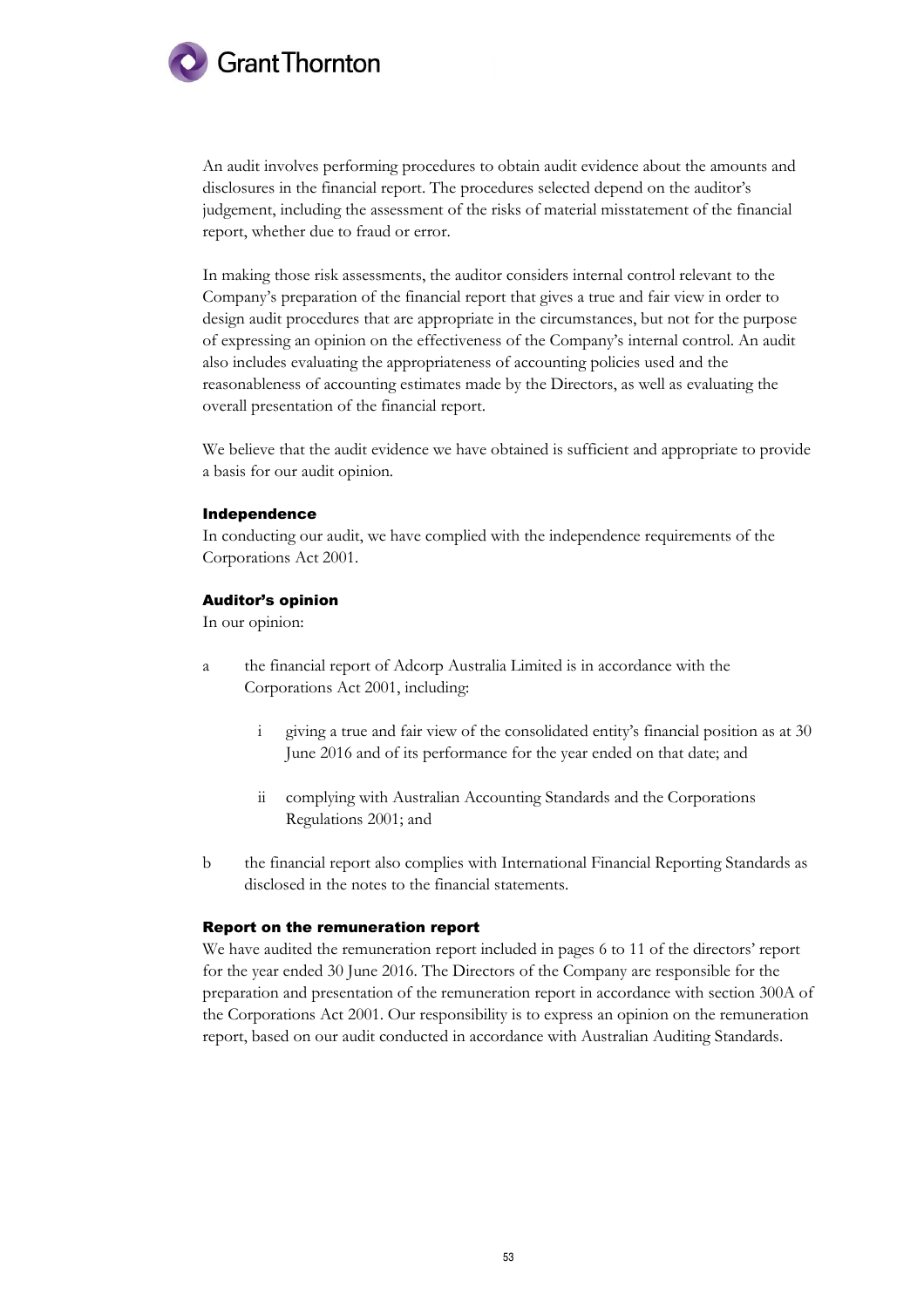

## Auditor's opinion on the remuneration report

In our opinion, the remuneration report of Adcorp Australia Limited for the year ended 30 June 2016, complies with section 300A of the Corporations Act 2001.

Grant Thornton

GRANT THORNTON AUDIT PTY LTD Chartered Accountants

P J Woodley Partner - Audit & Assurance

Sydney, 23 August 2016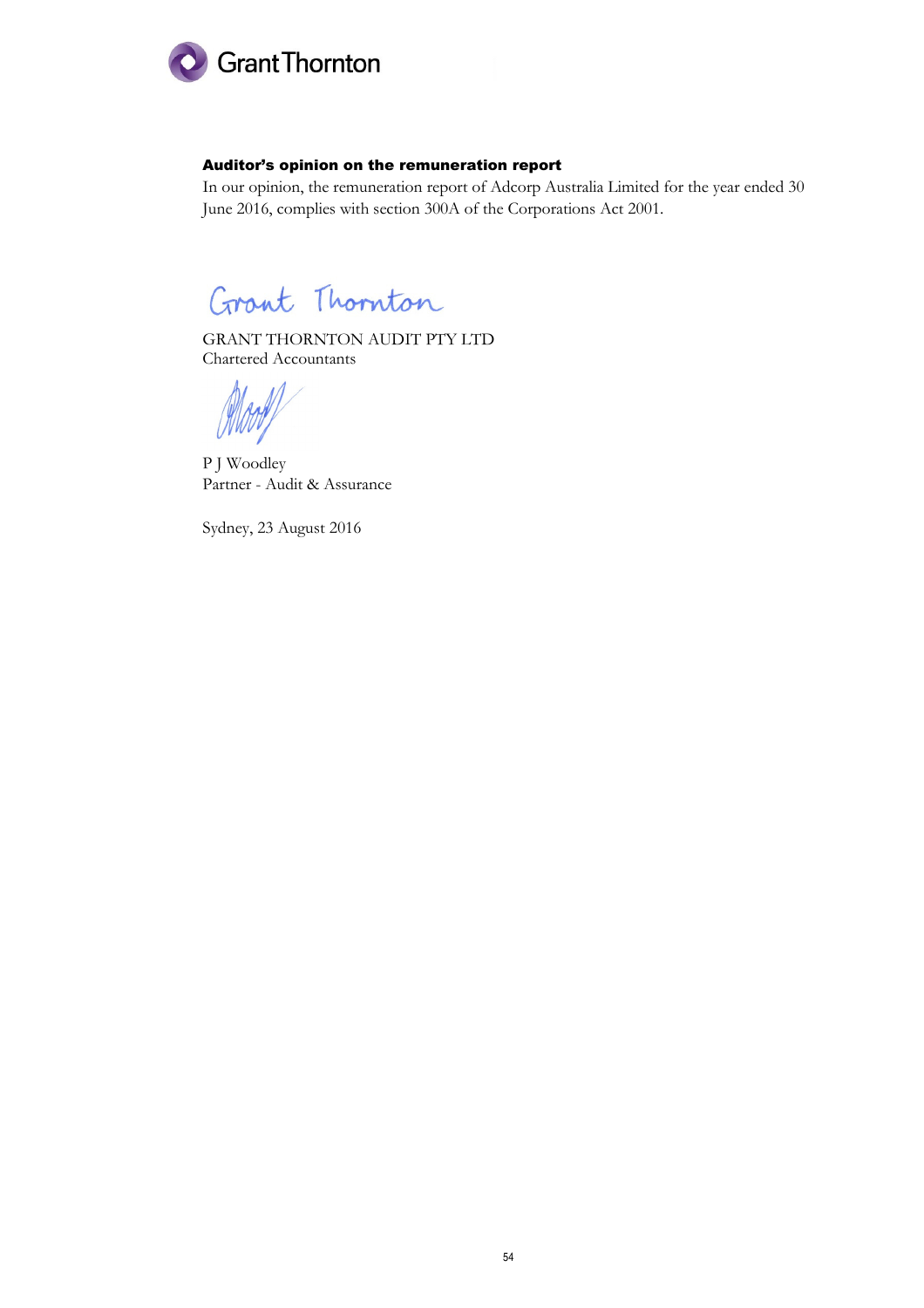#### **Adcorp Australia Limited Shareholder information 30 June 2016**

The shareholder information set out below was applicable as at 17 August 2016.

## **Distribution of equitable securities**

Analysis of number of equitable security holders by size of holding:

|                                       | <b>Number</b><br>of holders<br>of ordinary<br>shares |
|---------------------------------------|------------------------------------------------------|
| 1 to 1,000                            | 143                                                  |
| 1,001 to 5,000                        | 266                                                  |
| 5,001 to 10,000                       | 125                                                  |
| 10,001 to 100,000                     | 237                                                  |
| 100,001 and over                      | 79                                                   |
|                                       | 850                                                  |
| Holding less than a marketable parcel | 666                                                  |

## **Equity security holders**

## Twenty largest quoted equity security holders

The names of the twenty largest security holders of quoted equity securities are listed below:

|                                                                                         | <b>Ordinary shares</b><br>% of total |                         |
|-----------------------------------------------------------------------------------------|--------------------------------------|-------------------------|
|                                                                                         | <b>Number held</b>                   | shares<br><b>issued</b> |
| MCO Nominees Pty Ltd (AAU Unit A/C)                                                     | 122,400,489                          | 67.24                   |
| Rodwell Super Pty Ltd (The Rodwell Family S/F A/C)                                      | 12,912,471                           | 7.09                    |
| Ego Pty Ltd                                                                             | 5,312,343                            | 2.92                    |
| Mr Frederick Benjamin Warmbrand (FB & LJ Warmbrand Super A/C)                           | 5,022,404                            | 2.76                    |
| HSBC Custody Nominees (Australia) Limited                                               | 2,790,660                            | 1.53                    |
| Mr David Herbert George Morrison                                                        | 2,453,410                            | 1.35                    |
| Navigator Australia Ltd (MLC Investment Sett A/C)                                       | 1,223,671                            | 0.67                    |
| Global Equity Management (SA) Pty Ltd                                                   | 1,000,000                            | 0.55                    |
| Lozotu Pty Limited (Superannuation Fund A/C)                                            | 993,753                              | 0.55                    |
| Craig G Treasure Pty Ltd (Treasure Super Fund A/C)                                      | 704,916                              | 0.39                    |
| Mr Peter Howells                                                                        | 684,000                              | 0.38                    |
| Mr Christian Merlot                                                                     | 664,827                              | 0.37                    |
| Mr Dong Rong Lun + Miss Dan Yan Lun (Lun Superannuation Fund A/C)                       | 648,209                              | 0.36                    |
| Mr Alexander James Green                                                                | 572,000                              | 0.31                    |
| Mark S Campbell Pty Ltd (Mark Campbell Prov Fund A/C)                                   | 520,901                              | 0.29                    |
| Mr Konstantinos Lazos                                                                   | 510,000                              | 0.28                    |
| K B J Investments Pty Ltd (Jarry Family Super Fund A/C)                                 | 500,000                              | 0.27                    |
| Mr Anthony David Scott + Mrs Karen Joy Scott + Mr Byron Jay Scott (The Scott Family S/F |                                      |                         |
| $A/C$ )                                                                                 | 480,000                              | 0.26                    |
| Mr Ole Tang Olesen + Mr Esper John Olesen (Olesen Super Fund A/C)                       | 425,000                              | 0.23                    |
| Saratex Pty Ltd (Super Fund A/C)                                                        | 400,000                              | 0.22                    |
|                                                                                         | 160,219,054                          | 88.02                   |

Unquoted equity securities

There are no unquoted equity securities.